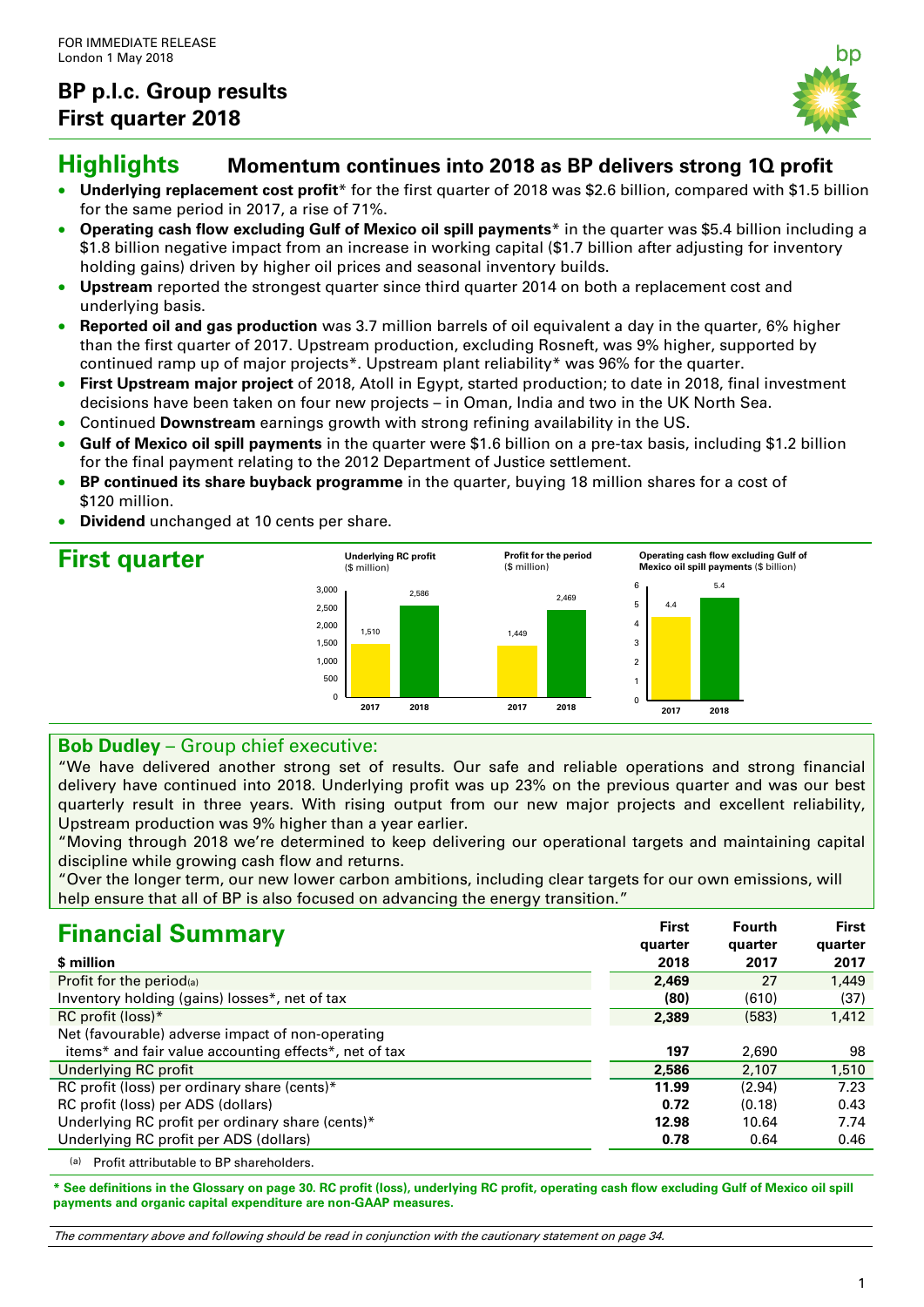# **Group headlines**

### **Results**

For the first quarter, underlying replacement cost (RC) profit was \$2,586 million, compared with \$1,510 million in 2017, mainly due to higher profits in Upstream, partially offset by a higher tax charge. Underlying RC profit is after adjusting RC profit for a net charge for non-operating items of \$247 million and net favourable fair value accounting effects of \$50 million (both on a post-tax basis).

RC profit was \$2,389 million for the first quarter, compared with \$1,412 million a year ago.

BP's profit for the first quarter was \$2,469 million, compared with \$1,449 million for the same period in 2017.

See further information on pages 3, 26 and 27.

#### **Non-operating items**

Non-operating items amounted to a charge of \$456 million pre-tax and \$247 million post-tax for the quarter. See further information on page 26.

#### **Effective tax rate**

The effective tax rate (ETR) on RC profit or loss\* for the first quarter was 36%, compared with 29% for the same period in 2017. Adjusting for non-operating items and fair value accounting effects, the underlying ETR\* for the first quarter was 37%, compared with 33% for the same period a year ago. The underlying ETR for the first quarter was higher than a year ago mainly due to the absence of favourable foreign exchange impacts. In the current environment the underlying ETR in 2018 is expected to be above 40%. ETR on RC profit or loss and underlying ETR are non-GAAP measures.

### **Dividend**

BP today announced a quarterly dividend of 10.00 cents per ordinary share (\$0.600 per ADS), which is expected to be paid on 22 June 2018. The corresponding amount in sterling will be announced on 11 June 2018. See page 23 for further information.

### **Share buybacks**

BP repurchased 18 million ordinary shares at a cost of \$120 million, including fees and stamp duty, during the first quarter of 2018.

#### **Operating cash flow\***

Excluding post-tax amounts related to the Gulf of Mexico oil spill, operating cash flow\* for the first quarter was \$5.4 billion, compared with \$4.4 billion for the same period in 2017. Including amounts relating to the Gulf of Mexico oil spill, operating cash flow for the first quarter was \$3.6 billion, compared with \$2.1 billion for the same period in 2017.

### **Capital expenditure\***

Organic capital expenditure\* for the first quarter was \$3.5 billion, compared with \$3.5 billion for the same period in 2017. We expect organic capital expenditure to be in the range of \$15-16 billion for 2018.

Inorganic capital expenditure\* for the first quarter was \$0.4 billion, compared with \$0.5 billion for the same period in 2017.

See page 25 for further information.

### **Divestment and other proceeds**

Divestment proceeds\* were \$0.2 billion for the first quarter, compared with \$0.3 billion for the same period in 2017. We expect divestment and other proceeds to be in the range of \$2-3 billion for 2018.

### **Gearing\***

Net debt\* at 31 March 2018 was \$40.0 billion, compared with \$38.6 billion a year ago. Gearing at 31 March 2018 was 28.1%, compared with 27.4% at the end of 2017 and 28.0% a year ago. Gearing was higher, following increases in working capital and higher Gulf of Mexico oil spill payments in the quarter. We continue to target gearing in the range of 20-30%. Net debt and gearing are non-GAAP measures. See page 23 for more information.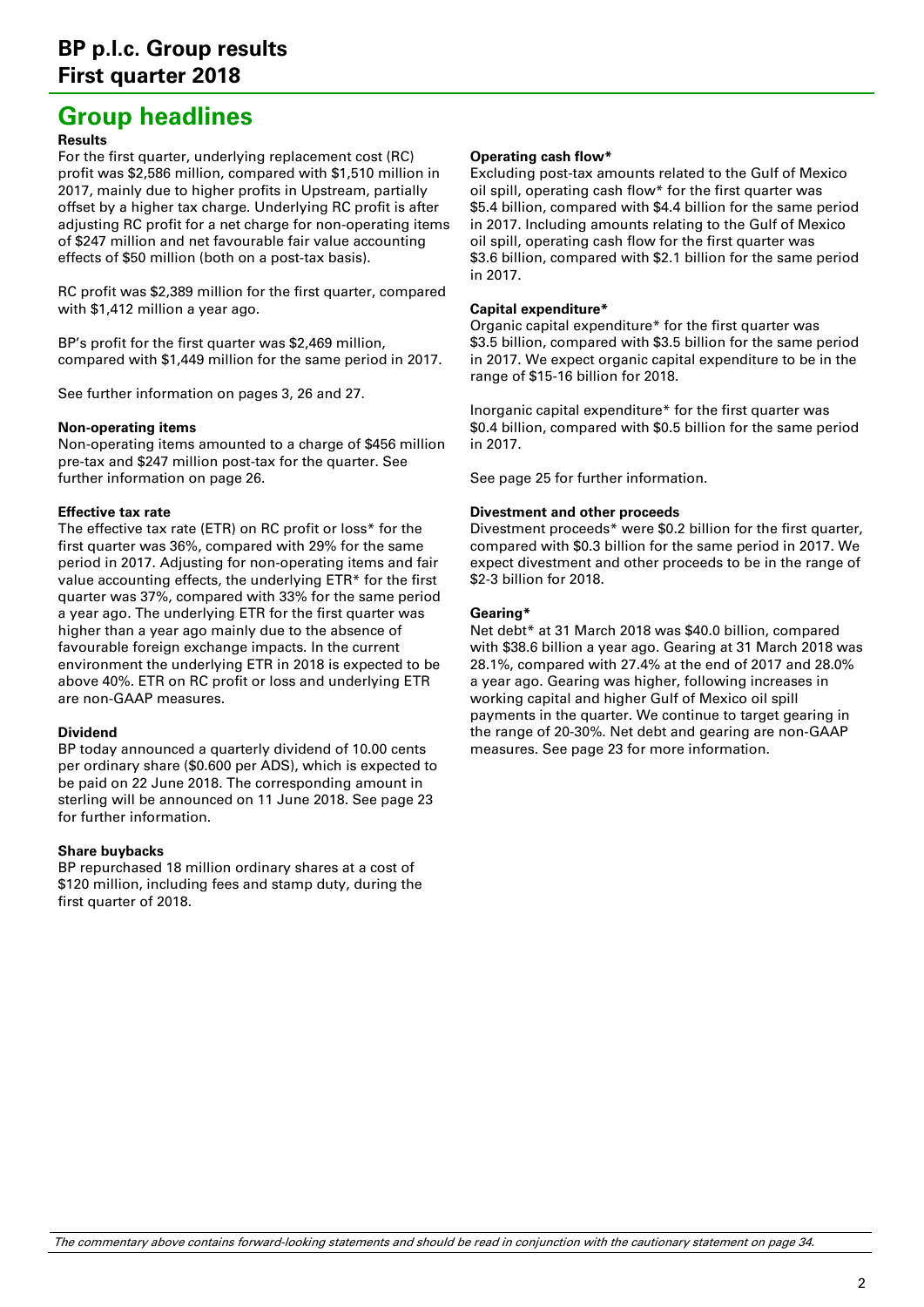# Analysis of underlying RC profit before interest and tax

|                                                      | <b>First</b>    | Fourth          | <b>First</b>    |
|------------------------------------------------------|-----------------|-----------------|-----------------|
| \$ million                                           | quarter<br>2018 | quarter<br>2017 | quarter<br>2017 |
| Underlying RC profit before interest and tax*        |                 |                 |                 |
| Upstream                                             | 3,157           | 2.223           | 1,370           |
| Downstream                                           | 1,826           | 1.474           | 1,742           |
| Rosneft                                              | 247             | 321             | 99              |
| Other businesses and corporate                       | (392)           | (394)           | (440)           |
| Consolidation adjustment - UPII*                     | (160)           | (149)           | (68)            |
| Underlying RC profit before interest and tax         | 4,678           | 3,475           | 2,703           |
| Finance costs and net finance expense relating to    |                 |                 |                 |
| pensions and other post-retirement benefits          | (464)           | (550)           | (387)           |
| Taxation on an underlying RC basis                   | (1,566)         | (782)           | (763)           |
| Non-controlling interests                            | (62)            | (36)            | (43)            |
| Underlying RC profit attributable to BP shareholders | 2,586           | 2,107           | 1,510           |

Reconciliations of underlying RC profit or loss to the nearest equivalent IFRS measure are provided on page 1 for the group and on pages 6-11 for the segments.

# Analysis of RC profit (loss) before interest and tax and reconciliation to profit (loss) for the period

|                                                                | First    | Fourth  | First   |
|----------------------------------------------------------------|----------|---------|---------|
|                                                                | quarter  | quarter | quarter |
| \$ million                                                     | 2018     | 2017    | 2017    |
| RC profit (loss) before interest and tax*                      |          |         |         |
| Upstream                                                       | 3,174    | 1,928   | 1,256   |
| Downstream                                                     | 1,713    | 1,773   | 1,706   |
| Rosneft                                                        | 247      | 321     | 99      |
| Other businesses and corporate $(a)$                           | (571)    | (2,833) | (431)   |
| Consolidation adjustment - UPII                                | (160)    | (149)   | (68)    |
| RC profit (loss) before interest and tax                       | 4,403    | 1,040   | 2,562   |
| Finance costs and net finance expense relating to              |          |         |         |
| pensions and other post-retirement benefits                    | (584)    | (674)   | (513)   |
| Taxation on a RC basis                                         | (1, 368) | (913)   | (594)   |
| Non-controlling interests                                      | (62)     | (36)    | (43)    |
| RC profit (loss) attributable to BP shareholders               | 2,389    | (583)   | 1,412   |
| Inventory holding gains (losses)                               | 92       | 816     | 66      |
| Taxation (charge) credit on inventory holding gains and losses | (12)     | (206)   | (29)    |
| Profit for the period attributable to BP shareholders          | 2,469    | 27      | 1,449   |

(a) Includes costs related to the Gulf of Mexico oil spill. See page 11 and also Note 2 from page 18 for further information on the accounting for the Gulf of Mexico oil spill.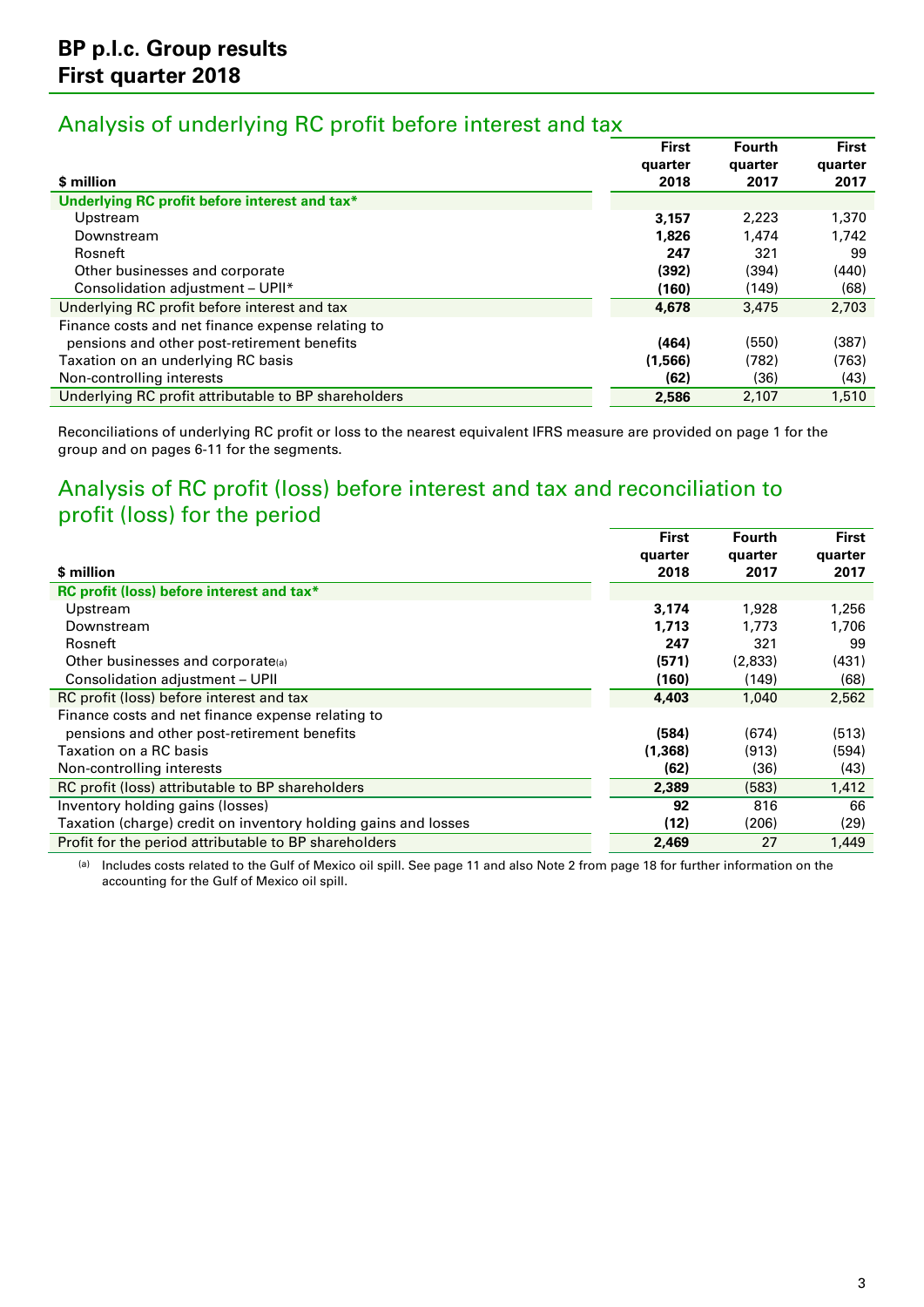### **Strategic progress**

### **Upstream**

Upstream production, excluding Rosneft, for the quarter was 2,605mboe/d, a rise of 9.1% on a year earlier, driven by the continued ramp up of production from major projects\*. Upstream plant reliability\* was 96%, the best quarterly performance on record. Upstream unit production costs\* were higher due to increased wellwork\* activity in the quarter, but are expected to show continued year-on-year improvement driven by strong operational performance.

The Atoll Phase One project, offshore Egypt, began gas production in the quarter, ahead of schedule and under budget. The project is the first of six Upstream major projects\* expected to begin production during 2018.

Since the start of the year, BP has taken final investment decisions on four new projects: Ghazeer, the second phase of the Khazzan development in Oman; KG D6 Satellites, the second project in the integrated KG D6 development offshore India; and the Alligin and Vorlich fields in the UK North Sea.

BP has accessed new acreage in both the US and Mexican regions of the Gulf of Mexico, in the Campos basin offshore Brazil, in Sao Tome & Principe, in Newfoundland, Canada, in Madagascar and in Azerbaijan.

#### **Downstream**

Strong performance in fuels marketing; premium fuels volumes were 5% higher than last year and we continued the rollout of BP's convenience partnership model across our network. The rapid development of BP's retail presence in Mexico continued with the 200th retail site now open following market entry a year ago.

In manufacturing, BP's US refineries processed higher levels of advantaged crude than a year ago and BP's PTA plant in Zhuhai, China set a new production record.

#### **Advancing the energy transition**

BP published a new report detailing BP's lower carbon activities and commitments and setting out targets including maintaining BP's net operational greenhouse gas emissions at or below 2015 levels out to 2025.

### **Financial framework**

**Operating cash flow excluding Gulf of Mexico oil spill payments**\*, was \$5.4 billion, including a working capital build driven by the higher oil price and seasonal inventory builds across businesses.

**Organic capital expenditure**\* was \$3.5 billion in the first quarter and is expected to total \$15-16 billion in 2018.

**Divestments and other proceeds** totalled \$0.2 billion in the quarter. Total proceeds of \$2-3 billion are expected in 2018.

**Gulf of Mexico oil spill payments** of \$1.6 billion were made in the quarter, including the final charge under the 2012 Department of Justice criminal settlement. Payments are expected to be just over \$3 billion in 2018, weighted to the first half of the year.

**Gearing\*** at the end of the quarter was 28.1%, within BP's target band of 20-30%. With anticipated weighting of both Gulf of Mexico oil spill payments and divestment proceeds through the year, gearing is expected to trend down through the rest of the year.

| <b>Operating metrics</b>                        | 10 2018<br>(vs. 10 2017) | <b>Financial metrics</b>                                                                    | 10 2018<br>(vs. 10 2017) |
|-------------------------------------------------|--------------------------|---------------------------------------------------------------------------------------------|--------------------------|
| <b>Tier 1 process safety</b>                    | 5                        | <b>Underlying RC profit</b>                                                                 | \$2.6bn                  |
| events*                                         | $(-1)$                   |                                                                                             | $(+$1.1bn)$              |
| <b>Reported recordable</b><br>injury frequency* | 0.21<br>$(-8%)$          | <b>Operating cash flow</b><br>excluding Gulf of Mexico<br>oil spill payments (post-<br>tax) | \$5.4bn<br>$(+$1.0bn)$   |
| <b>Group production</b>                         | 3,732mboe/d              | Organic capital                                                                             | \$3.5bn                  |
|                                                 | $(+5.7%)$                | expenditure                                                                                 | $(-)$                    |
| <b>Upstream production</b>                      | $2,605$ mboe/d           | <b>Gulf of Mexico oil spill</b>                                                             | \$1.6bn                  |
| (excludes Rosneft segment)                      | $(+9.1\%)$               | payments (pre-tax) $(b)$                                                                    | (-\$0.7bn)               |
| Upstream unit                                   | \$7.69/boe               | Divestment proceeds                                                                         | \$0.2bn                  |
| production costs                                | $(+6.5%)$                |                                                                                             | $(-$0.1bn)$              |
| <b>BP-operated Upstream</b>                     | 95.9%                    | Net debt ratio* (gearing)                                                                   | 28.1%                    |
| plant reliability(a)                            | $(+1.0)$                 |                                                                                             | $(+0.1)$                 |
| Refining availability*                          | 94.8%                    | Dividend per ordinary                                                                       | <b>10.00 cents</b>       |
|                                                 | $(-0.4)$                 | share <sub>(c)</sub>                                                                        | $(-)$                    |

(a) BP-operated Upstream operating efficiency\* has been replaced with Upstream plant reliability as a group operating metric. It is more comparable with the equivalent metric disclosed for the Downstream, which is 'Refining availability'.

(b) Amounts shown are pre-tax, 2017 amounts disclosed were post-tax. Pre-tax amounts give a better indication of the cash outflows arising in the period to settle outstanding liabilities. The equivalent amount on a post-tax basis was \$1.7 billion, a reduction of \$0.6 billion on the prior year.

(c) Represents dividend announced in the quarter (vs. prior year quarter).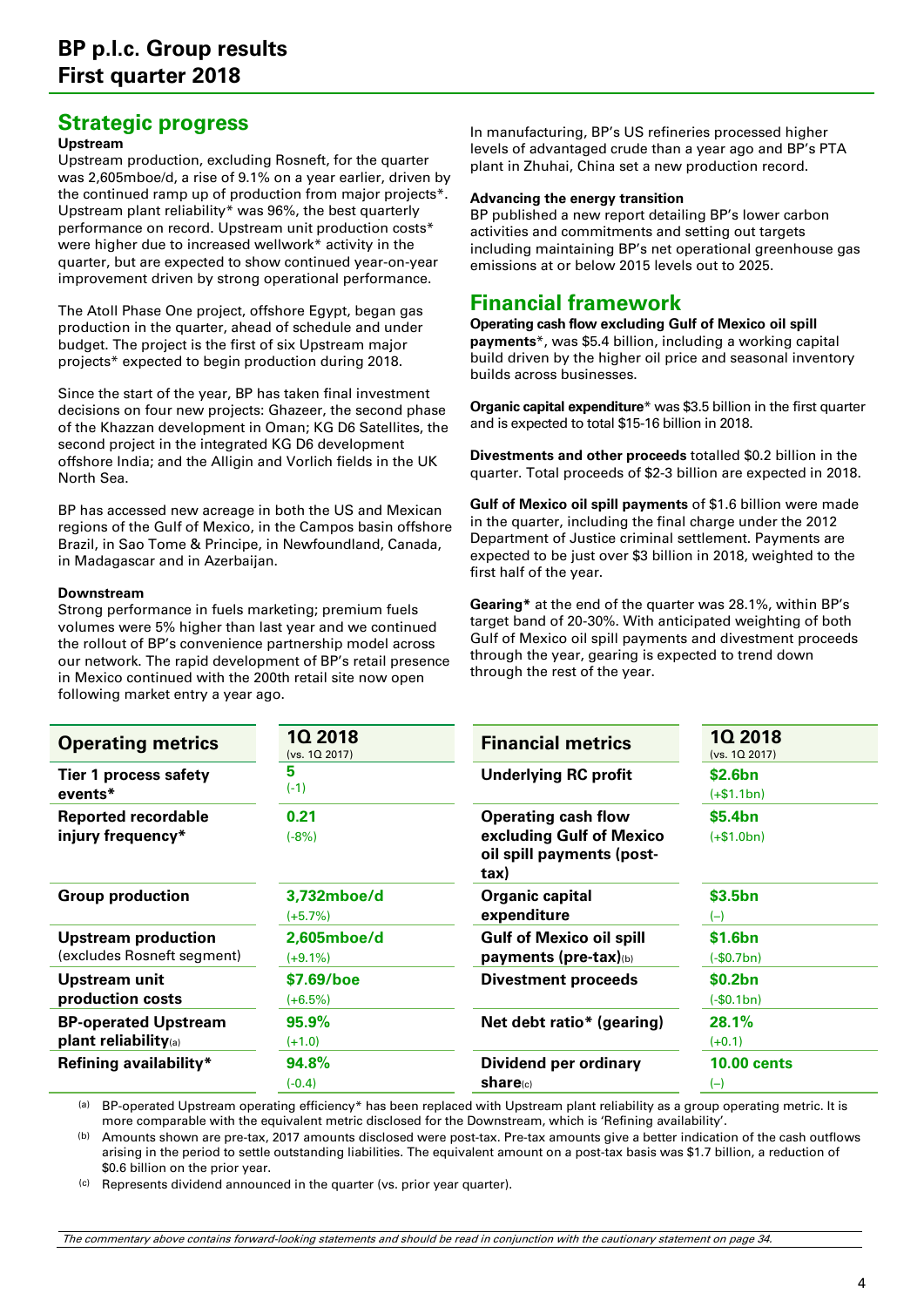This page is intentionally left blank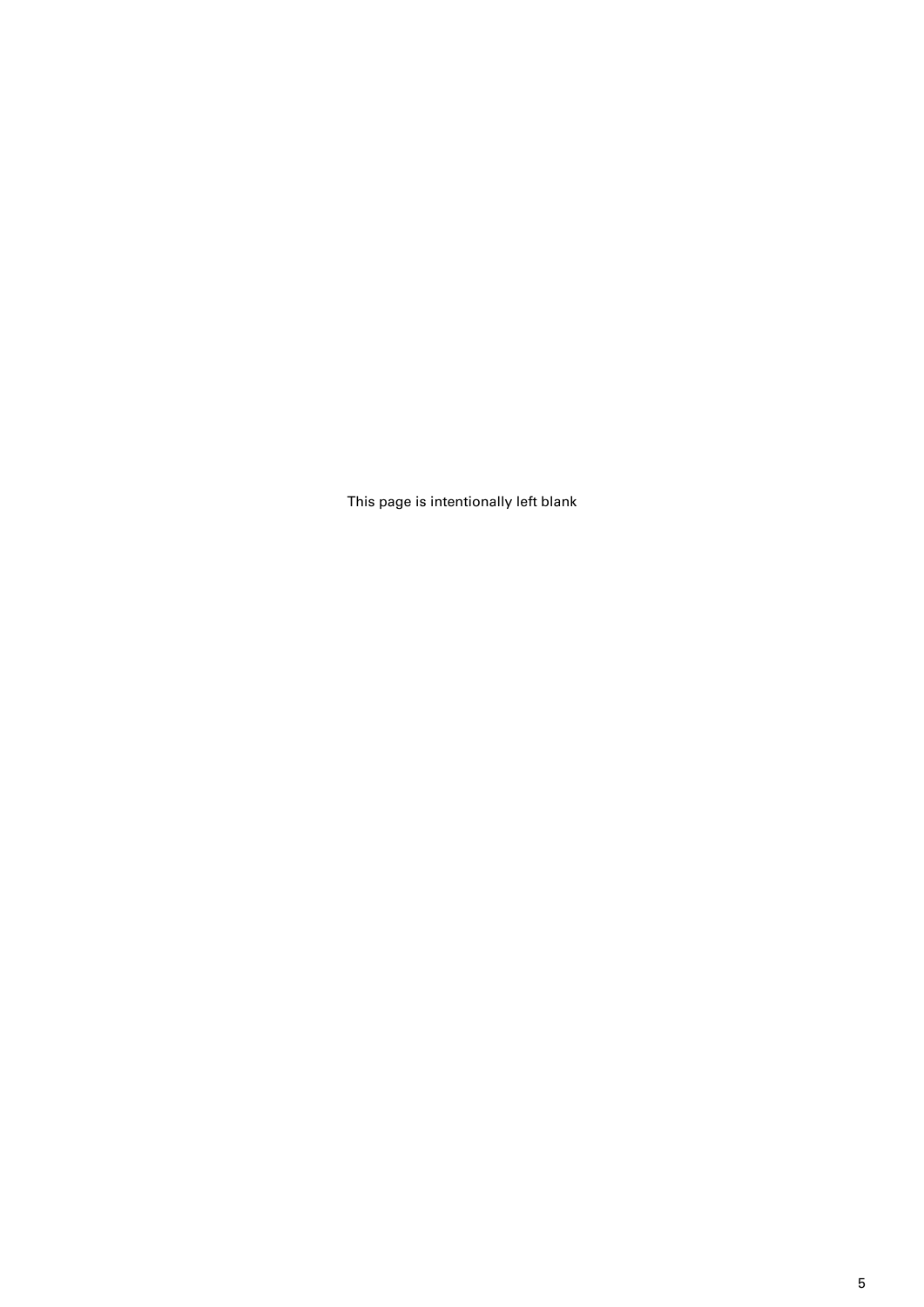## Upstream

|                                                                        | First<br>quarter | <b>Fourth</b><br>quarter | First<br>quarter |
|------------------------------------------------------------------------|------------------|--------------------------|------------------|
| \$ million                                                             | 2018             | 2017                     | 2017             |
| Profit before interest and tax                                         | 3,175            | 1,928                    | 1,250            |
| Inventory holding (gains) losses*                                      | (1)              |                          | -6               |
| RC profit before interest and tax                                      | 3,174            | 1,928                    | 1,256            |
| Net (favourable) adverse impact of non-operating items* and fair value |                  |                          |                  |
| accounting effects*                                                    | (17)             | 295                      | 114              |
| Underlying RC profit before interest and $\text{tax*}_{(a)}$           | 3,157            | 2.223                    | 1,370            |
|                                                                        |                  |                          |                  |

See page 7 for a reconciliation to segment RC profit before interest and tax by region.

### **Financial results**

The replacement cost profit before interest and tax for the first quarter was \$3,174 million, compared with \$1,256 million for the same period in 2017. The first quarter included a net non-operating charge of \$104 million, compared with a net charge of \$360 million for the same period in 2017. Fair value accounting effects in the first quarter had a favourable impact of \$121 million, compared with a favourable impact of \$246 million in the same period of 2017.

After adjusting for non-operating items and fair value accounting effects, the underlying replacement cost profit before interest and tax for the first quarter was \$3,157 million, compared with \$1,370 million for the same period in 2017. The result for the first quarter mainly reflected higher liquids and gas realizations, higher production due to the ramp-up of major projects\* and higher gas marketing and trading results.

### **Production**

Production for the quarter was 2,605mboe/d, 9.1% higher than the first quarter of 2017. Underlying production\* for the quarter increased by 13.8%, due to the ramp-up of major projects. The first-quarter reported production reflects the sixth consecutive quarter of growth as well as the highest production since the fourth quarter of 2010.

### **Key events**

On 12 February, BP announced the start of gas production from the Atoll Phase One project (BP 100%), offshore Egypt. Atoll is BP's first major project to start in 2018.

Also on 12 February, BP confirmed that the governments of Mauritania and Senegal signed an Inter-Government Cooperation Agreement which will enable the development of the BP-operated Tortue/Ahmeyim gas project to continue to move towards a final investment decision.

In February, BP took final investment decisions on the two new North Sea developments, Alligin (BP operator 50%, Shell 50%) and Vorlich satellite fields (BP operator 66%, Ithaca Energy 34%).

In March, BP's equity interest (14.67%) in the ADNOC Offshore concession in Abu Dhabi expired.

On 9 April, BP announced that, together with its partner the Oman Oil Company Exploration & Production, it has approved the development of Ghazeer (BP operator 60%, Oman Oil Company Exploration & Production 40%), the second phase of the Khazzan gas field in Oman.

On 12 April, BP and state-owned Brazilian oil company Petrobras announced the signing of a memorandum of understanding to form a strategic alliance to jointly explore potential business opportunities both in Brazil and beyond.

On 19 April, BP together with its partner Reliance Industries Limited, announced the sanction of the Satellite Cluster project, the second phase in the development of new deepwater gas fields in Block KG D6 (Reliance Industries Limited operator 60%, BP 30%, and NIKO 10%) off the east coast of India.

On 26 April, BP and the State Oil Company of the Azerbaijan Republic (SOCAR) signed a new production-sharing agreement\* for the joint exploration and development of Block D230 in the North Absheron basin in the Azerbaijan sector of the Caspian Sea. The agreement is expected to be ratified by the Azerbaijani parliament before the summer recess.

### **Outlook**

Looking ahead, we expect second-quarter reported production to be lower than the first quarter reflecting the expiration of the Abu Dhabi offshore concession and seasonal turnaround and maintenance activities.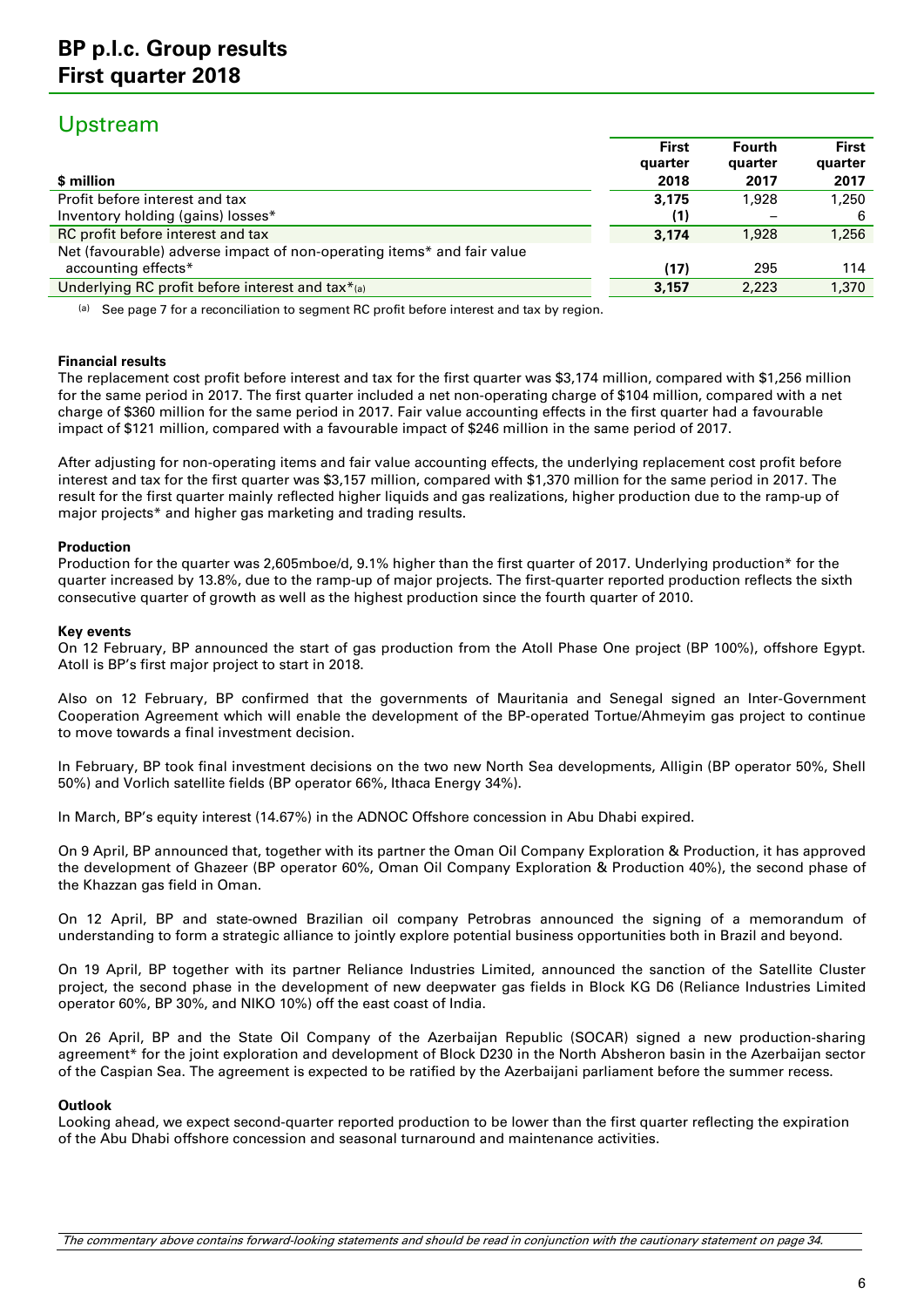## Upstream (continued)

|                                                           | <b>First</b> | <b>Fourth</b> | <b>First</b> |
|-----------------------------------------------------------|--------------|---------------|--------------|
|                                                           | quarter      | quarter       | quarter      |
| \$ million                                                | 2018         | 2017          | 2017         |
| <b>Underlying RC profit before interest and tax</b><br>US | 526          | 629           | 166          |
| Non-US                                                    | 2,631        | 1,594         | 1,204        |
|                                                           |              |               |              |
|                                                           | 3,157        | 2,223         | 1,370        |
| <b>Non-operating items</b><br>US(a)                       | (145)        | (187)         | (12)         |
| Non-US(b)                                                 | 41           | 43            | (348)        |
|                                                           | (104)        | (144)         | (360)        |
| <b>Fair value accounting effects</b>                      |              |               |              |
| US                                                        | (9)          | 8             | 192          |
| Non-US                                                    | 130          | (159)         | 54           |
|                                                           | 121          | (151)         | 246          |
| <b>RC profit before interest and tax</b>                  |              |               |              |
| US                                                        | 372          | 450           | 346          |
| Non-US                                                    | 2,802        | 1,478         | 910          |
|                                                           | 3,174        | 1,928         | 1,256        |
| <b>Exploration expense</b>                                |              |               |              |
| US                                                        | 309          | 27            | 40           |
| Non-US                                                    | 205          | 494           | 372          |
|                                                           | 514          | 521           | 412          |
| Of which: Exploration expenditure written off             | 426          | 372           | 261          |
| Production (net of royalties)(c)                          |              |               |              |
| Liquids $*(mb/d)$                                         |              |               |              |
| US                                                        | 448          | 430           | 448          |
| Europe                                                    | 139          | 117           | 115          |
| <b>Rest of World</b>                                      | 731          | 796           | 827          |
|                                                           | 1,319        | 1,344         | 1,389        |
| Natural gas (mmcf/d)                                      |              |               |              |
| US                                                        | 1,790        | 1,759         | 1,594        |
| Europe                                                    | 217          | 186           | 263          |
| <b>Rest of World</b>                                      | 5,456        | 5,231         | 3,934        |
|                                                           | 7,463        | 7,176         | 5,791        |
| Total hydrocarbons* (mboe/d)                              |              |               |              |
| US                                                        | 757          | 734           | 723          |
| Europe                                                    | 177          | 150           | 160          |
| <b>Rest of World</b>                                      | 1,672        | 1,698         | 1,505        |
|                                                           | 2,605        | 2,581         | 2,388        |
| Average realizations*(d)                                  |              |               |              |
| Total liquids(e) (\$/bbl)                                 | 61.40        | 56.16         | 49.87        |
| Natural gas (\$/mcf)                                      | 3.78         | 3.23          | 3.50         |
| Total hydrocarbons (\$/boe)                               | 41.39        | 37.48         | 37.19        |

(a) Fourth quarter 2017 includes an impairment charge relating to the US Lower 48 business, partially offset by gains associated with asset divestments.

(b) Fourth quarter 2017 includes BP's share of an impairment reversal recognized by the Angola LNG equity-accounted entity, partially offset by other items. First quarter 2017 includes an impairment charge arising following the announcement of the agreement to sell the Forties Pipeline System business to INEOS.

(c) Includes BP's share of production of equity-accounted entities in the Upstream segment.

(d) Realizations are based on sales by consolidated subsidiaries only – this excludes equity-accounted entities.

(e) Includes condensate, natural gas liquids and bitumen.

Because of rounding, some totals may not agree exactly with the sum of their component parts.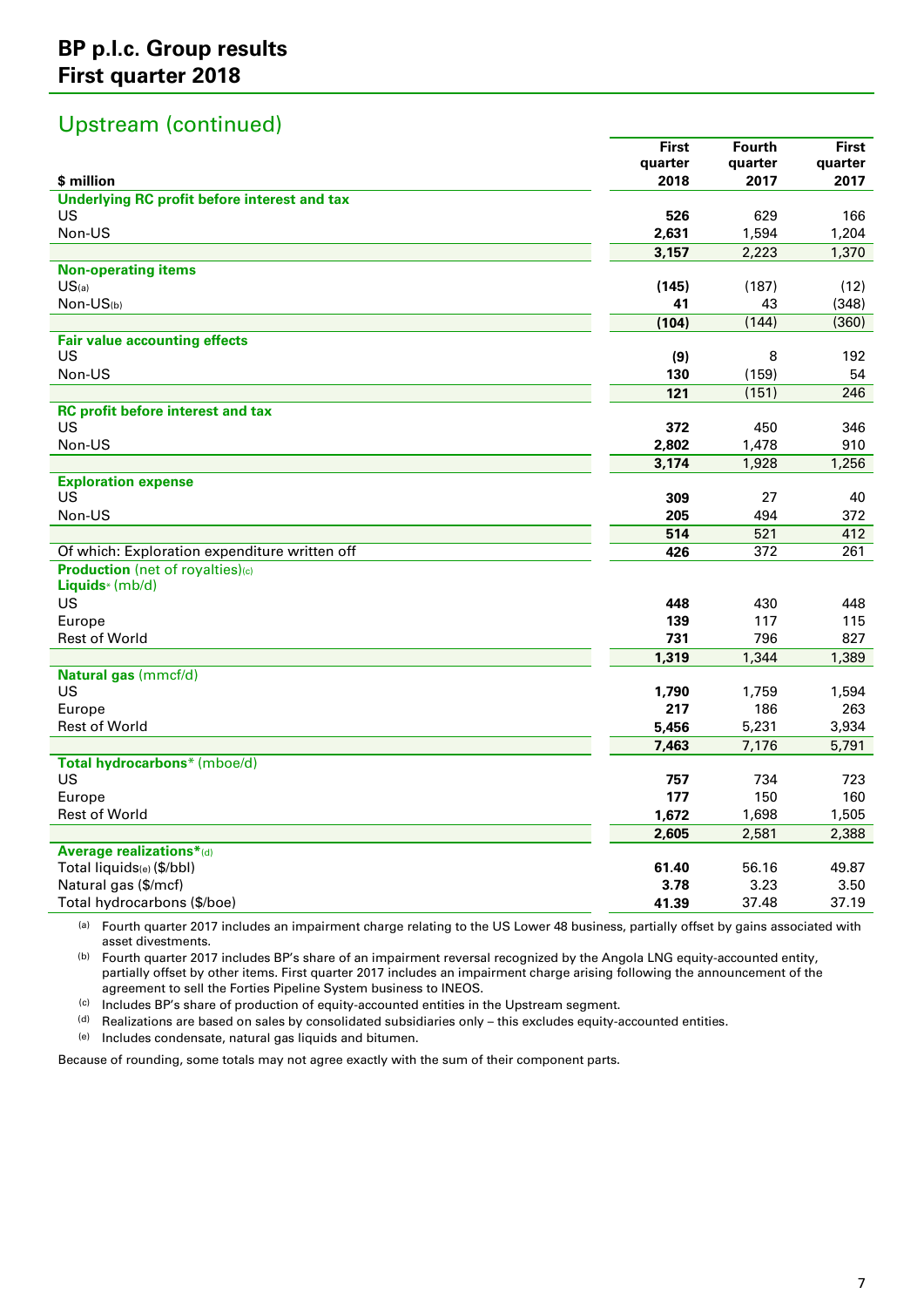## Downstream

|                                                                        | <b>First</b><br>quarter | Fourth<br>quarter | <b>First</b><br>quarter |
|------------------------------------------------------------------------|-------------------------|-------------------|-------------------------|
| \$ million                                                             | 2018                    | 2017              | 2017                    |
| Profit before interest and tax                                         | 1,782                   | 2.492             | 1,804                   |
| Inventory holding (gains) losses*                                      | (69)                    | (719)             | (98)                    |
| RC profit before interest and tax                                      | 1.713                   | 1,773             | 1,706                   |
| Net (favourable) adverse impact of non-operating items* and fair value |                         |                   |                         |
| accounting effects*                                                    | 113                     | (299)             | 36                      |
| Underlying RC profit before interest and tax*(a)                       | 1,826                   | 1.474             | 1,742                   |
|                                                                        |                         |                   |                         |

See page 9 for a reconciliation to segment RC profit before interest and tax by region and by business.

#### **Financial results**

The replacement cost profit before interest and tax for the first quarter was \$1,713 million, compared with \$1,706 million for the same period in 2017.

The first quarter includes a net non-operating charge of \$53 million, compared with a charge of \$76 million for the same period in 2017. Fair value accounting effects had an adverse impact of \$60 million in the first quarter, compared with a favourable impact of \$40 million for the same period in 2017.

After adjusting for non-operating items and fair value accounting effects, the underlying replacement cost profit before interest and tax for the first quarter was \$1,826 million, compared with \$1,742 million for the same period in 2017.

Replacement cost profit before interest and tax for the fuels, lubricants and petrochemicals businesses is set out on page 9.

#### **Fuels**

The fuels business reported an underlying replacement cost profit before interest and tax of \$1,398 million for the first quarter, compared with \$1,200 million for the same period in 2017 driven by a higher refining result, partly offset by a lower supply and trading contribution compared with the strong delivery last year. The supply and trading contribution was, however, higher than the fourth quarter.

The refining result for the quarter reflects the benefit from higher North American heavy crude oil discounts, partially offset by pipeline capacity apportionment impacts. The result also benefited from increased commercial optimization, a higher level of advantaged feedstock processed in the US and a lower level of turnaround activity.

The fuels marketing result for the quarter reflects continued strong performance supported by premium fuel volume growth and the continued rollout of our convenience partnership model across our network.

In April, we signed a memorandum of understanding with state-owned Brazilian oil company Petrobras to explore potential joint commercial agreements in Brazil.

### **Lubricants**

The lubricants business reported an underlying replacement cost profit before interest and tax of \$331 million for the first quarter, compared with \$393 million for the same period in 2017. The result for the quarter reflects continued premium brand growth, more than offset by the adverse lag impact of increasing base oil prices.

During the quarter we significantly strengthened our relationship with Renault through the continuation of our Renault Formula 1 sponsorship with Renault Sport Racing, and we are exploring new opportunities to work globally with the Renault-Nissan-Mitsubishi Alliance. This includes collaborating in a number of areas including fuel and lubricants supply and the joint development of advanced mobility solutions and new technologies.

### **Petrochemicals**

The petrochemicals business reported an underlying replacement cost profit before interest and tax of \$97 million for the first quarter, compared with \$149 million for the same period in 2017. The result for the quarter reflects an improved margin environment and stronger margin optimization offset by a higher level of turnaround activity. The result was also impacted by the divestment of our interest in the SECCO joint venture, which completed in the fourth quarter of last year.

#### **Outlook**

Looking to the second quarter, we expect seasonally higher industry refining margins but lower discounts for North American heavy crude oil. We also expect a significantly higher level of turnaround activity.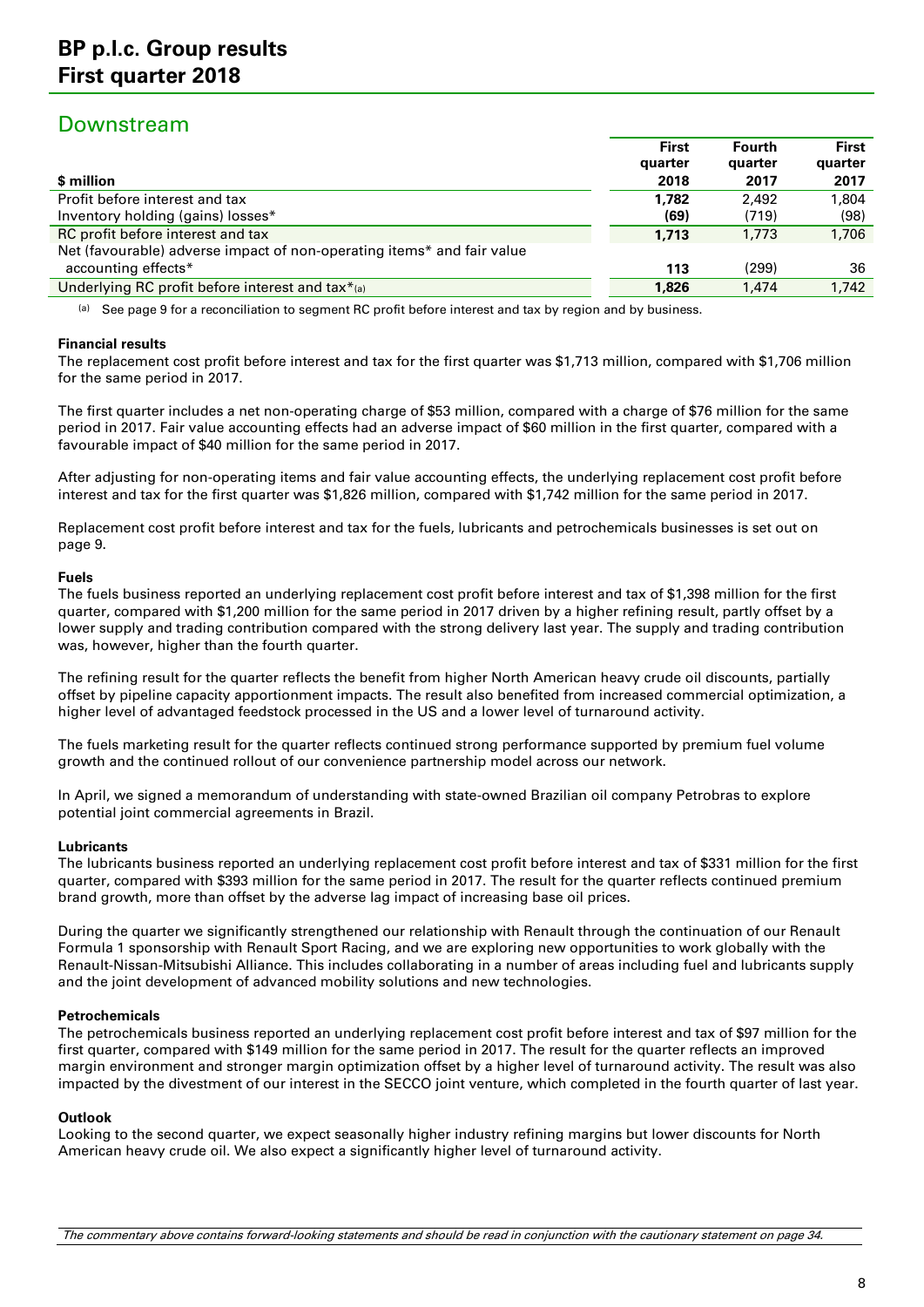## Downstream (continued)

|                                                                  | <b>First</b><br>quarter | <b>Fourth</b><br>quarter | First<br>quarter |
|------------------------------------------------------------------|-------------------------|--------------------------|------------------|
| \$ million                                                       | 2018                    | 2017                     | 2017             |
| Underlying RC profit before interest and tax - by region         |                         |                          |                  |
| US                                                               | 589                     | 501                      | 554              |
| Non-US                                                           | 1,237                   | 973                      | 1,188            |
|                                                                  | 1,826                   | 1,474                    | 1,742            |
| <b>Non-operating items</b>                                       |                         |                          |                  |
| US<br>$Non-US(a)$                                                | (17)<br>(36)            | (25)<br>407              | (12)             |
|                                                                  | (53)                    | 382                      | (64)<br>(76)     |
| <b>Fair value accounting effects</b>                             |                         |                          |                  |
| US                                                               | (121)                   | 3                        | (62)             |
| Non-US                                                           | 61                      | (86)                     | 102              |
|                                                                  | (60)                    | (83)                     | 40               |
| <b>RC</b> profit before interest and tax                         |                         |                          |                  |
| US                                                               | 451                     | 479                      | 480              |
| Non-US                                                           | 1,262                   | 1,294                    | 1,226            |
|                                                                  | 1,713                   | 1,773                    | 1,706            |
| Underlying RC profit before interest and tax - by business(b)(c) |                         |                          |                  |
| <b>Fuels</b><br>Lubricants                                       | 1,398<br>331            | 976<br>375               | 1,200<br>393     |
| Petrochemicals                                                   | 97                      | 123                      | 149              |
|                                                                  | 1,826                   | 1,474                    | 1,742            |
| Non-operating items and fair value accounting effects(d)         |                         |                          |                  |
| Fuels                                                            | (110)                   | (202)                    | 4                |
| Lubricants                                                       | (3)                     | (14)                     | (3)              |
| Petrochemicals(a)                                                |                         | 515                      | (37)             |
|                                                                  | (113)                   | 299                      | (36)             |
| RC profit before interest and tax(b)(c)                          |                         |                          |                  |
| Fuels                                                            | 1,288                   | 774                      | 1,204            |
| Lubricants                                                       | 328                     | 361                      | 390              |
| Petrochemicals                                                   | 97                      | 638                      | 112              |
|                                                                  | 1,713                   | 1,773                    | 1,706            |
| BP average refining marker margin (RMM)* (\$/bbl)                | 11.7                    | 14.4                     | 11.7             |
| <b>Refinery throughputs (mb/d)</b>                               |                         |                          |                  |
| US                                                               | 715<br>797              | 714<br>741               | 694<br>801       |
| Europe<br><b>Rest of World</b>                                   | 249                     | 243                      | 181              |
|                                                                  | 1,761                   | 1,698                    | 1,676            |
| <b>Refining availability*</b> (%)                                | 94.8                    | 96.1                     | 95.2             |
| Marketing sales of refined products (mb/d)                       |                         |                          |                  |
| US.                                                              | 1,096                   | 1,127                    | 1,116            |
| Europe                                                           | 1,045                   | 1,132                    | 1,069            |
| Rest of World                                                    | 481                     | 542                      | 512              |
|                                                                  | 2,622                   | 2,801                    | 2,697            |
| Trading/supply sales of refined products                         | 3,181                   | 3,549                    | 2,959            |
| Total sales volumes of refined products                          | 5,803                   | 6,350                    | 5,656            |
| <b>Petrochemicals production (kte)</b><br>US                     |                         | 641                      |                  |
| Europe                                                           | 499<br>1,128            | 1,559                    | 498<br>1,253     |
| Rest of World                                                    | 1,391                   | 1,306                    | 2,073            |
|                                                                  | 3,018                   | 3,506                    | 3,824            |
|                                                                  |                         |                          |                  |

(a) Fourth quarter 2017 gain primarily reflects the disposal of our shareholding in the SECCO joint venture.

(b) Segment-level overhead expenses are included in the fuels business result.

(c) Results from petrochemicals at our Gelsenkirchen and Mülheim sites in Germany is reported in the fuels business.

(d) For Downstream, fair value accounting effects arise solely in the fuels business.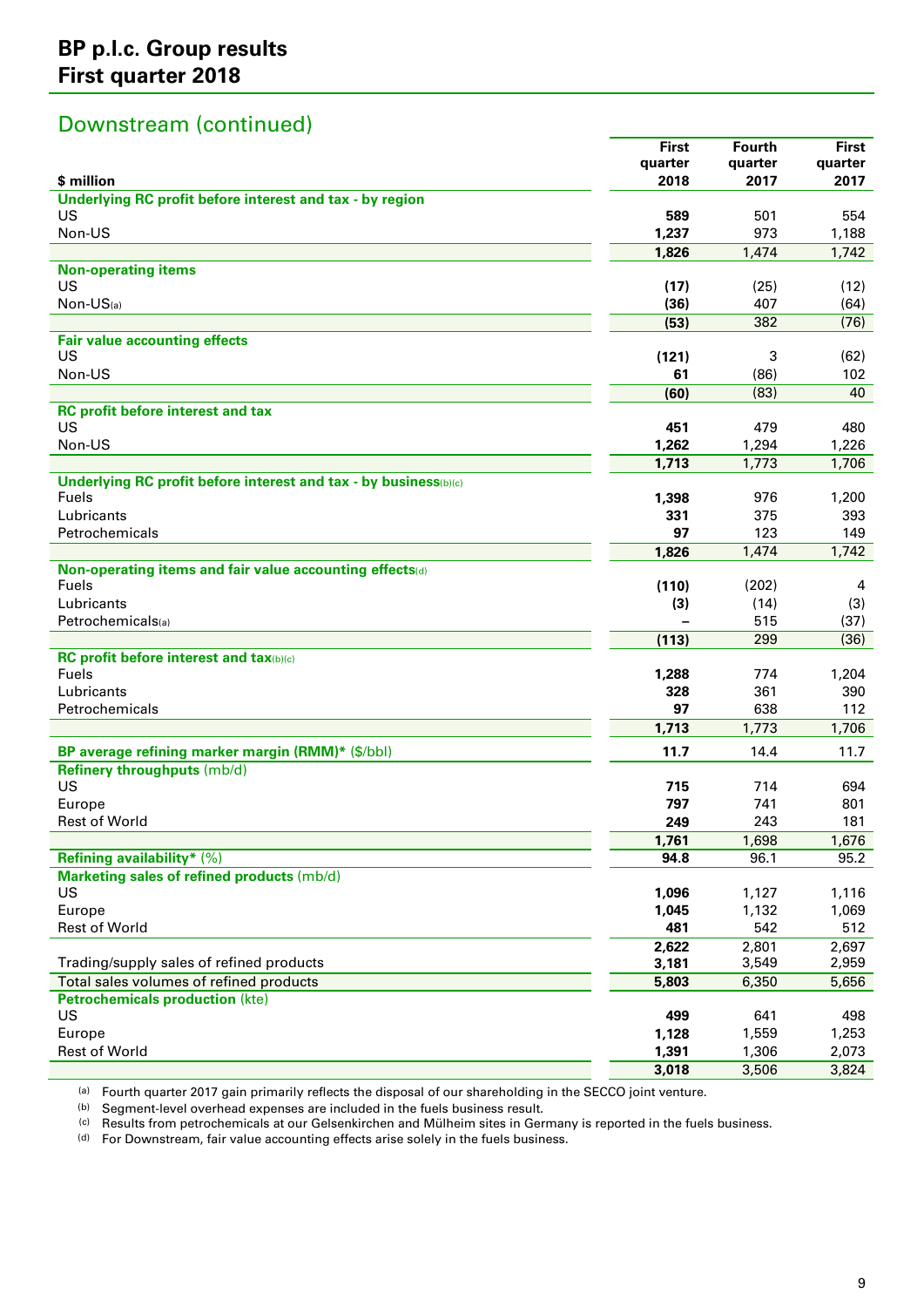# Rosneft

|                                               | <b>First</b><br>quarter | Fourth<br>quarter | First<br>quarter |
|-----------------------------------------------|-------------------------|-------------------|------------------|
| \$ million                                    | 2018(a)                 | 2017              | 2017             |
| Profit before interest and tax(b)             | 269                     | 418               | 73               |
| Inventory holding (gains) losses*             | (22)                    | (97)              | 26               |
| RC profit before interest and tax             | 247                     | 321               | 99               |
| Net charge (credit) for non-operating items*  |                         |                   |                  |
| Underlying RC profit before interest and tax* | 247                     | 321               | 99               |

### **Financial results**

Replacement cost (RC) profit before interest and tax and underlying RC profit before interest and tax for the first quarter was \$247 million, compared with \$99 million for the same period in 2017. There were no non-operating items in the first quarter of either year.

Compared with the same period in 2017, the result primarily reflects higher oil prices and a favourable foreign exchange impact. The fourth-quarter 2017 result benefited from a \$163-million gain representing the BP share of a voluntary out-ofcourt settlement between Sistema, Sistema-Invest and the Rosneft subsidiary, Bashneft.

On 25 April 2018, Rosneft announced that the board of directors had recommended that the annual general meeting (AGM) adopts a resolution to pay dividends of 6.65 roubles per ordinary share, which would bring the total dividend for 2017 to 10.48 roubles per ordinary share, which constitutes 50% of the company's IFRS net profit. In addition to the dividend received in October 2017 in relation to the results for the first half of 2017, BP expects to receive later this year a dividend of 12.5 billion roubles, after the deduction of withholding tax subject to approval at the AGM.

|                                                 | First<br>quarter<br>2018(a) | Fourth<br>quarter<br>2017 | <b>First</b><br>quarter<br>2017 |
|-------------------------------------------------|-----------------------------|---------------------------|---------------------------------|
| <b>Production (net of royalties) (BP share)</b> |                             |                           |                                 |
| Liquids $*$ (mb/d)                              | 902                         | 899                       | 912                             |
| Natural gas (mmcf/d)                            | 1,307                       | 1,333                     | 1,334                           |
| Total hydrocarbons* (mboe/d)                    | 1,127                       | 1.129                     | 1.142                           |

(a) The operational and financial information of the Rosneft segment for the first quarter is based on preliminary operational and financial results of Rosneft for the three months ended 31 March 2018. Actual results may differ from these amounts.

(b) The Rosneft segment result includes equity-accounted earnings arising from BP's 19.75% shareholding in Rosneft as adjusted for the accounting required under IFRS relating to BP's purchase of its interest in Rosneft and the amortization of the deferred gain relating to the divestment of BP's interest in TNK-BP. These adjustments increase the reported profit before interest and tax, as shown in the table above, compared with the equivalent amount in Russian roubles in Rosneft's IFRS financial statements. BP's share of Rosneft's profit before interest and tax for each year-to-date period is calculated by translating the amounts reported in Russian roubles into US dollars using the average exchange rate for the year to date. BP's share of Rosneft's earnings after finance costs, taxation and non-controlling interests, as adjusted, is included in the BP group income statement within profit before interest and taxation.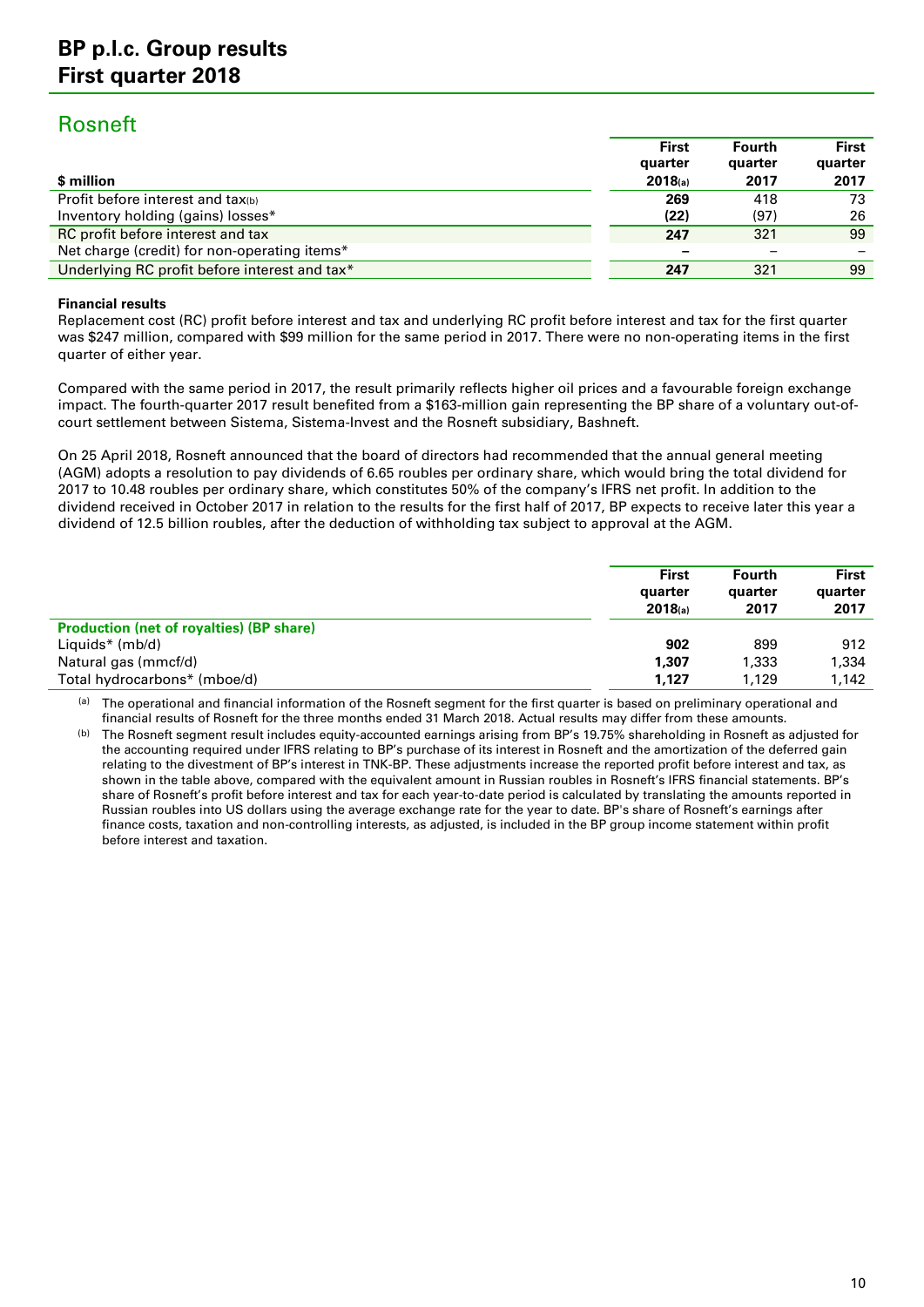## Other businesses and corporate

|                                                      | <b>First</b> | <b>Fourth</b> | <b>First</b> |
|------------------------------------------------------|--------------|---------------|--------------|
|                                                      | quarter      | quarter       | quarter      |
| \$ million                                           | 2018         | 2017          | 2017         |
| Profit (loss) before interest and tax                |              |               |              |
| Gulf of Mexico oil spill                             | (86)         | (2,221)       | (35)         |
| Other                                                | (485)        | (612)         | (396)        |
| Profit (loss) before interest and tax                | (571)        | (2,833)       | (431)        |
| Inventory holding (gains) losses*                    |              |               |              |
| RC profit (loss) before interest and tax             | (571)        | (2,833)       | (431)        |
| Net charge (credit) for non-operating items*         |              |               |              |
| Gulf of Mexico oil spill                             | 86           | 2,221         | 35           |
| Other                                                | 93           | 218           | (44)         |
| Net charge (credit) for non-operating items          | 179          | 2,439         | (9)          |
| Underlying RC profit (loss) before interest and tax* | (392)        | (394)         | (440)        |
| Underlying RC profit (loss) before interest and tax  |              |               |              |
| US                                                   | (147)        | (29)          | (197)        |
| Non-US                                               | (245)        | (365)         | (243)        |
|                                                      | (392)        | (394)         | (440)        |
| <b>Non-operating items</b>                           |              |               |              |
| US                                                   | (148)        | (2, 381)      | (38)         |
| Non-US                                               | (31)         | (58)          | 47           |
|                                                      | (179)        | (2, 439)      | 9            |
| <b>RC profit (loss) before interest and tax</b>      |              |               |              |
| US                                                   | (295)        | (2, 410)      | (235)        |
| Non-US                                               | (276)        | (423)         | (196)        |
|                                                      | (571)        | (2,833)       | (431)        |

Other businesses and corporate comprises our alternative energy business, shipping, treasury, corporate activities including centralized functions, and the costs of the Gulf of Mexico oil spill.

### **Financial results**

The replacement cost loss before interest and tax for the first quarter was \$571 million, compared with \$431 million for the same period in 2017.

The result included a net non-operating charge of \$179 million, compared with a net non-operating gain of \$9 million for the same period in 2017. See Note 2 on page 18 for more information on the Gulf of Mexico oil spill.

After adjusting for non-operating items, the underlying replacement cost loss before interest and tax for the first quarter was \$392 million, compared with \$440 million for the same period in 2017.

### **Alternative Energy**

The net ethanol-equivalent production (which includes ethanol and sugar) for the first quarter was 7.6 million litres, as the harvest period started earlier in 2018. There was no production for the first quarter in 2017 due to the inter-harvest period.

Net wind generation capacity\*(a) was 1,432MW at 31 March 2018 compared with 1,454MW at 31 March 2017. BP's net share of wind generation for the first quarter was 1,217GWh, compared with 1,159GWh for the same period in 2017.

BP has re-entered solar with a new partnership with Lightsource to combine our scale, relationships and expertise in major projects with Lightsource's expertise in developing solar projects. BP acquired a 43% equity share in Lightsource for a total consideration of \$200 million, payable over three years on 31 January 2018 and has two seats on the board. Lightsource has rebranded as Lightsource BP.

(a) Capacity figures for 2017 include 23MW in the Netherlands managed by our Downstream segment.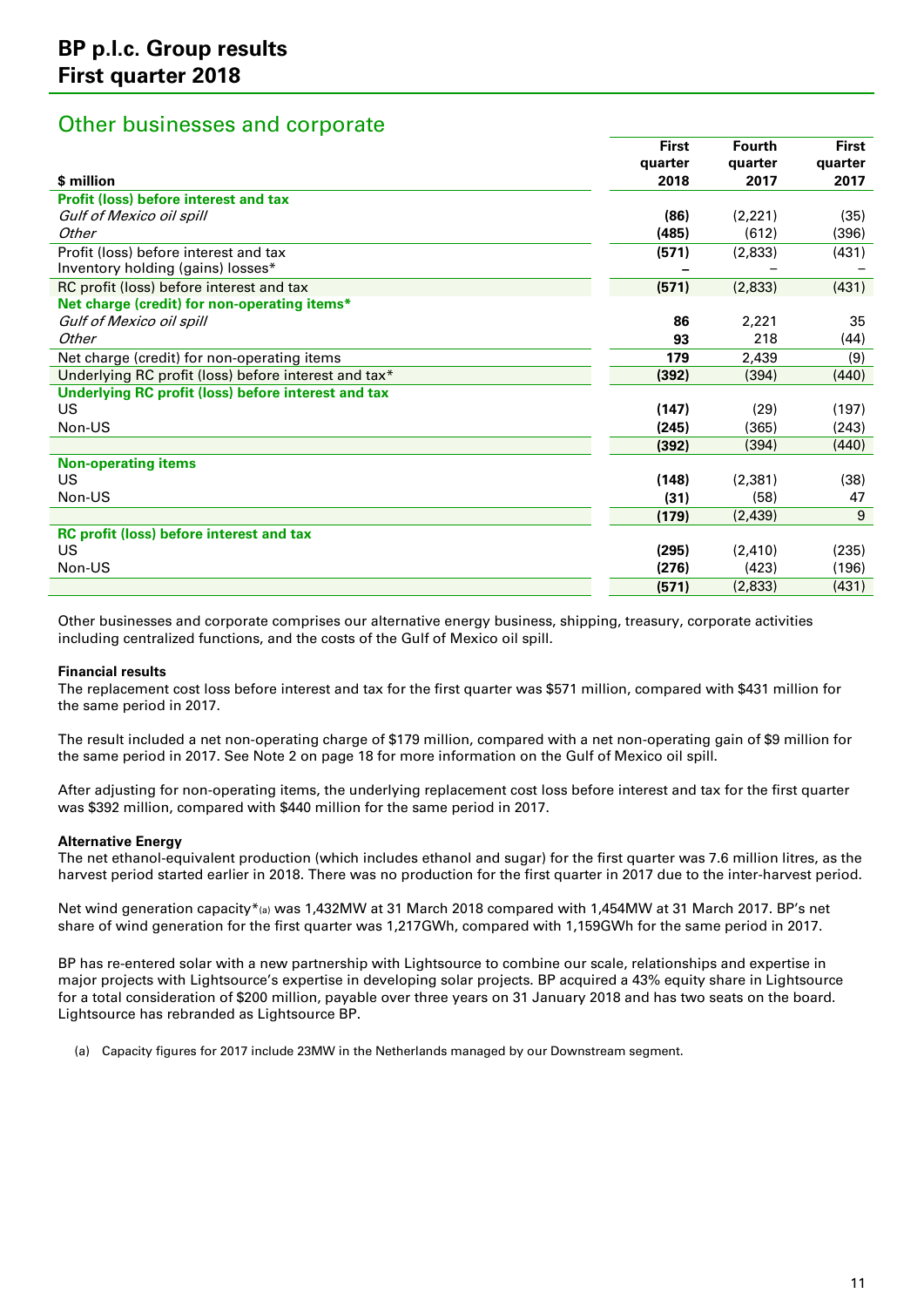## **BP p.l.c. Group results First quarter 2018**

# Financial statements Group income statement

|                                                                             | <b>First</b> | <b>Fourth</b> | <b>First</b> |
|-----------------------------------------------------------------------------|--------------|---------------|--------------|
|                                                                             | quarter      | quarter       | quarter      |
| \$ million                                                                  | 2018         | 2017          | 2017         |
|                                                                             |              |               |              |
| Sales and other operating revenues (Note 4)                                 | 68,172       | 67,816        | 55,863       |
| Earnings from joint ventures - after interest and tax                       | 293          | 581           | 205          |
| Earnings from associates - after interest and tax                           | 414          | 526           | 151          |
| Interest and other income                                                   | 159          | 223           | 122          |
| Gains on sale of businesses and fixed assets                                | 105          | 876           | 45           |
| Total revenues and other income                                             | 69,143       | 70,022        | 56,386       |
| Purchases                                                                   | 51,512       | 51,745        | 40,975       |
| Production and manufacturing expenses(a)                                    | 5,438        | 7,759         | 5,255        |
| Production and similar taxes (Note 6)                                       | 368          | 511           | 468          |
| Depreciation, depletion and amortization (Note 5)                           | 3,931        | 4,045         | 3,842        |
| Impairment and losses on sale of businesses and fixed assets                | 91           | 604           | 453          |
| <b>Exploration expense</b>                                                  | 514          | 521           | 412          |
| Distribution and administration expenses                                    | 2,794        | 2,981         | 2,353        |
| Profit (loss) before interest and taxation                                  | 4,495        | 1,856         | 2,628        |
| Finance costs(a)                                                            | 553          | 616           | 460          |
| Net finance expense relating to pensions and other post-retirement benefits | 31           | 58            | 53           |
| Profit (loss) before taxation                                               | 3,911        | 1,182         | 2,115        |
| Taxation(a)                                                                 | 1,380        | 1,119         | 623          |
| Profit (loss) for the period                                                | 2,531        | 63            | 1,492        |
| Attributable to                                                             |              |               |              |
| <b>BP</b> shareholders                                                      | 2,469        | 27            | 1,449        |
| Non-controlling interests                                                   | 62           | 36            | 43           |
|                                                                             | 2,531        | 63            | 1,492        |
|                                                                             |              |               |              |
| <b>Earnings per share (Note 7)</b>                                          |              |               |              |
| Profit (loss) for the period attributable to                                |              |               |              |
| <b>BP</b> shareholders                                                      |              |               |              |
| Per ordinary share (cents)                                                  |              |               |              |
| <b>Basic</b>                                                                | 12.40        | 0.14          | 7.42         |
| <b>Diluted</b>                                                              | 12.33        | 0.14          | 7.38         |
| Per ADS (dollars)                                                           |              |               |              |
| <b>Basic</b>                                                                | 0.74         | 0.01          | 0.45         |
| <b>Diluted</b>                                                              | 0.74         | 0.01          | 0.44         |

(a) See Note 2 for information on the impact of the Gulf of Mexico oil spill on these income statement line items.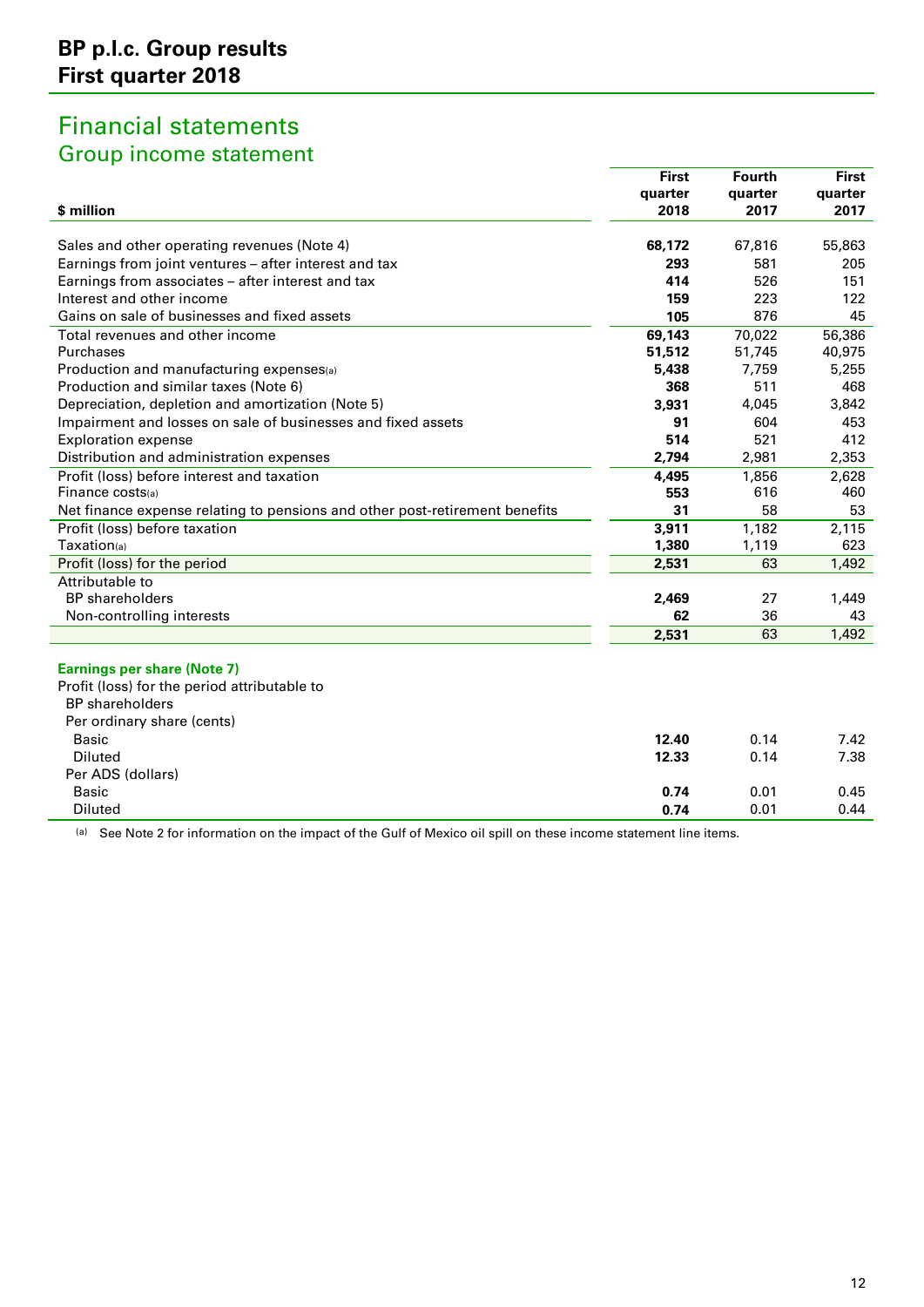# Condensed group statement of comprehensive income

|                                                                             | <b>First</b> | Fourth  | First          |
|-----------------------------------------------------------------------------|--------------|---------|----------------|
|                                                                             | quarter      | quarter | quarter        |
| \$ million                                                                  | 2018         | 2017    | 2017           |
|                                                                             |              |         |                |
| Profit (loss) for the period                                                | 2,531        | 63      | 1,492          |
| <b>Other comprehensive income</b>                                           |              |         |                |
| Items that may be reclassified subsequently to profit or loss               |              |         |                |
| <b>Currency translation differences</b>                                     | 531          | 264     | 1,214          |
| Exchange (gains) losses on translation of foreign operations reclassified   |              |         |                |
| to gain or loss on sale of businesses and fixed assets                      |              | (138)   |                |
| Available-for-sale investments                                              |              | 11      | $\overline{2}$ |
| Cash flow hedges and costs of hedging                                       | (82)         | 50      | 129            |
| Share of items relating to equity-accounted entities, net of tax            | 155          | 133     | 231            |
| Income tax relating to items that may be reclassified                       | (90)         | (16)    | (125)          |
|                                                                             | 514          | 304     | 1,452          |
| Items that will not be reclassified to profit or loss                       |              |         |                |
| Remeasurements of the net pension and other post-retirement                 |              |         |                |
| benefit liability or asset                                                  | 865          | 1,599   | 727            |
| Cash flow hedges that will subsequently be transferred to the balance sheet | 13           |         |                |
| Income tax relating to items that will not be reclassified                  | (265)        | (604)   | (246)          |
|                                                                             | 613          | 995     | 481            |
| Other comprehensive income                                                  | 1,127        | 1,299   | 1,933          |
| Total comprehensive income                                                  | 3,658        | 1,362   | 3,425          |
| <b>Attributable to</b>                                                      |              |         |                |
| <b>BP</b> shareholders                                                      | 3,580        | 1,312   | 3,363          |
| Non-controlling interests                                                   | 78           | 50      | 62             |
|                                                                             | 3,658        | 1,362   | 3,425          |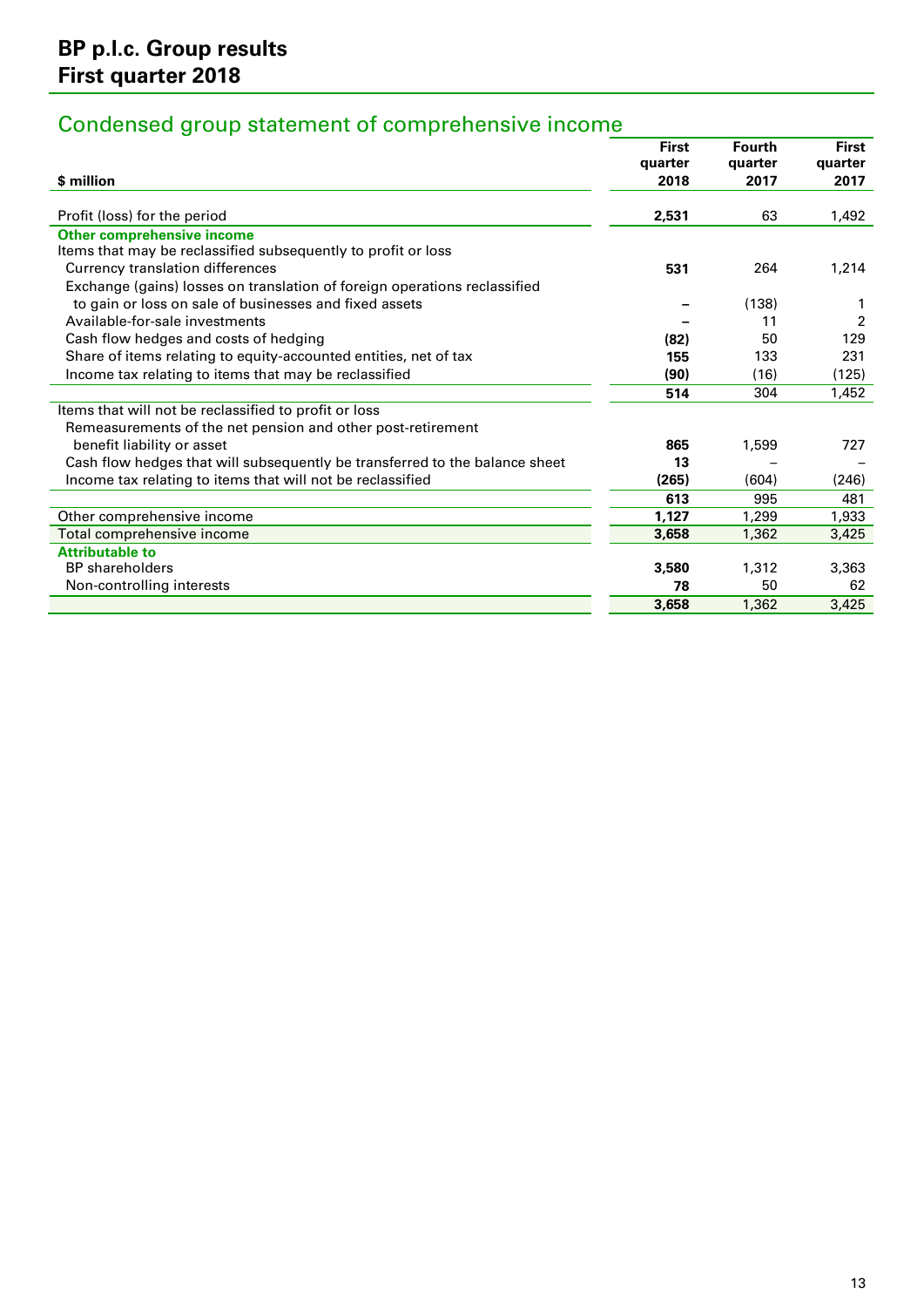# Group statement of changes in equity

|                                                               | <b>BP</b>     |                 |              |
|---------------------------------------------------------------|---------------|-----------------|--------------|
|                                                               | shareholders' | Non-controlling | <b>Total</b> |
| \$ million                                                    | equity        | interests       | equity       |
| At 31 December 2017                                           | 98,491        | 1,913           | 100,404      |
| Adjustment on adoption of IFRS 9, net of tax(a)               | (180)         |                 | (180)        |
| At 1 January 2018                                             | 98,311        | 1,913           | 100,224      |
|                                                               |               |                 |              |
| Total comprehensive income                                    | 3,580         | 78              | 3,658        |
| <b>Dividends</b>                                              | (1,828)       | (13)            | (1,841)      |
| Cash flow hedges transferred to the balance sheet, net of tax |               |                 |              |
| Repurchase of ordinary share capital                          | (120)         |                 | (120)        |
| Share-based payments, net of tax                              | 244           |                 | 244          |
| Transactions involving non-controlling interests, net of tax  | (1)           |                 | (1)          |
| At 31 March 2018                                              | 100,187       | 1,978           | 102,165      |
|                                                               |               |                 |              |

|                                                                  | ВP<br>shareholders' | Non-controlling | Total    |
|------------------------------------------------------------------|---------------------|-----------------|----------|
| \$ million                                                       | equity              | interests       | equity   |
| At 1 January 2017                                                | 95,286              | 1.557           | 96,843   |
| Total comprehensive income                                       | 3,363               | 62              | 3,425    |
| <b>Dividends</b>                                                 | (1,304)             | (15)            | (1, 319) |
| Share-based payments, net of tax                                 | 177                 |                 | 177      |
| Share of equity-accounted entities' change in equity, net of tax | 118                 |                 | 118      |
| Transactions involving non-controlling interests, net of tax     |                     | 38              | 38       |
| At 31 March 2017                                                 | 97,640              | 1.642           | 99,282   |

(a) See Note 1 for further information.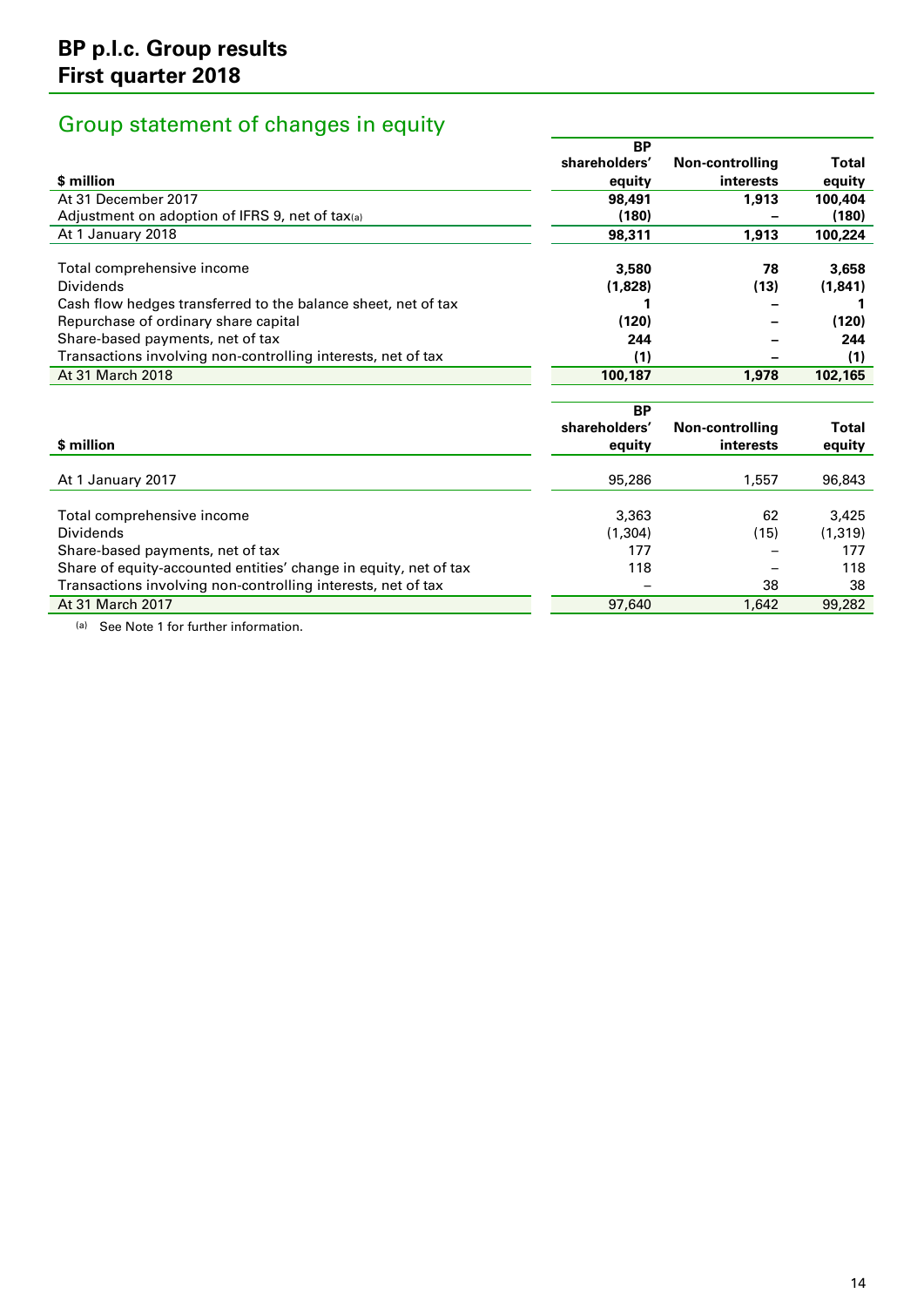# Group balance sheet

|                                                                              | 31 March | 31 December |
|------------------------------------------------------------------------------|----------|-------------|
| \$ million                                                                   | 2018     | 2017        |
| <b>Non-current assets</b>                                                    |          |             |
| Property, plant and equipment                                                | 129,002  | 129,471     |
| Goodwill                                                                     | 11,710   | 11,551      |
| Intangible assets                                                            | 18,003   | 18,355      |
| Investments in joint ventures                                                | 8,278    | 7,994       |
| Investments in associates                                                    | 17,652   | 16,991      |
| Other investments                                                            | 1,298    | 1,245       |
| <b>Fixed assets</b>                                                          | 185,943  | 185,607     |
| Loans                                                                        | 571      | 646         |
| Trade and other receivables                                                  | 1,479    | 1,434       |
| Derivative financial instruments                                             | 4,626    | 4,110       |
| Prepayments                                                                  | 1,162    | 1,112       |
| Deferred tax assets                                                          | 4,176    | 4,469       |
| Defined benefit pension plan surpluses                                       | 5,134    | 4,169       |
|                                                                              | 203,091  | 201,547     |
| <b>Current assets</b>                                                        |          |             |
| Loans                                                                        | 267      | 190         |
| Inventories                                                                  | 20,802   | 19,011      |
| Trade and other receivables                                                  | 23,450   | 24,849      |
| Derivative financial instruments                                             | 3,191    | 3,032       |
| Prepayments                                                                  | 1,202    | 1,414       |
| Current tax receivable                                                       | 928      | 761         |
| Other investments                                                            | 114      | 125         |
| Cash and cash equivalents                                                    | 22,242   | 25,586      |
|                                                                              | 72,196   | 74,968      |
| <b>Total assets</b>                                                          | 275,287  | 276,515     |
| <b>Current liabilities</b>                                                   |          |             |
| Trade and other payables                                                     | 42,995   | 44,209      |
| Derivative financial instruments                                             | 2,664    | 2,808       |
| Accruals                                                                     | 3,799    | 4,960       |
| Finance debt                                                                 | 9,028    | 7,739       |
| Current tax payable                                                          | 2,103    | 1,686       |
| Provisions                                                                   | 3,218    | 3,324       |
|                                                                              | 63,807   | 64,726      |
| <b>Non-current liabilities</b>                                               |          |             |
| Other payables                                                               | 13,961   | 13,889      |
| Derivative financial instruments                                             | 3,657    | 3,761       |
| Accruals                                                                     | 592      | 505         |
| Finance debt                                                                 | 53,161   | 55,491      |
| Deferred tax liabilities                                                     | 8,284    | 7,982       |
| Provisions                                                                   | 20,603   | 20,620      |
| Defined benefit pension plan and other post-retirement benefit plan deficits | 9,057    | 9,137       |
|                                                                              |          |             |
|                                                                              | 109,315  | 111,385     |
| <b>Total liabilities</b>                                                     | 173,122  | 176,111     |
| Net assets                                                                   | 102,165  | 100,404     |
| <b>Equity</b>                                                                |          |             |
| BP shareholders' equity                                                      | 100,187  | 98,491      |
| Non-controlling interests                                                    | 1,978    | 1,913       |
| <b>Total equity</b>                                                          | 102,165  | 100,404     |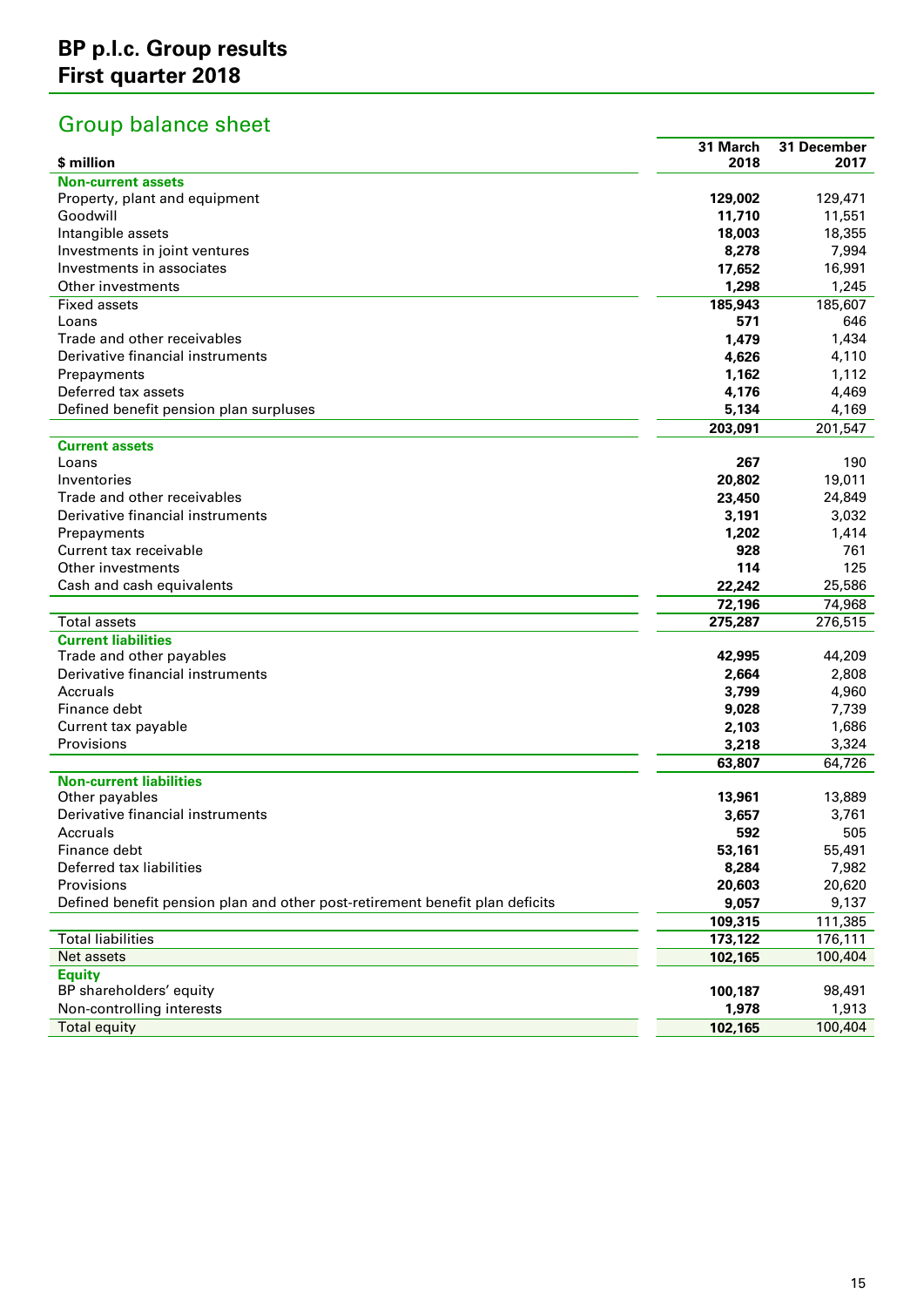# Condensed group cash flow statement

|                                                                           | <b>First</b> | <b>Fourth</b> | <b>First</b> |
|---------------------------------------------------------------------------|--------------|---------------|--------------|
|                                                                           | quarter      | quarter       | quarter      |
| \$ million                                                                | 2018         | 2017          | 2017         |
| <b>Operating activities</b>                                               |              |               |              |
| Profit (loss) before taxation                                             | 3,911        | 1,182         | 2,115        |
| Adjustments to reconcile profit (loss) before taxation to net cash        |              |               |              |
| provided by operating activities                                          |              |               |              |
| Depreciation, depletion and amortization and exploration                  |              |               |              |
| expenditure written off                                                   | 4,357        | 4,417         | 4,103        |
| Impairment and (gain) loss on sale of businesses and fixed assets         | (14)         | (272)         | 408          |
| Earnings from equity-accounted entities, less dividends received          | (536)        | (820)         | (220)        |
| Net charge for interest and other finance expense, less net interest paid | 80           | 294           | 252          |
| Share-based payments                                                      | 237          | 166           | 162          |
| Net operating charge for pensions and other post-retirement benefits,     |              |               |              |
| less contributions and benefit payments for unfunded plans                | (202)        | (215)         | (73)         |
| Net charge for provisions, less payments                                  | 144          | 2,244         | (177)        |
| Movements in inventories and other current and non-current assets         |              |               |              |
| and liabilities                                                           | (3, 398)     | (60)          | (3,600)      |
| Income taxes paid                                                         | (933)        | (1,033)       | (856)        |
| Net cash provided by operating activities                                 | 3,646        | 5,903         | 2,114        |
| <b>Investing activities</b>                                               |              |               |              |
| Expenditure on property, plant and equipment, intangible and other assets | (3,586)      | (4, 422)      | (3,823)      |
| Acquisitions, net of cash acquired                                        |              | (16)          | (42)         |
| Investment in joint ventures                                              | (39)         | (15)          | (20)         |
| Investment in associates                                                  | (338)        | (368)         | (183)        |
| Total cash capital expenditure                                            | (3,963)      | (4,821)       | (4,068)      |
| Proceeds from disposal of fixed assets                                    | 85           | 2,287         | 188          |
| Proceeds from disposal of businesses, net of cash disposed                | 82           | 173           | 73           |
| Proceeds from loan repayments                                             | 9            | 8             | 14           |
| Net cash used in investing activities                                     | (3,787)      | (2, 353)      | (3,793)      |
| <b>Financing activities</b>                                               |              |               |              |
| Net issue (repurchase) of shares                                          | (110)        | (343)         |              |
| Proceeds from long-term financing                                         | 122          | 201           | 3,713        |
| Repayments of long-term financing                                         | (1, 157)     | (2,657)       | (917)        |
| Net increase (decrease) in short-term debt                                | (349)        | (297)         | 315          |
| Increase in non-controlling interests                                     | (1)          | 982           | 30           |
| Dividends paid - BP shareholders                                          | (1,829)      | (1,627)       | (1, 304)     |
| - non-controlling interests                                               | (13)         | (32)          | (15)         |
| Net cash provided by (used in) financing activities                       | (3, 337)     | (3,773)       | 1,822        |
| Currency translation differences relating to cash and cash equivalents    | 145          | 29            | 167          |
| Increase (decrease) in cash and cash equivalents                          | (3, 333)     | (194)         | 310          |
| Cash and cash equivalents at beginning of period(a)                       | 25,575       | 25,780        | 23,484       |
| Cash and cash equivalents at end of period                                | 22,242       | 25,586        | 23,794       |

(a) See Note 1 for further information.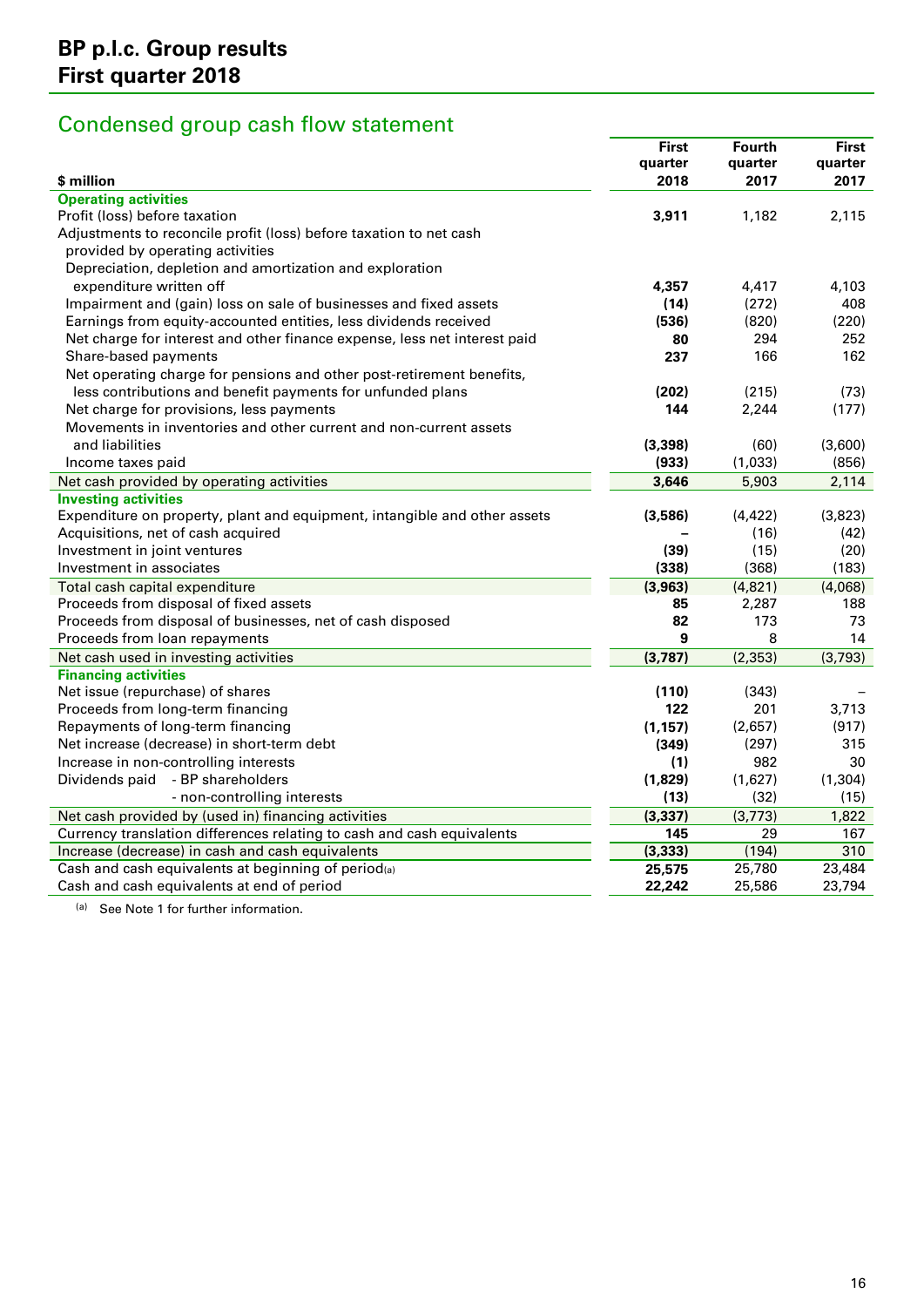## Notes Note 1. Basis of preparation

The interim financial information included in this report has been prepared in accordance with IAS 34 'Interim Financial Reporting'.

The results for the interim periods are unaudited and, in the opinion of management, include all adjustments necessary for a fair presentation of the results for each period. All such adjustments are of a normal recurring nature. This report should be read in conjunction with the consolidated financial statements and related notes for the year ended 31 December 2017 included in BP Annual Report and Form 20-F 2017.

BP prepares its consolidated financial statements included within BP Annual Report and Form 20-F on the basis of International Financial Reporting Standards (IFRS) as issued by the International Accounting Standards Board (IASB), IFRS as adopted by the European Union (EU) and in accordance with the provisions of the UK Companies Act 2006. IFRS as adopted by the EU differs in certain respects from IFRS as issued by the IASB. The differences have no impact on the group's consolidated financial statements for the periods presented.

The financial information presented herein has been prepared in accordance with the accounting policies expected to be used in preparing BP Annual Report and Form 20-F 2018, which are the same as those used in preparing BP Annual Report and Form 20-F 2017 with the exception of the implementation of IFRS 9 'Financial Instruments' and IFRS 15 'Revenue from Contracts with Customers' from 1 January 2018.

### **New International Financial Reporting Standards adopted**

BP has adopted IFRS 9 'Financial Instruments' and IFRS 15 'Revenue from Contracts with Customers' with effect from 1 January 2018. Information on the implementation of new accounting standards is included in BP Annual Report and Form 20-F 2017 – Financial statements – Note 1 Significant accounting policies, judgements, estimates and assumptions – Impact of new International Financial Reporting Standards.

### IFRS 9 'Financial Instruments'

The overall impact on transition to IFRS 9, including the impact upon the group's share of equity-accounted entities, was a reduction of \$180 million in net assets, net of tax. This adjustment mainly relates to an increase in the credit reserve of financial assets in the scope of IFRS 9's impairment requirements. As permitted by IFRS 9 comparatives have not been restated. For certain line items in the balance sheet the closing balance at 31 December 2017 and the opening balance at 1 January 2018 therefore differ (as summarized below). Cash and cash equivalents at the beginning of 2018 in the Condensed group cash flow statement and Note 9 (Net debt) are the 1 January 2018 amounts included in the table below.

| \$ million                               | 31 December<br>2017 | 1 Januarv<br>2018 | Adjustment<br>on adoption<br>of IFRS 9 |
|------------------------------------------|---------------------|-------------------|----------------------------------------|
| <b>Non-current</b>                       |                     |                   |                                        |
| Investments in equity-accounted entities | 24,985              | 24,903            | (82)                                   |
| Loans, trade and other receivables       | 2,080               | 2,069             | (11)                                   |
| Deferred tax liabilities                 | (7,982)             | (7,946)           | 36                                     |
| <b>Current</b>                           |                     |                   |                                        |
| Loans, trade and other receivables       | 25,039              | 24,927            | (112)                                  |
| Cash and cash equivalents                | 25,586              | 25,575            | (11)                                   |
|                                          |                     |                   |                                        |
| Net assets                               | 100,404             | 100,224           | (180)                                  |

### IFRS 15 'Revenue from Contracts with Customers'

BP has elected to apply the 'modified retrospective' approach to transition permitted by IFRS 15 under which comparative financial information is not restated. The standard did not have a material effect on the group's financial statements as at 1 January 2018 and so no transition adjustment has been made.

An analysis of revenue from contracts with customers by product is presented in Note 4. Amounts presented for comparative periods in 2017 include revenues determined in accordance with the group's previous accounting policies relating to revenue. The total amounts presented do not, therefore, represent the Revenue from contracts with customers that would have been reported for those periods had IFRS 15 been applied using a fully retrospective approach to transition but the differences are not significant.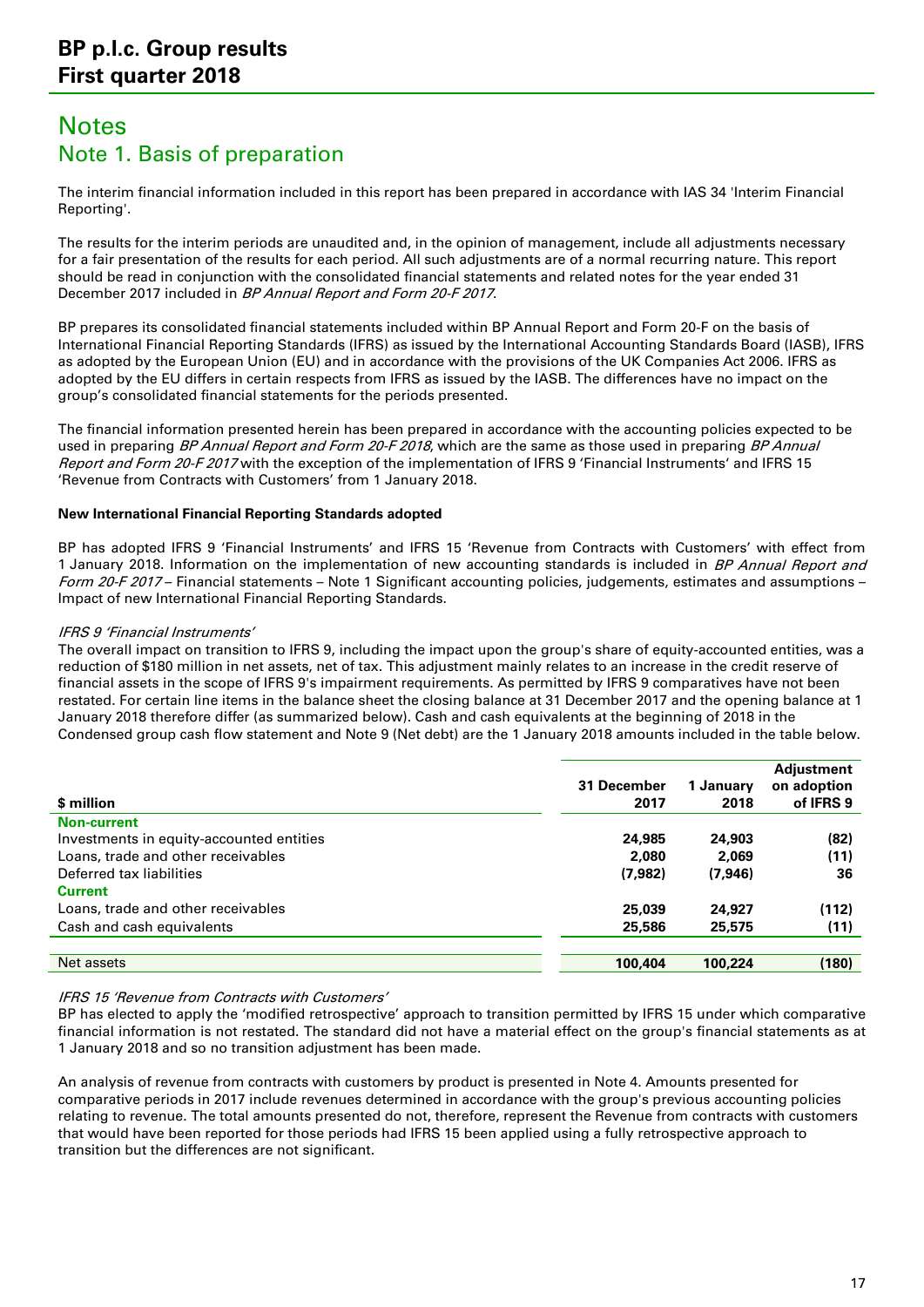## Note 2. Gulf of Mexico oil spill

#### (a) **Overview**

The information presented in this note should be read in conjunction with Note 2 of the financial statements and pages 270 - 272 of Legal proceedings included in BP Annual Report and Form 20-F 2017.

The group income statement includes a pre-tax charge for the first quarter of \$86 million which includes the latest estimate for claims and associated administration costs, and \$120 million for finance costs relating to the unwinding of discounting effects relating to payables. The cumulative pre-tax income statement charge since the incident, in April 2010, amounts to \$65,971 million.

The amounts set out below reflect the impacts on the financial statements of the Gulf of Mexico oil spill for the periods presented. The income statement, balance sheet and cash flow statement impacts are included within the relevant line items in those statements as set out below.

| \$ million                                 | First<br>quarter<br>2018 | <b>Fourth</b><br>quarter<br>2017 | <b>First</b><br>quarter<br>2017 |
|--------------------------------------------|--------------------------|----------------------------------|---------------------------------|
| Income statement                           |                          |                                  |                                 |
| Production and manufacturing expenses      | 86                       | 2.221                            | 35                              |
| Profit (loss) before interest and taxation | (86)                     | (2,221)                          | (35)                            |
| Finance costs                              | 120                      | 124                              | 126                             |
| Profit (loss) before taxation              | (206)                    | (2, 345)                         | (161)                           |
| Taxation                                   | -61                      | (2, 495)                         | 48                              |
| Profit (loss) for the period               | (145)                    | (4,840)                          | (113)                           |

|                                      | 31 March  | 31 December |
|--------------------------------------|-----------|-------------|
| \$ million                           | 2018      | 2017        |
| <b>Balance sheet</b>                 |           |             |
| Current assets                       |           |             |
| Trade and other receivables          | 244       | 252         |
| Current tax receivable               | 263       |             |
| <b>Current liabilities</b>           |           |             |
|                                      |           |             |
| Trade and other payables             | (894)     | (2,089)     |
| Provisions                           | (1,246)   | (1,439)     |
| Net current assets (liabilities)     | (1,633)   | (3,276)     |
| Non-current assets                   |           |             |
| Deferred tax assets                  | 1,813     | 2,067       |
| Non-current liabilities              |           |             |
| Other payables                       | (12, 375) | (12, 253)   |
| Provisions                           | (985)     | (1, 141)    |
| Deferred tax liabilities             | 3,780     | 3,634       |
| Net non-current assets (liabilities) | (7, 767)  | (7,693)     |
| Net assets (liabilities)             | (9,400)   | (10, 969)   |
|                                      |           |             |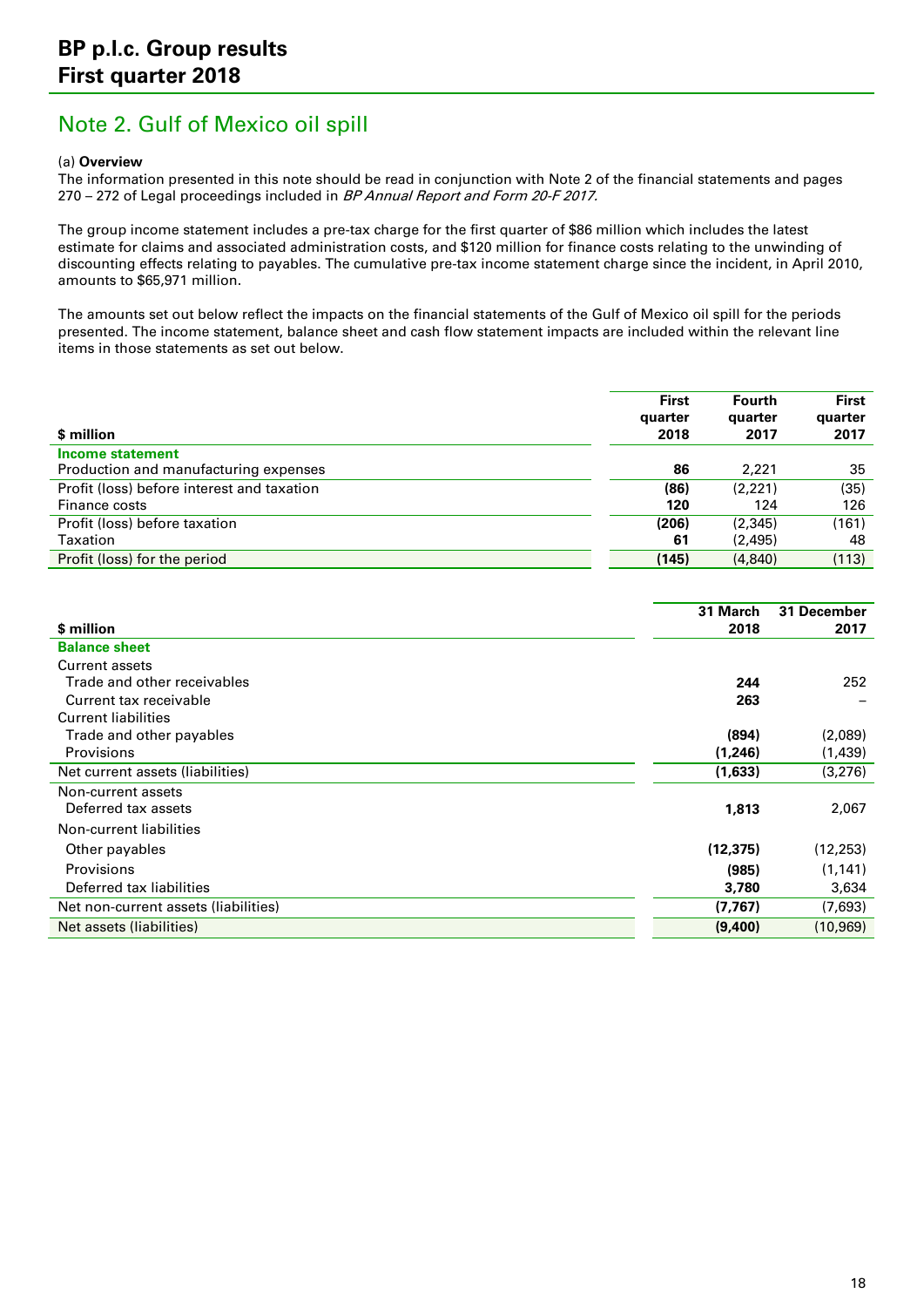## Note 2. Gulf of Mexico oil spill (continued)

|                                                                           | <b>First</b><br>quarter | Fourth<br>quarter | First<br>quarter |
|---------------------------------------------------------------------------|-------------------------|-------------------|------------------|
| \$ million                                                                | 2018                    | 2017              | 2017             |
| <b>Cash flow statement - Operating activities</b>                         |                         |                   |                  |
| Profit (loss) before taxation                                             | (206)                   | (2, 345)          | (161)            |
| Adjustments to reconcile profit (loss) before taxation to net cash        |                         |                   |                  |
| provided by operating activities                                          |                         |                   |                  |
| Net charge for interest and other finance expense, less net interest paid | 120                     | 124               | 126              |
| Net charge for provisions, less payments                                  | 54                      | 2.181             | (5)              |
| Movements in inventories and other current and non-current                |                         |                   |                  |
| assets and liabilities                                                    | (1,588)                 | (413)             | (2,254)          |
| Pre-tax cash flows                                                        | (1,620)                 | (453)             | (2, 294)         |

Cash outflows in 2017 and 2018 shown above include payments made under the 2012 agreement with the US government to resolve all federal criminal claims arising from the incident. Included in the current quarter cash outflow is \$1,209 million relating to the final payment under the 2012 Department of Justice plea agreement. Net cash from operating activities relating to the Gulf of Mexico oil spill, on a post-tax basis, amounted to an outflow of \$1,714 million in the first quarter. For the same period in 2017, the amount was an outflow of \$2,294 million.

### (b) **Provisions and other payables**

### **Provisions**

Movements in the remaining provision, which relates to litigation and claims, are shown in the table below.

| \$ million                     |       |
|--------------------------------|-------|
| At 1 January 2018              | 2,580 |
| Increase in provision          | 65    |
| Reclassified to other payables | (59)  |
| Utilization                    | (355) |
| At 31 March 2018               | 2,231 |

The provision includes amounts for the future cost of resolving claims by individuals and businesses for damage to real or personal property, lost profits or impairment of earning capacity and loss of subsistence use of natural resources.

### PSC settlement

The provision reflects the latest estimate for the remaining costs associated with the 2012 Plaintiffs' Steering Committee (PSC) settlement. These costs relate predominantly to business economic loss (BEL) claims and associated administration costs. The amounts ultimately payable may differ from the amount provided and the timing of payments is uncertain.

The settlement programme's determination of BEL claims was substantially completed by the end of 2017. Nevertheless, a significant number of BEL claims determined by the settlement programme have been and continue to be appealed by BP and/or the claimants. The amount provided for includes the latest estimate of the amounts that are expected ultimately to be paid to resolve outstanding BEL claims. Claims under appeal will ultimately only be resolved once the full judicial appeals process has been concluded, including appeals to the Federal District Court and Fifth Circuit, as may be the case, or when settlements are reached with individual claimants. Depending upon the ultimate resolution of these claims (including how such resolution may be impacted by the May 2017 Fifth Circuit opinion), the amounts payable may differ from those currently provided.

The settlement programme is expected to issue determinations with respect to remaining BEL claims in the first half of 2018. There is uncertainty around how these claims will ultimately be determined, including in relation to the impact of the May 2017 Fifth Circuit opinion on the determination of such claims.

Payments to resolve outstanding claims under the PSC settlement are now expected to be made over a number of years. The timing of payments, however, is uncertain, and, in particular, will be impacted by how long it takes to resolve claims that have been appealed and may be appealed in the future.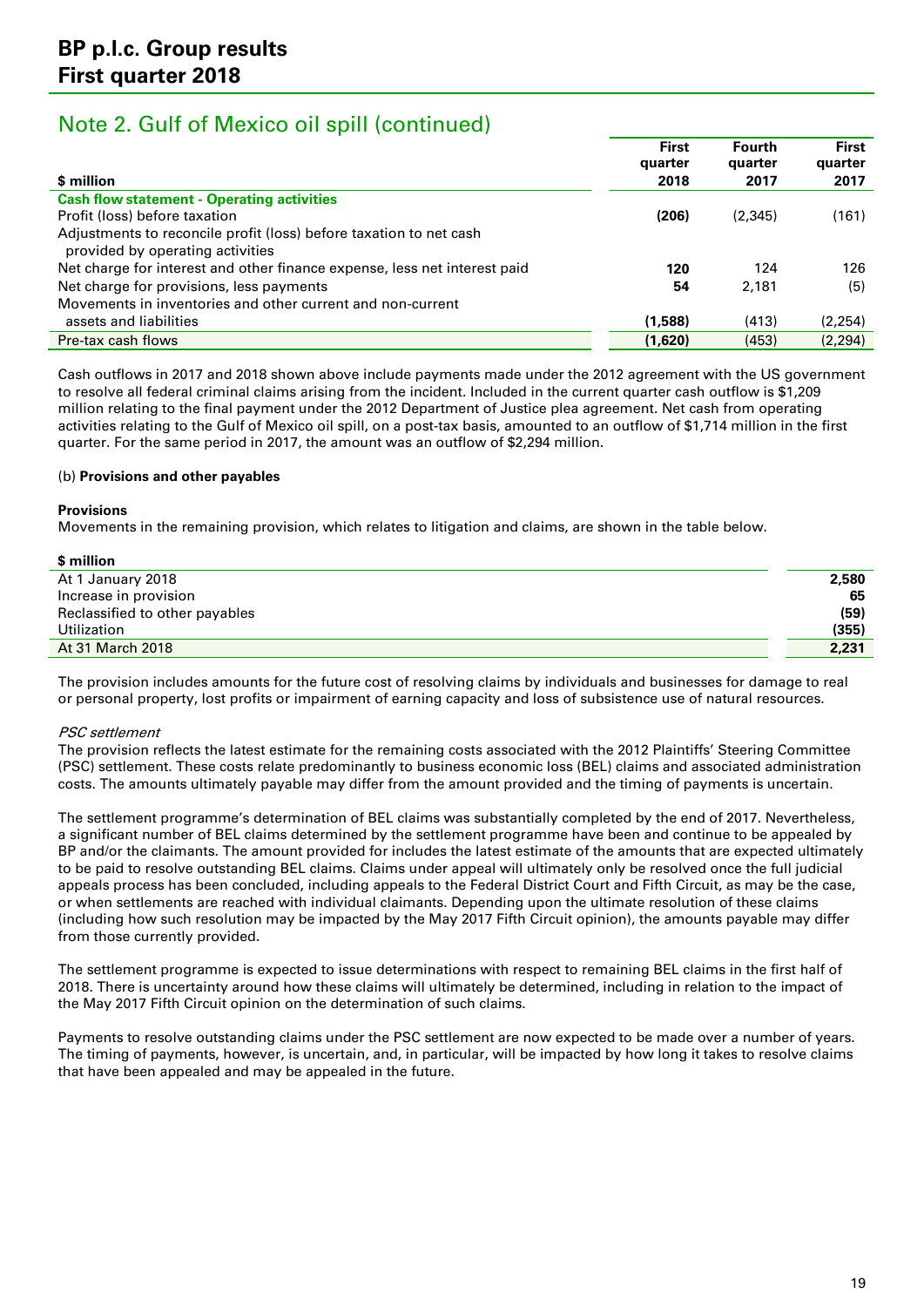# Note 2. Gulf of Mexico oil spill (continued)

### **Other payables**

Other payables include amounts payable under the consent decree and settlement agreement with the United States and the five Gulf coast states for natural resource damages, state claims and Clean Water Act penalties, BP's remaining commitment to fund the Gulf of Mexico Research Initiative, and amounts payable for certain economic loss and property damage claims.

Further information on provisions, other payables, and contingent liabilities is provided in BP Annual Report and Form 20-F 2017 – Financial statements – Note 2.

## Note 3. Analysis of replacement cost profit (loss) before interest and tax and reconciliation to profit (loss) before taxation

|                                                                             | <b>First</b> | <b>Fourth</b> | First   |
|-----------------------------------------------------------------------------|--------------|---------------|---------|
|                                                                             | quarter      | quarter       | quarter |
| \$ million                                                                  | 2018         | 2017          | 2017    |
| Upstream                                                                    | 3,174        | 1,928         | 1,256   |
| Downstream                                                                  | 1,713        | 1,773         | 1,706   |
| Rosneft                                                                     | 247          | 321           | 99      |
| Other businesses and corporate(a)                                           | (571)        | (2,833)       | (431)   |
|                                                                             | 4,563        | 1,189         | 2,630   |
| Consolidation adjustment - UPII*                                            | (160)        | (149)         | (68)    |
| RC profit (loss) before interest and tax*                                   | 4,403        | 1,040         | 2,562   |
| Inventory holding gains (losses)*                                           |              |               |         |
| Upstream                                                                    |              |               | (6)     |
| Downstream                                                                  | 69           | 719           | 98      |
| Rosneft (net of tax)                                                        | 22           | 97            | (26)    |
| Profit (loss) before interest and tax                                       | 4,495        | 1,856         | 2,628   |
| Finance costs                                                               | 553          | 616           | 460     |
| Net finance expense relating to pensions and other post-retirement benefits | 31           | 58            | 53      |
| Profit (loss) before taxation                                               | 3,911        | 1,182         | 2,115   |
|                                                                             |              |               |         |
| RC profit (loss) before interest and tax*                                   |              |               |         |
| US.                                                                         | 359          | (1,509)       | 513     |
| Non-US                                                                      | 4,044        | 2,549         | 2,049   |
|                                                                             | 4,403        | 1,040         | 2,562   |

(a) Includes costs related to the Gulf of Mexico oil spill. See Note 2 for further information.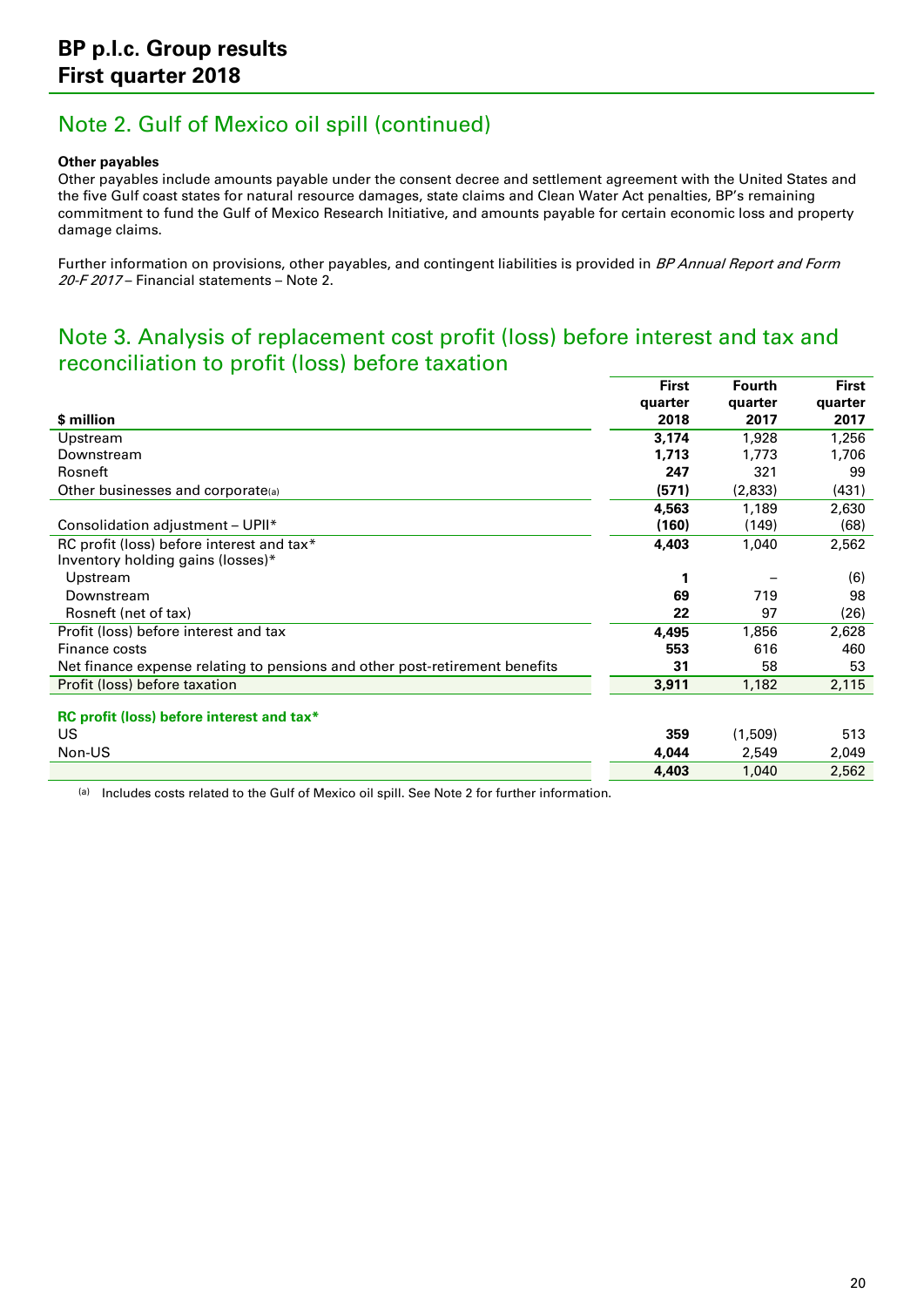# Note 4. Sales and other operating revenues

|                                                                                                                    | <b>First</b> | <b>Fourth</b> | <b>First</b> |
|--------------------------------------------------------------------------------------------------------------------|--------------|---------------|--------------|
|                                                                                                                    | quarter      | quarter       | quarter      |
| \$ million                                                                                                         | 2018         | 2017          | 2017         |
| <b>By segment</b>                                                                                                  |              |               |              |
| Upstream                                                                                                           | 13,870       | 12,651        | 11,327       |
| Downstream                                                                                                         | 61,406       | 62,697        | 50,080       |
| Other businesses and corporate                                                                                     | 343          | 480           | 285          |
|                                                                                                                    | 75,619       | 75,828        | 61,692       |
| Less: sales and other operating revenues between segments                                                          |              |               |              |
| Upstream                                                                                                           | 6,733        | 6,929         | 5,777        |
| Downstream                                                                                                         | 482          | 913           | (86)         |
| Other businesses and corporate                                                                                     | 232          | 170           | 138          |
|                                                                                                                    | 7,447        | 8,012         | 5,829        |
| Third party sales and other operating revenues                                                                     |              |               |              |
| Upstream                                                                                                           | 7,137        | 5,722         | 5,550        |
| Downstream                                                                                                         | 60,924       | 61,784        | 50,166       |
| Other businesses and corporate                                                                                     | 111          | 310           | 147          |
| Total sales and other operating revenues                                                                           | 68,172       | 67,816        | 55,863       |
| By geographical area                                                                                               |              |               |              |
| US.                                                                                                                | 23,613       | 24,127        | 21,152       |
| Non-US                                                                                                             | 51,240       | 50,778        | 40,020       |
|                                                                                                                    | 74,853       | 74,905        | 61,172       |
| Less: sales and other operating revenues between areas                                                             | 6,681        | 7,089         | 5,309        |
|                                                                                                                    | 68,172       | 67,816        | 55,863       |
| Sales and other operating revenues include the following in relation to<br>revenues from contracts with customers. |              |               |              |
| Crude oil                                                                                                          | 14,917       | 13,838        | 10,996       |
| Oil products                                                                                                       | 44,130       | 45,992        | 36,601       |
| Natural gas, LNG and NGLs                                                                                          | 5,159        | 4,777         | 3,838        |
| Non-oil products and other revenues from contracts with customers                                                  | 3,495        | 3,773         | 2,864        |
| Revenues from contracts with customers(a)                                                                          | 67,701       | 68,380        | 54,299       |
| (a)<br>See Note 1 for further information.                                                                         |              |               |              |

# Note 5. Depreciation, depletion and amortization

|                                       | <b>First</b> | Fourth  | <b>First</b> |
|---------------------------------------|--------------|---------|--------------|
|                                       | quarter      | quarter | quarter      |
| \$ million                            | 2018         | 2017    | 2017         |
| <b>Upstream</b>                       |              |         |              |
| US                                    | 1,088        | 1,107   | 1,237        |
| Non-US                                | 2,272        | 2,339   | 2,054        |
|                                       | 3,360        | 3,446   | 3,291        |
| <b>Downstream</b>                     |              |         |              |
| US                                    | 219          | 218     | 216          |
| Non-US                                | 302          | 301     | 279          |
|                                       | 521          | 519     | 495          |
| <b>Other businesses and corporate</b> |              |         |              |
| US                                    | 16           | 16      | 16           |
| Non-US                                | 34           | 64      | 40           |
|                                       | 50           | 80      | 56           |
| Total group                           | 3,931        | 4,045   | 3,842        |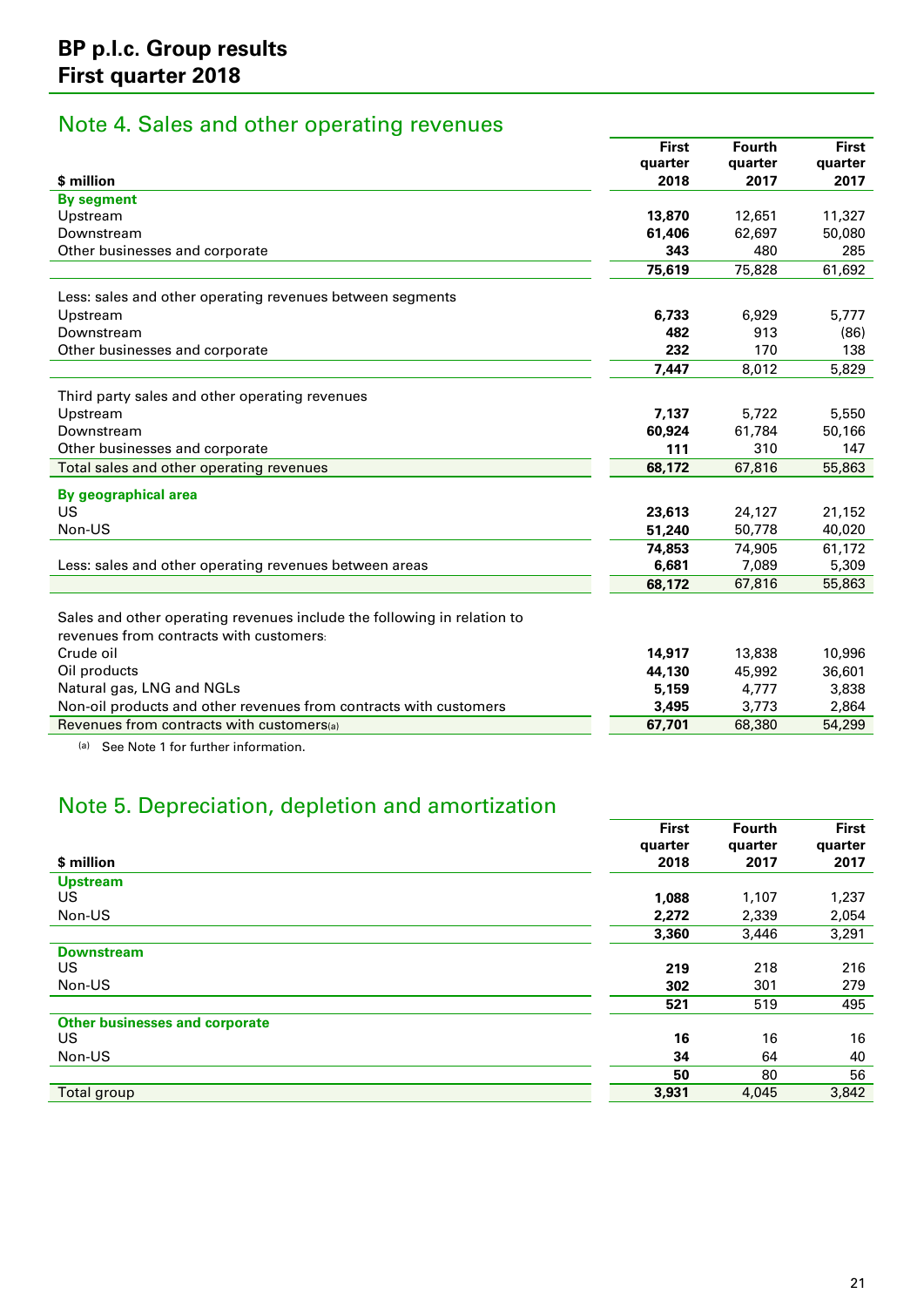### Note 6. Production and similar taxes

|            | <b>First</b> | Fourth  | <b>First</b> |
|------------|--------------|---------|--------------|
|            | quarter      | quarter | quarter      |
| \$ million | 2018         | 2017    | 2017         |
| US         | 90           | 44      | 36           |
| Non-US     | 278          | 467     | 432          |
|            | 368          | 511     | 468          |

### Note 7. Earnings per share and shares in issue

Basic earnings per ordinary share (EpS) amounts are calculated by dividing the profit (loss) for the period attributable to ordinary shareholders by the weighted average number of ordinary shares outstanding during the period. During the quarter the company repurchased for cancellation 18 million ordinary shares for a total cost of \$120 million, including transaction costs of \$1 million, as part of the share buyback programme as announced on 31 October 2017. The number of shares in issue is reduced when shares are repurchased.

The calculation of EpS is performed separately for each discrete quarterly period, and for the year-to-date period. As a result, the sum of the discrete quarterly EpS amounts in any particular year-to-date period may not be equal to the EpS amount for the year-to-date period.

For the diluted EpS calculation the weighted average number of shares outstanding during the period is adjusted for the number of shares that are potentially issuable in connection with employee share-based payment plans using the treasury stock method.

|                                                                 | <b>First</b> | Fourth     | <b>First</b> |
|-----------------------------------------------------------------|--------------|------------|--------------|
|                                                                 | quarter      | quarter    | quarter      |
| \$ million                                                      | 2018         | 2017       | 2017         |
| <b>Results for the period</b>                                   |              |            |              |
| Profit (loss) for the period attributable to BP shareholders    | 2,469        | 27         | 1,449        |
| Less: preference dividend                                       |              |            |              |
| Profit (loss) attributable to BP ordinary shareholders          | 2,469        | 27         | 1,449        |
|                                                                 |              |            |              |
| <b>Number of shares (thousand)</b> (a)                          |              |            |              |
| Basic weighted average number of shares outstanding             | 19,918,700   | 19,804,932 | 19,518,500   |
| ADS equivalent                                                  | 3,319,783    | 3,300,822  | 3,253,083    |
|                                                                 |              |            |              |
| Weighted average number of shares outstanding used to calculate |              |            |              |
| diluted earnings per share                                      | 20,030,656   | 19,929,655 | 19,621,566   |
| ADS equivalent                                                  | 3,338,442    | 3,321,609  | 3,270,261    |
|                                                                 |              |            |              |
| Shares in issue at period-end                                   | 19,943,591   | 19,817,325 | 19,664,528   |
| ADS equivalent                                                  | 3,323,931    | 3,302,887  | 3,277,421    |

(a) Excludes treasury shares and includes certain shares that will be issued in the future under employee share-based payment plans.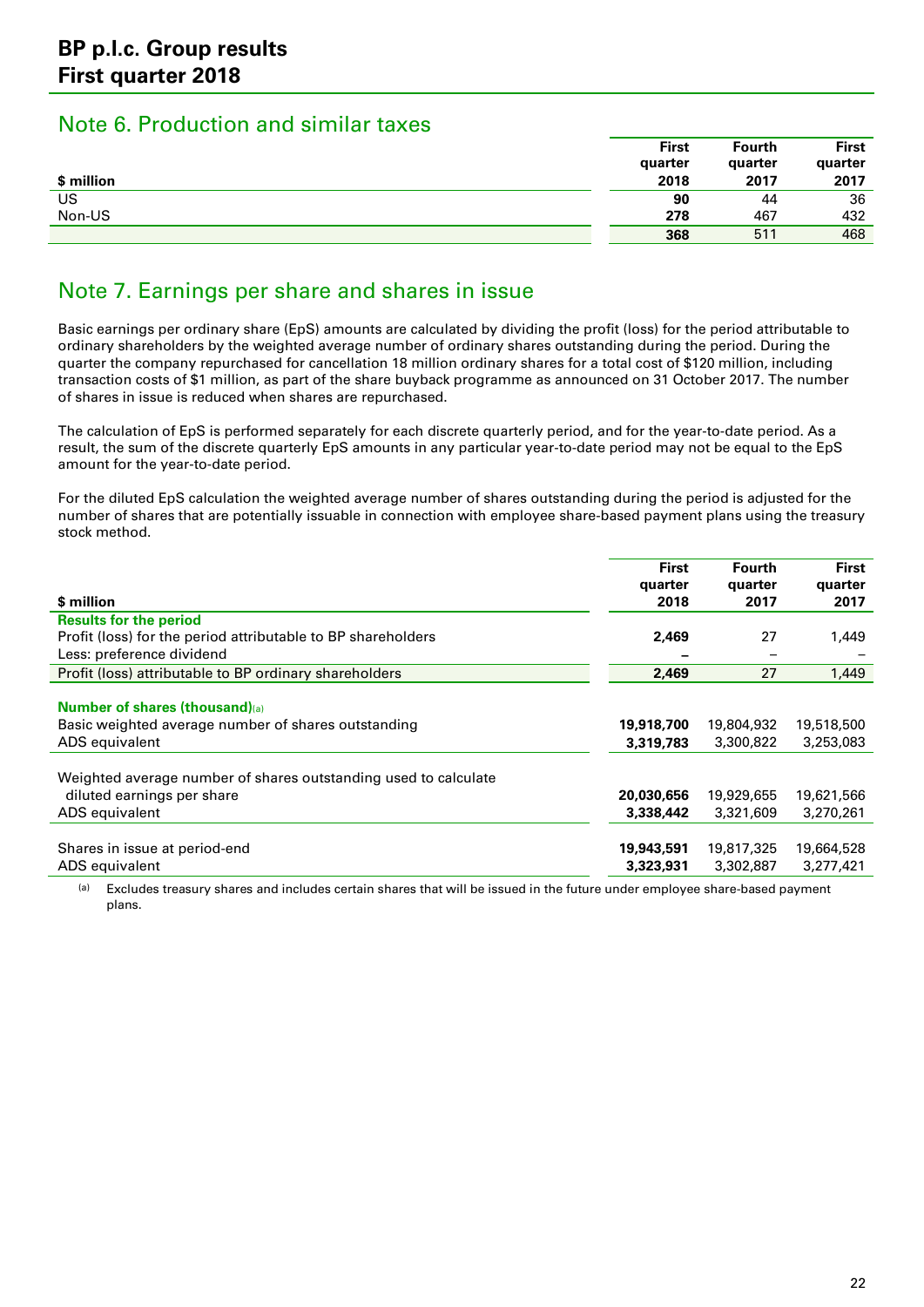## Note 8. Dividends

### **Dividends payable**

BP today announced an interim dividend of 10.00 cents per ordinary share which is expected to be paid on 22 June 2018 to shareholders and American Depositary Share (ADS) holders on the register on 11 May 2018. The corresponding amount in sterling is due to be announced on 11 June 2018, calculated based on the average of the market exchange rates for the four dealing days commencing on 5 June 2018. Holders of ADSs are expected to receive \$0.600 per ADS (less applicable fees). A scrip dividend alternative is available, allowing shareholders to elect to receive their dividend in the form of new ordinary shares and ADS holders in the form of new ADSs. Details of the first quarter dividend and timetable are available at *bp.com/dividends* and details of the scrip dividend programme are available at *bp.com/scrip.* 

| <b>First</b><br>quarter | <b>Fourth</b><br>quarter | <b>First</b><br>quarter |
|-------------------------|--------------------------|-------------------------|
| 2018                    | 2017                     | 2017                    |
|                         |                          |                         |
| 10.000                  | 10.000                   | 10.000                  |
| 7.169                   | 7.443                    | 8.159                   |
| 60.00                   | 60.00                    | 60.00                   |
|                         |                          |                         |
| 23.4                    | 53.3                     | 115.1                   |
| 155                     | 354                      | 642                     |
|                         |                          |                         |

### Note 9. Net Debt\*

| Net debt ratio *<br>\$ million                                    | First<br>quarter<br>2018 | <b>Fourth</b><br>quarter<br>2017 | First<br>quarter<br>2017 |
|-------------------------------------------------------------------|--------------------------|----------------------------------|--------------------------|
| Gross debt                                                        | 62,189                   | 63,230                           | 61,832                   |
| Fair value (asset) liability of hedges related to finance debt(a) | 46                       | 175                              | 597                      |
|                                                                   | 62,235                   | 63,405                           | 62,429                   |
| Less: cash and cash equivalents                                   | 22,242                   | 25,586                           | 23,794                   |
| Net debt                                                          | 39,993                   | 37,819                           | 38,635                   |
| Equity                                                            | 102,165                  | 100,404                          | 99,282                   |
| Net debt ratio                                                    | 28.1%                    | 27.4%                            | 28.0%                    |

| Analysis of changes in net debt<br>\$ million                          | <b>First</b><br>quarter<br>2018 | <b>Fourth</b><br>quarter<br>2017 | <b>First</b><br>quarter<br>2017 |
|------------------------------------------------------------------------|---------------------------------|----------------------------------|---------------------------------|
| <b>Opening balance</b>                                                 |                                 |                                  |                                 |
| Finance debt                                                           | 63,230                          | 65,784                           | 58,300                          |
| Fair value (asset) liability of hedges related to finance debt(a)      | 175                             | (227)                            | 697                             |
| Less: cash and cash equivalents(b)                                     | 25,575                          | 25,780                           | 23,484                          |
| Opening net debt                                                       | 37,830                          | 39,777                           | 35,513                          |
| <b>Closing balance</b>                                                 |                                 |                                  |                                 |
| Finance debt                                                           | 62,189                          | 63,230                           | 61,832                          |
| Fair value (asset) liability of hedges related to finance debt(a)      | 46                              | 175                              | 597                             |
| Less: cash and cash equivalents                                        | 22,242                          | 25,586                           | 23,794                          |
| Closing net debt                                                       | 39,993                          | 37,819                           | 38,635                          |
| Decrease (increase) in net debt                                        | (2, 163)                        | 1,958                            | (3, 122)                        |
| Movement in cash and cash equivalents (excluding exchange adjustments) | (3, 478)                        | (223)                            | 143                             |
| Net cash outflow (inflow) from financing(c)                            | 1,384                           | 2,511                            | (3, 111)                        |
| Other movements                                                        | (27)                            | (299)                            | (66)                            |
| Movement in net debt before exchange effects                           | (2, 121)                        | 1,989                            | (3,034)                         |
| Exchange adjustments(c)                                                | (42)                            | (31)                             | (88)                            |
| Decrease (increase) in net debt                                        | (2, 163)                        | 1,958                            | (3, 122)                        |

(a) Derivative financial instruments entered into for the purpose of managing interest rate and foreign currency exchange risk associated with net debt with a fair value liability position of \$457 million (fourth quarter 2017 liability of \$634 million and first quarter 2017 liability of \$1,746 million) are not included in the calculation of net debt shown above as hedge accounting is not applied for these instruments.

(b) See Note 1 for further information.

(c) An amendment has been made to reduce the amount presented for net financing cash outflow for the fourth quarter of 2017 by \$242 million to eliminate cash flows related to non-hedge accounted derivatives. Exchange adjustments have been amended by the same amount with no overall change in net debt.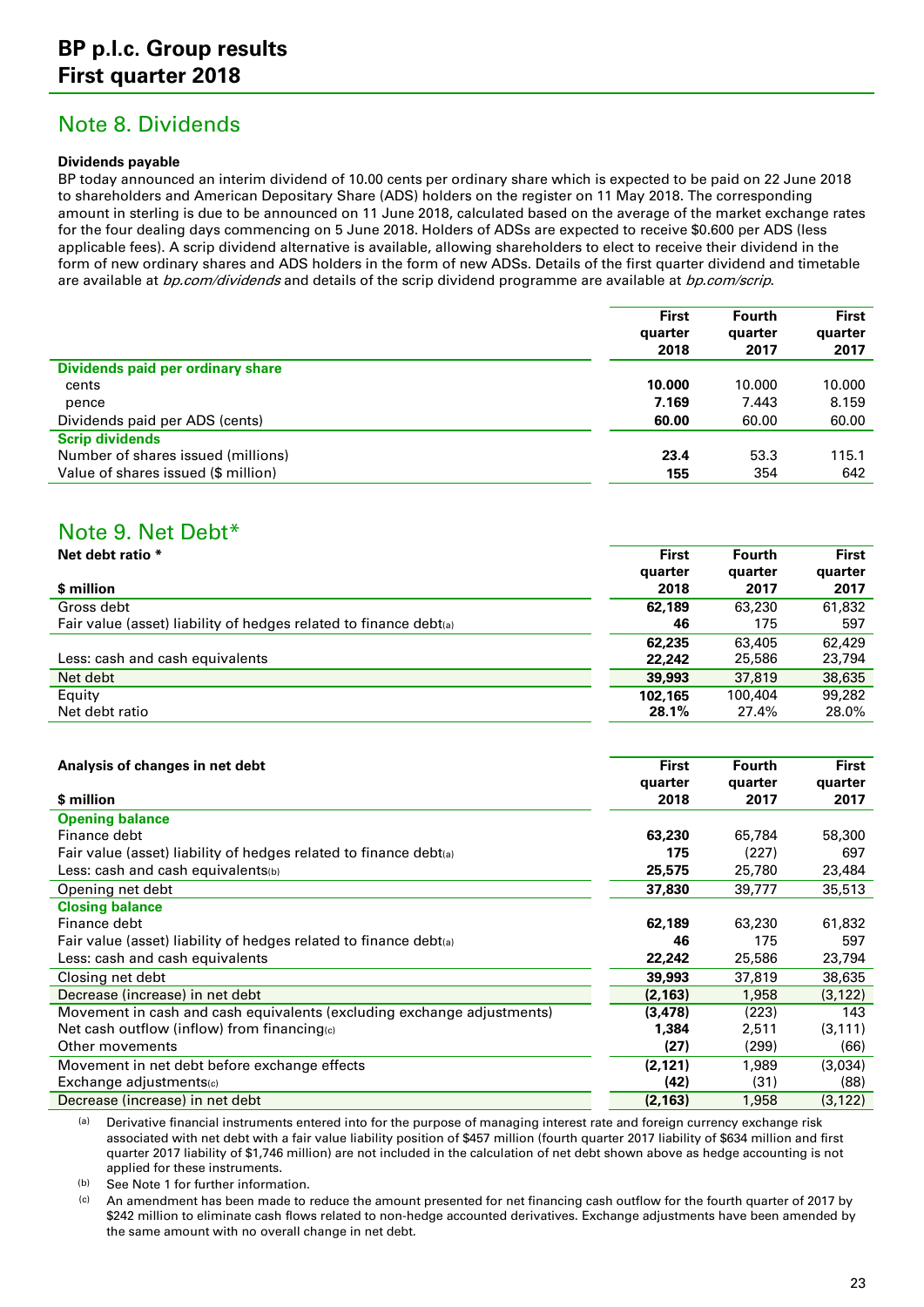### Note 10. Statutory accounts

The financial information shown in this publication, which was approved by the Board of Directors on 30 April 2018, is unaudited and does not constitute statutory financial statements. Audited financial information will be published in BP Annual Report and Form 20-F 2018. BP Annual Report and Form 20-F 2017 has been delivered to the Registrar of Companies in England and Wales. The report of the auditor on those accounts was unqualified and did not contain a statement under section 498(2) or section 498(3) of the UK Companies Act 2006.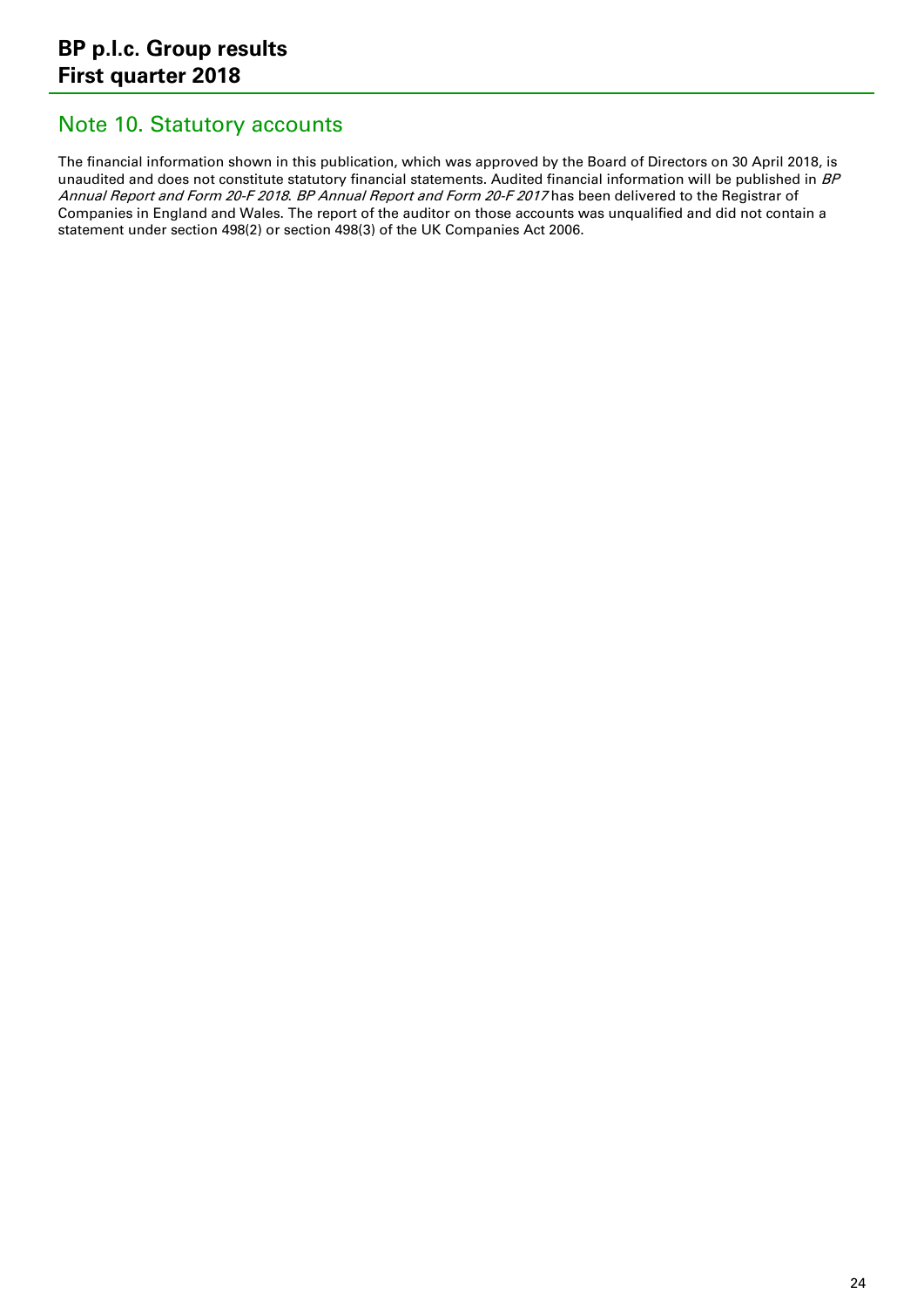# Additional information Capital expenditure\*

|                                                  | <b>First</b> | <b>Fourth</b> | <b>First</b> |
|--------------------------------------------------|--------------|---------------|--------------|
|                                                  | quarter      | quarter       | quarter      |
| \$ million                                       | 2018         | 2017          | 2017         |
| Capital expenditure on a cash basis              |              |               |              |
| Organic capital expenditure*                     | 3,538        | 4,622         | 3,538        |
| Inorganic capital expenditure*(a)                | 425          | 199           | 530          |
|                                                  | 3,963        | 4,821         | 4,068        |
|                                                  |              |               |              |
|                                                  | <b>First</b> | <b>Fourth</b> | <b>First</b> |
|                                                  | quarter      | quarter       | quarter      |
| \$ million                                       | 2018         | 2017          | 2017         |
| Organic capital expenditure by segment           |              |               |              |
| <b>Upstream</b>                                  |              |               |              |
| US                                               | 754          | 726           | 641          |
| Non-US                                           | 2,112        | 2,819         | 2,339        |
|                                                  | 2,866        | 3,545         | 2,980        |
| <b>Downstream</b>                                |              |               |              |
| US                                               | 171          | 349           | 152          |
| Non-US                                           | 447          | 598           | 320          |
|                                                  | 618          | 947           | 472          |
| <b>Other businesses and corporate</b>            |              |               |              |
| US                                               | 7            | 30            | 21           |
| Non-US                                           | 47           | 100           | 65           |
|                                                  | 54           | 130           | 86           |
|                                                  | 3,538        | 4,622         | 3,538        |
| Organic capital expenditure by geographical area |              |               |              |
| US                                               | 932          | 1,105         | 814          |
| Non-US                                           | 2,606        | 3,517         | 2,724        |
|                                                  | 3,538        | 4.622         | 3,538        |

(a) First quarter 2018 includes amounts relating to the 25-year extension to our ACG production-sharing agreement in Azerbaijan. First quarter 2017 includes amounts paid to purchase an interest in the Zohr gas field in Egypt and in exploration blocks in Senegal.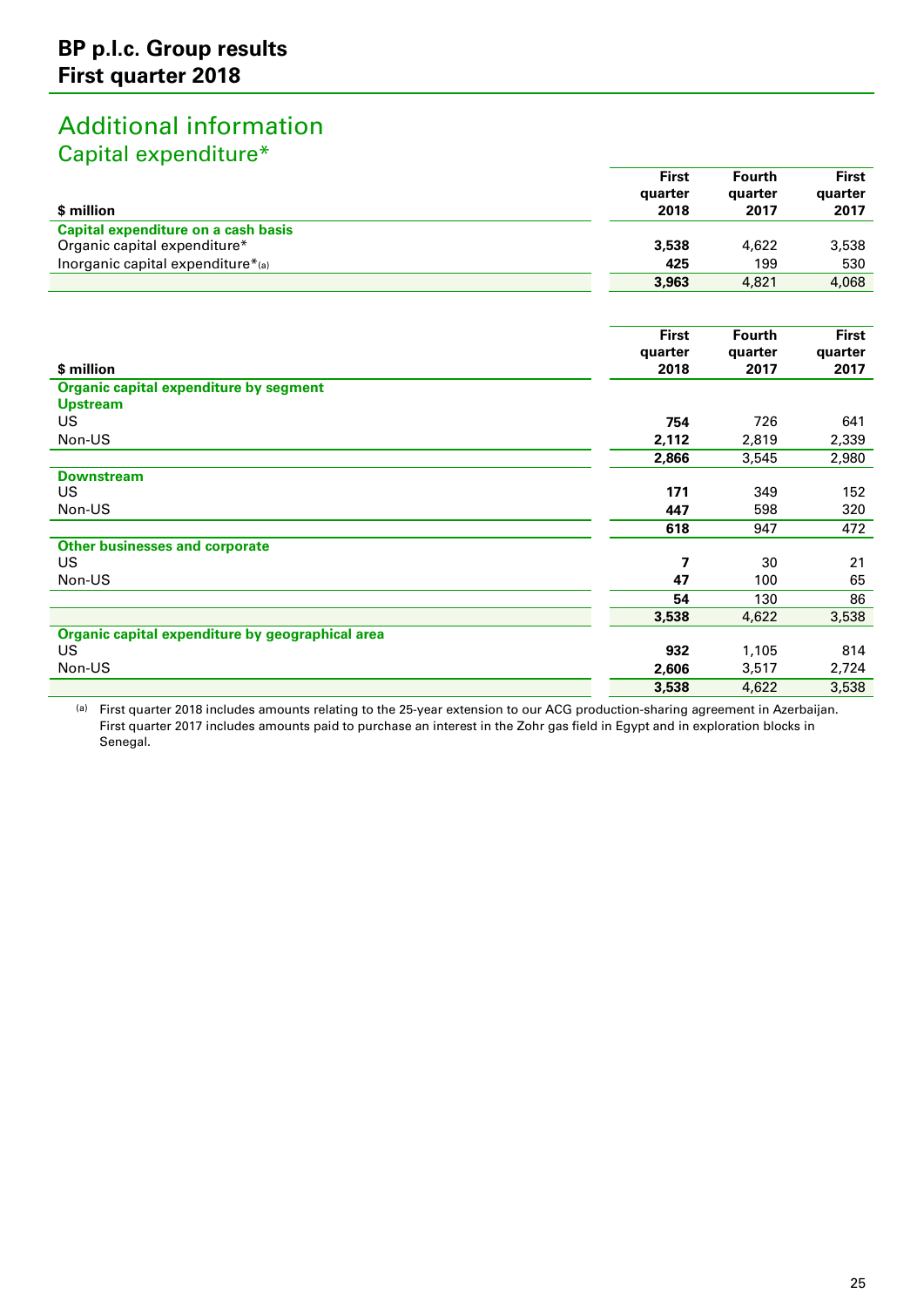# Non-operating items\*

|                                                                      | <b>First</b><br>quarter | <b>Fourth</b><br>quarter | <b>First</b><br>quarter |
|----------------------------------------------------------------------|-------------------------|--------------------------|-------------------------|
| \$ million                                                           | 2018                    | 2017                     | 2017                    |
| <b>Upstream</b>                                                      |                         |                          |                         |
| Impairment and gain (loss) on sale of businesses and fixed assets(a) | 26                      | (181)                    | (382)                   |
| Environmental and other provisions                                   |                         | 1                        |                         |
| Restructuring, integration and rationalization costs                 | 1                       | (4)                      | $\overline{2}$          |
| Fair value gain (loss) on embedded derivatives                       | 7                       | $\mathbf{2}$             | 25                      |
| Other(b)                                                             | (138)                   | 38                       | (5)                     |
|                                                                      | (104)                   | (144)                    | (360)                   |
| <b>Downstream</b>                                                    |                         |                          |                         |
| Impairment and gain (loss) on sale of businesses and fixed assets(c) | (14)                    | 469                      | (11)                    |
| Environmental and other provisions                                   |                         | (19)                     |                         |
| Restructuring, integration and rationalization costs                 | (36)                    | (69)                     | (65)                    |
| Fair value gain (loss) on embedded derivatives                       |                         |                          |                         |
| Other                                                                | (3)                     | 1                        |                         |
|                                                                      | (53)                    | 382                      | (76)                    |
| <b>Rosneft</b>                                                       |                         |                          |                         |
| Impairment and gain (loss) on sale of businesses and fixed assets    |                         |                          |                         |
| Environmental and other provisions                                   |                         |                          |                         |
| Restructuring, integration and rationalization costs                 |                         |                          |                         |
| Fair value gain (loss) on embedded derivatives                       |                         |                          |                         |
| Other                                                                |                         |                          |                         |
|                                                                      |                         |                          |                         |
| <b>Other businesses and corporate</b>                                |                         |                          |                         |
| Impairment and gain (loss) on sale of businesses and fixed assets    | 2                       | (16)                     | (15)                    |
| Environmental and other provisions                                   | (21)                    | (153)                    |                         |
| Restructuring, integration and rationalization costs                 | (15)                    | (35)                     | (8)                     |
| Fair value gain (loss) on embedded derivatives                       |                         |                          |                         |
| Gulf of Mexico oil spill(d)                                          | (86)                    | (2,221)                  | (35)                    |
| Other                                                                | (59)                    | (14)                     | 67                      |
|                                                                      | (179)                   | (2, 439)                 | 9                       |
| Total before interest and taxation                                   | (336)                   | (2,201)                  | (427)                   |
| Finance costs(d)                                                     | (120)                   | (124)                    | (126)                   |
| Total before taxation                                                | (456)                   | (2, 325)                 | (553)                   |
| Taxation credit (charge) on non-operating items(e)                   | 88                      | 669                      | 248                     |
| Taxation - impact of US tax reform(f)                                | 121                     | (859)                    |                         |
| Total after taxation for period                                      | (247)                   | (2, 515)                 | (305)                   |

(a) Fourth quarter 2017 includes an impairment charge relating to the US Lower 48 business, partially offset by gains associated with asset divestments. First quarter 2017 includes an impairment charge arising following the announcement of the agreement to sell the Forties Pipeline System business to INEOS.

(b) Fourth quarter 2017 includes BP's share of an impairment reversal recognized by the Angola LNG equity-accounted entity, partially offset by other items.

(c) Fourth quarter 2017 gain primarily reflects the disposal of our shareholding in the SECCO joint venture.

(d) See Note 2 for further details regarding costs relating to the Gulf of Mexico oil spill.

(e) Fourth quarter 2017 includes the tax effect of the increase in the provision in the fourth quarter for business economic loss and other claims associated with the Deepwater Horizon Court Supervised Settlement Program (DHCSSP) at the new US tax rate.

 $(f)$  Fourth quarter 2017 includes the impact of US tax reform, which reduced the US federal corporate income tax rate from 35% to 21% effective from 1 January 2018. The impact disclosed has been calculated as the change in deferred tax balances at 31 December 2017, excluding the increase in the provision in the fourth quarter for business economic loss and other claims associated with the DHCSSP, which arises following the reduction in the tax rate. First quarter 2018 reflects a further impact following a clarification of the tax reform. The impact of the US tax reform has been treated as a non-operating item because it is not considered to be part of underlying business operations, has a material impact upon the reported result and is substantially impacted by Gulf of Mexico oil spill charges, which are also treated as non-operating items. Separate disclosure is considered meaningful and relevant to investors.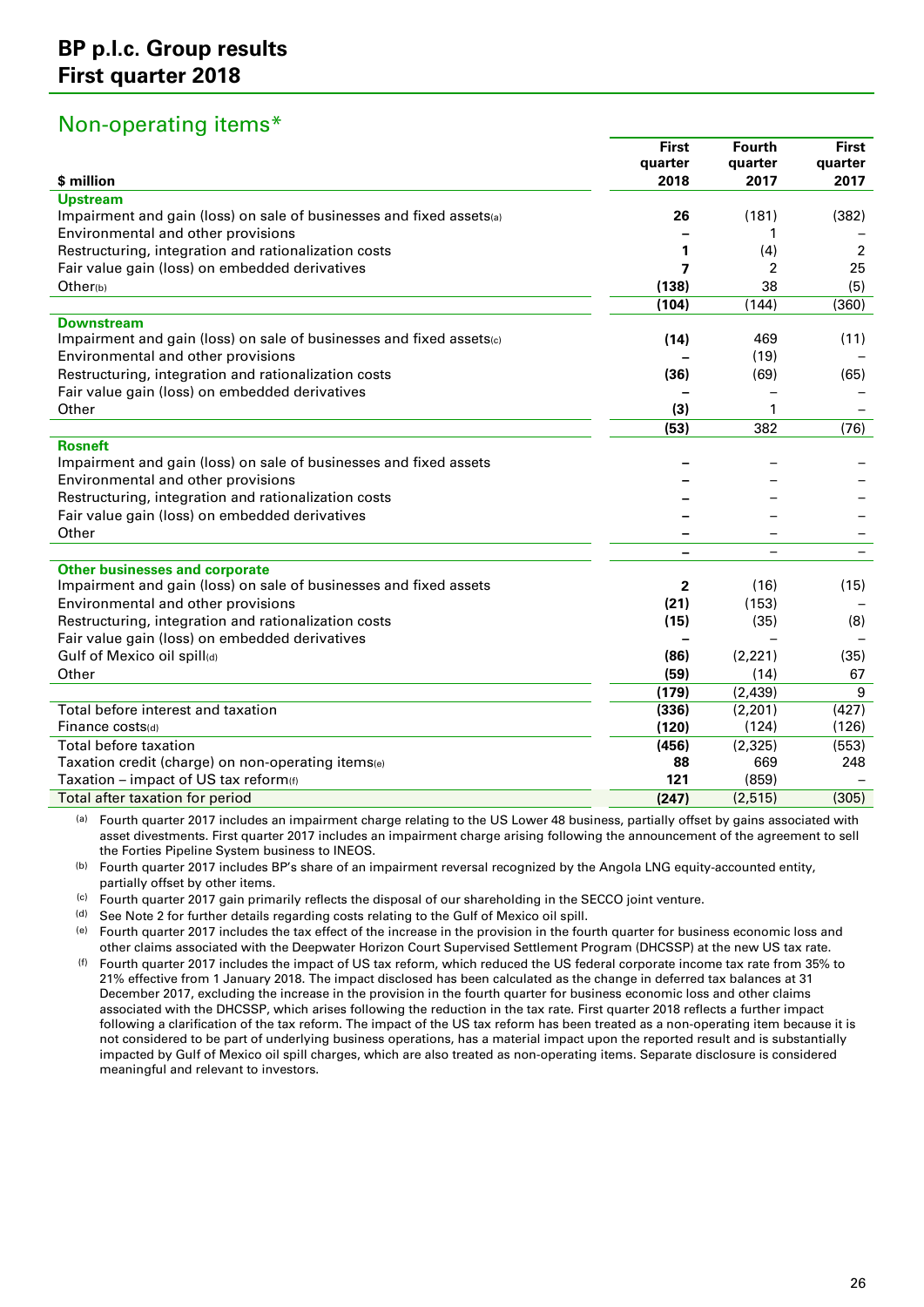## Non-GAAP information on fair value accounting effects

|                                                                                | <b>First</b>    | <b>Fourth</b>   | <b>First</b>    |
|--------------------------------------------------------------------------------|-----------------|-----------------|-----------------|
| \$ million                                                                     | quarter<br>2018 | quarter<br>2017 | quarter<br>2017 |
|                                                                                |                 |                 |                 |
| Favourable (adverse) impact relative to management's measure<br>of performance |                 |                 |                 |
| Upstream                                                                       | 121             | (151)           | 246             |
| Downstream                                                                     | (60)            | (83)            | 40              |
|                                                                                | 61              | (234)           | 286             |
| Taxation credit (charge)                                                       | (11)            | 59              | (79)            |
|                                                                                | 50              | (175)           | 207             |

BP uses derivative instruments to manage the economic exposure relating to inventories above normal operating requirements of crude oil, natural gas and petroleum products. Under IFRS, these inventories are recorded at historical cost. The related derivative instruments, however, are required to be recorded at fair value with gains and losses recognized in the income statement. This is because hedge accounting is either not permitted or not followed, principally due to the impracticality of effectiveness-testing requirements. Therefore, measurement differences in relation to recognition of gains and losses occur. Gains and losses on these inventories are not recognized until the commodity is sold in a subsequent accounting period. Gains and losses on the related derivative commodity contracts are recognized in the income statement, from the time the derivative commodity contract is entered into, on a fair value basis using forward prices consistent with the contract maturity.

BP enters into physical commodity contracts to meet certain business requirements, such as the purchase of crude for a refinery or the sale of BP's gas production. Under IFRS these physical contracts are treated as derivatives and are required to be fair valued when they are managed as part of a larger portfolio of similar transactions. Gains and losses arising are recognized in the income statement from the time the derivative commodity contract is entered into.

IFRS require that inventory held for trading is recorded at its fair value using period-end spot prices, whereas any related derivative commodity instruments are required to be recorded at values based on forward prices consistent with the contract maturity. Depending on market conditions, these forward prices can be either higher or lower than spot prices, resulting in measurement differences.

BP enters into contracts for pipelines and storage capacity, oil and gas processing and liquefied natural gas (LNG) that, under IFRS, are recorded on an accruals basis. These contracts are risk-managed using a variety of derivative instruments that are fair valued under IFRS. This results in measurement differences in relation to recognition of gains and losses.

The way that BP manages the economic exposures described above, and measures performance internally, differs from the way these activities are measured under IFRS. BP calculates this difference for consolidated entities by comparing the IFRS result with management's internal measure of performance. Under management's internal measure of performance the inventory and capacity contracts in question are valued based on fair value using relevant forward prices prevailing at the end of the period. The fair values of derivative instruments used to risk manage certain oil, gas and other contracts, are deferred to match with the underlying exposure and the commodity contracts for business requirements are accounted for on an accruals basis. We believe that disclosing management's estimate of this difference provides useful information for investors because it enables investors to see the economic effect of these activities as a whole.

In addition, from the first quarter 2018 fair value accounting effects include changes in the fair value of the near-term portions of LNG contracts that fall within BP's risk management framework. LNG contracts are not considered derivatives, because there is insufficient market liquidity, and they are therefore accrual accounted under IFRS. However, oil and natural gas derivative financial instruments (used to risk manage the near-term portions of the LNG contracts) are fair valued under IFRS. The fair value accounting effect reduces timing differences between recognition of the derivative financial instruments used to risk manage the LNG contracts and the recognition of the LNG contracts themselves, which therefore gives a better representation of performance in each period. Comparative information has not been restated on the basis that the effect was not material.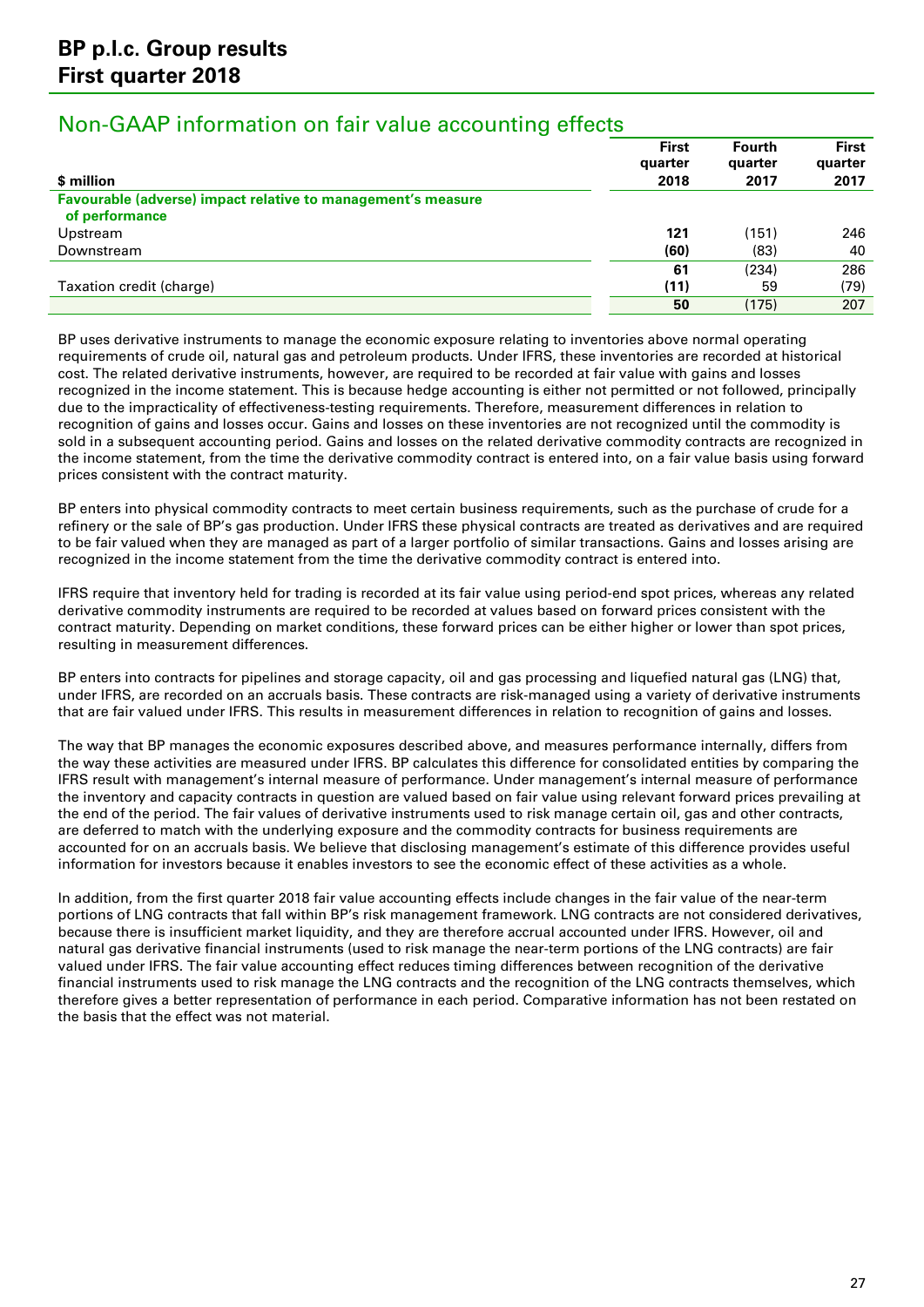## Non-GAAP information on fair value accounting effects (continued)

The impacts of fair value accounting effects, relative to management's internal measure of performance, are shown in the table above. A reconciliation to GAAP information is set out below.

|                                                                                  | <b>First</b><br>quarter | <b>Fourth</b><br>quarter | <b>First</b><br>quarter |
|----------------------------------------------------------------------------------|-------------------------|--------------------------|-------------------------|
| \$ million                                                                       | 2018                    | 2017                     | 2017                    |
| <b>Upstream</b>                                                                  |                         |                          |                         |
| Replacement cost profit before interest and tax                                  |                         |                          |                         |
| adjusted for fair value accounting effects                                       | 3,053                   | 2,079                    | 1,010                   |
| Impact of fair value accounting effects                                          | 121                     | (151)                    | 246                     |
| Replacement cost profit before interest and tax                                  | 3.174                   | 1,928                    | 1,256                   |
| <b>Downstream</b>                                                                |                         |                          |                         |
| Replacement cost profit before interest and tax                                  |                         |                          |                         |
| adjusted for fair value accounting effects                                       | 1.773                   | 1,856                    | 1,666                   |
| Impact of fair value accounting effects                                          | (60)                    | (83)                     | 40                      |
| Replacement cost profit before interest and tax                                  | 1,713                   | 1,773                    | 1,706                   |
| <b>Total group</b>                                                               |                         |                          |                         |
| Profit (loss) before interest and tax adjusted for fair value accounting effects | 4,434                   | 2,090                    | 2,342                   |
| Impact of fair value accounting effects                                          | 61                      | (234)                    | 286                     |
| Profit (loss) before interest and tax                                            | 4,495                   | 1,856                    | 2,628                   |

## Readily marketable inventory\* (RMI)

|                    |       | 31 March 31 December |
|--------------------|-------|----------------------|
| \$ million         | 2018  | 2017                 |
| RMI at fair value* | 7.353 | 5.661                |
| Paid-up RMI*       | 3.623 | 2,688                |

Readily marketable inventory (RMI) is oil and oil products inventory held and price risk-managed by BP's integrated supply and trading function (IST) which could be sold to generate funds if required. Paid-up RMI is RMI that BP has paid for.

We believe that disclosing the amounts of RMI and paid-up RMI is useful to investors as it enables them to better understand and evaluate the group's inventories and liquidity position by enabling them to see the level of discretionary inventory held by IST and to see builds or releases of liquid trading inventory.

See the Glossary on page 30 for a more detailed definition of RMI. RMI, RMI at fair value, paid-up RMI and unpaid RMI are non-GAAP measures. A reconciliation of total inventory as reported on the group balance sheet to paid-up RMI is provided below.

| \$ million                                                                   | 31 March<br>2018 | 31 December<br>2017 |
|------------------------------------------------------------------------------|------------------|---------------------|
| <b>Reconciliation of total inventory to paid-up RMI</b>                      |                  |                     |
| Inventories as reported on the group balance sheet under IFRS                | 20,802           | 19,011              |
| Less: (a) inventories which are not oil and oil products and (b) oil and oil |                  |                     |
| product inventories which are not risk-managed by IST                        | (14,020)         | (13,929)            |
|                                                                              | 6,782            | 5,082               |
| Plus: difference between RMI at fair value and RMI on an IFRS basis          | 571              | 579                 |
| RMI at fair value                                                            | 7.353            | 5,661               |
| Less: unpaid RMI* at fair value                                              | (3,730)          | (2,973)             |
| Paid-up RMI                                                                  | 3,623            | 2,688               |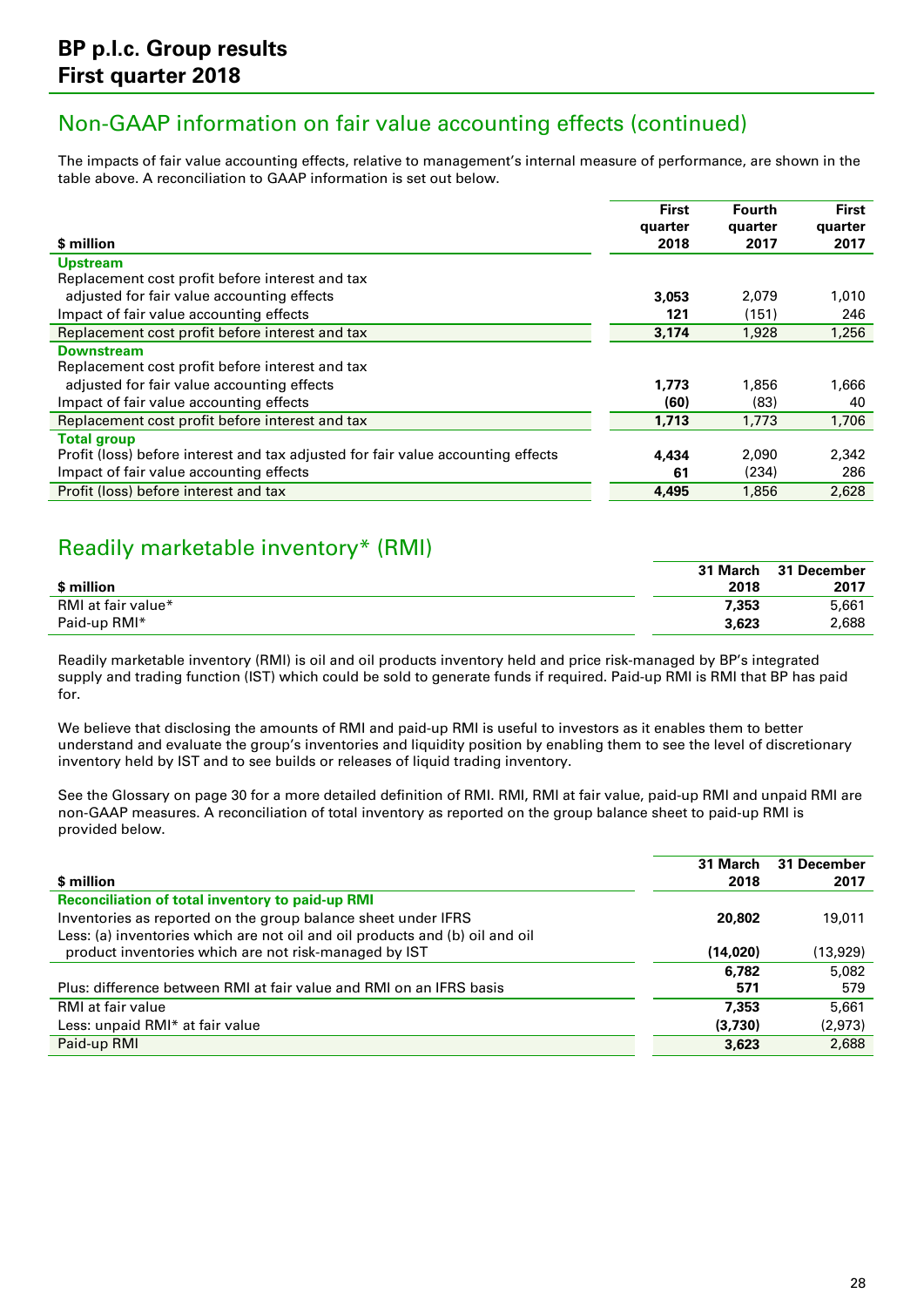# Realizations\* and marker prices

|                                             | <b>First</b> | <b>Fourth</b> | <b>First</b> |
|---------------------------------------------|--------------|---------------|--------------|
|                                             | quarter      | quarter       | quarter      |
|                                             | 2018         | 2017          | 2017         |
| <b>Average realizations(a)</b>              |              |               |              |
| Liquids $*(\frac{\pi}{6}$ bbl)              |              |               |              |
| US                                          | 57.77        | 51.50         | 46.34        |
| Europe                                      | 65.81        | 57.92         | 53.28        |
| <b>Rest of World</b>                        | 63.30        | 59.09         | 51.79        |
| <b>BP</b> Average                           | 61.40        | 56.16         | 49.87        |
| Natural gas (\$/mcf)                        |              |               |              |
| US                                          | 2.25         | 2.28          | 2.50         |
| Europe                                      | 7.18         | 5.56          | 5.40         |
| <b>Rest of World</b>                        | 4.22         | 3.51          | 3.85         |
| <b>BP</b> Average                           | 3.78         | 3.23          | 3.50         |
| Total hydrocarbons* (\$/boe)                |              |               |              |
| US                                          | 39.65        | 35.75         | 34.29        |
| Europe                                      | 60.78        | 52.17         | 46.69        |
| <b>Rest of World</b>                        | 40.54        | 37.27         | 37.93        |
| <b>BP</b> Average                           | 41.39        | 37.48         | 37.19        |
| Average oil marker prices (\$/bbl)          |              |               |              |
| <b>Brent</b>                                | 66.82        | 61.26         | 53.69        |
| West Texas Intermediate                     | 62.90        | 55.23         | 51.70        |
| <b>Western Canadian Select</b>              | 36.84        | 38.74         | 38.77        |
| Alaska North Slope                          | 67.20        | 61.31         | 53.82        |
| Mars                                        | 62.44        | 57.70         | 49.59        |
| Urals ( $NWE - cif$ )                       | 65.27        | 60.17         | 51.88        |
| Average natural gas marker prices           |              |               |              |
| Henry Hub gas price(b) (\$/mmBtu)           | 3.01         | 2.93          | 3.32         |
| UK Gas - National Balancing Point (p/therm) | 57.97        | 51.94         | 48.19        |

(a) Based on sales of consolidated subsidiaries only – this excludes equity-accounted entities.

(b) Henry Hub First of Month Index.

## Exchange rates

|                                           | <b>First</b><br>quarter<br>2018 | <b>Fourth</b><br>quarter<br>2017 | First<br>quarter<br>2017 |
|-------------------------------------------|---------------------------------|----------------------------------|--------------------------|
| \$/£ average rate for the period          | 1.39                            | 1.33                             | 1.24                     |
| \$/£ period-end rate                      | 1.41                            | 1.34                             | 1.25                     |
| $\frac{1}{2}$ average rate for the period | 1.23                            | 1.18                             | 1.07                     |
| $\frac{1}{2}$ period-end rate             | 1.24                            | 1.19                             | 1.07                     |
| Rouble/\$ average rate for the period     | 56.88                           | 58.46                            | 58.72                    |
| Rouble/\$ period-end rate                 | 57.72                           | 57.60                            | 56.01                    |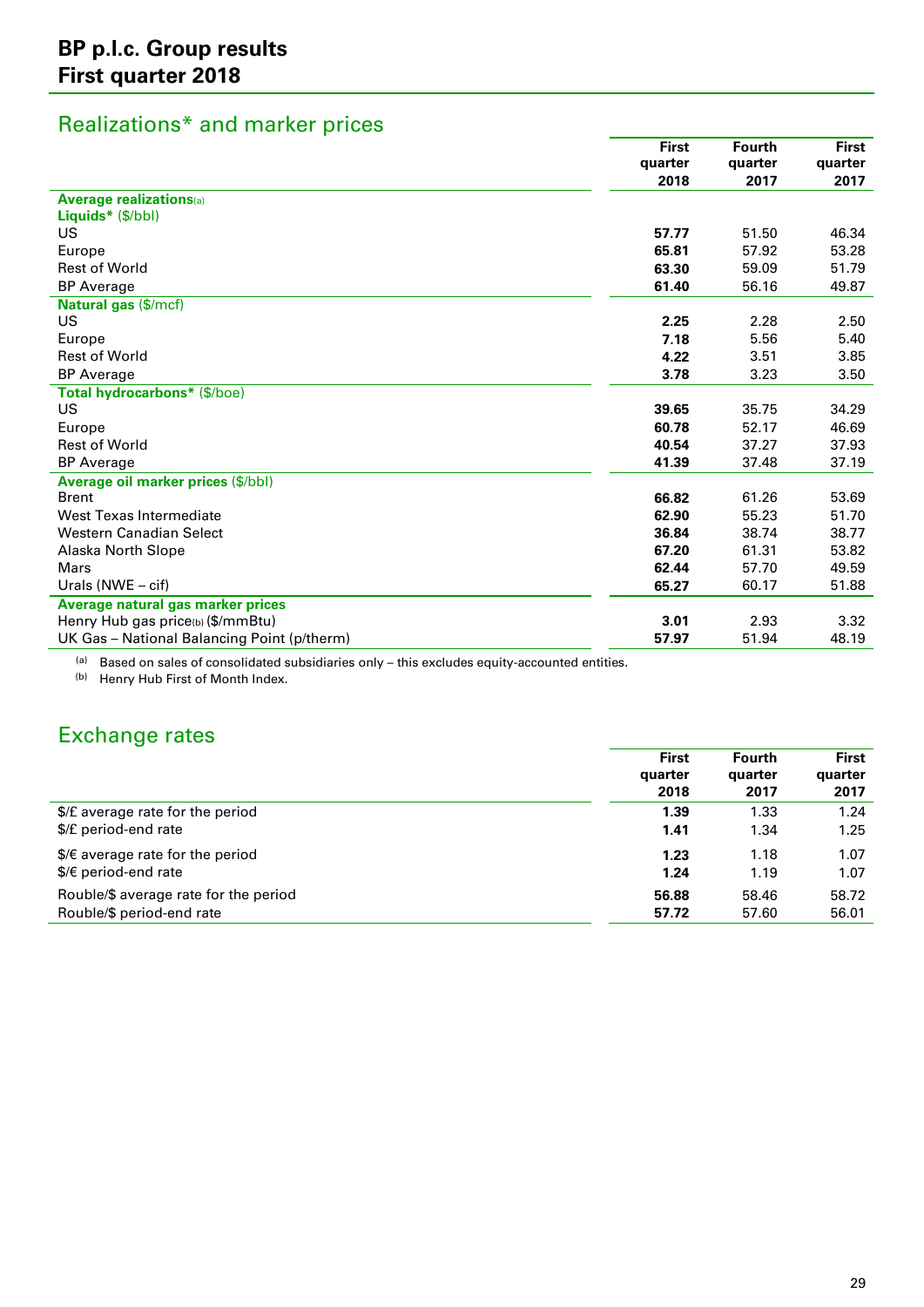### Legal proceedings

For a full discussion of the group's material legal proceedings, see pages 270-273 of BP Annual Report and Form 20-F 2017.

### Glossary

Non-GAAP measures are provided for investors because they are closely tracked by management to evaluate BP's operating performance and to make financial, strategic and operating decisions. Non-GAAP measures are sometimes referred to as alternative performance measures.

**Capital expenditure** is total cash capital expenditure as stated in the condensed group cash flow statement.

**Consolidation adjustment – UPII** is unrealized profit in inventory arising on inter-segment transactions.

**Divestment proceeds** are disposal proceeds as per the condensed group cash flow statement.

**Effective tax rate (ETR) on replacement cost (RC) profit or loss** is a non-GAAP measure. The ETR on RC profit or loss is calculated by dividing taxation on a RC basis by RC profit or loss before tax. Information on RC profit or loss is provided below. BP believes it is helpful to disclose the ETR on RC profit or loss because this measure excludes the impact of price changes on the replacement of inventories and allows for more meaningful comparisons between reporting periods. The nearest equivalent measure on an IFRS basis is the ETR on profit or loss for the period.

**Fair value accounting effects** are non-GAAP adjustments to our IFRS profit (loss). They reflect the difference between the way BP manages the economic exposure and internally measures performance of certain activities and the way those activities are measured under IFRS. Further information on fair value accounting effects is provided on page 27.

**Gearing –** See Net debt and net debt ratio definition.

**Hydrocarbons –** Liquids and natural gas. Natural gas is converted to oil equivalent at 5.8 billion cubic feet = 1 million barrels.

**Inorganic capital expenditure** is a subset of capital expenditure and is a non-GAAP measure. Inorganic capital expenditure comprises consideration in business combinations and certain other significant investments made by the group. It is reported on a cash basis. BP believes that this measure provides useful information as it allows investors to understand how BP's management invests funds in projects which expand the group's activities through acquisition. Further information and a reconciliation to GAAP information is provided on page 25.

**Inventory holding gains and losses** represent the difference between the cost of sales calculated using the replacement cost of inventory and the cost of sales calculated on the first-in first-out (FIFO) method after adjusting for any changes in provisions where the net realizable value of the inventory is lower than its cost. Under the FIFO method, which we use for IFRS reporting, the cost of inventory charged to the income statement is based on its historical cost of purchase or manufacture, rather than its replacement cost. In volatile energy markets, this can have a significant distorting effect on reported income. The amounts disclosed represent the difference between the charge to the income statement for inventory on a FIFO basis (after adjusting for any related movements in net realizable value provisions) and the charge that would have arisen based on the replacement cost of inventory. For this purpose, the replacement cost of inventory is calculated using data from each operation's production and manufacturing system, either on a monthly basis, or separately for each transaction where the system allows this approach. The amounts disclosed are not separately reflected in the financial statements as a gain or loss. No adjustment is made in respect of the cost of inventories held as part of a trading position and certain other temporary inventory positions. See Replacement cost (RC) profit or loss definition below.

**Liquids –** Liquids for Upstream and Rosneft comprises crude oil, condensate and natural gas liquids. For Upstream, liquids also includes bitumen.

**Major projects** have a BP net investment of at least \$250 million, or are considered to be of strategic importance to BP or of a high degree of complexity.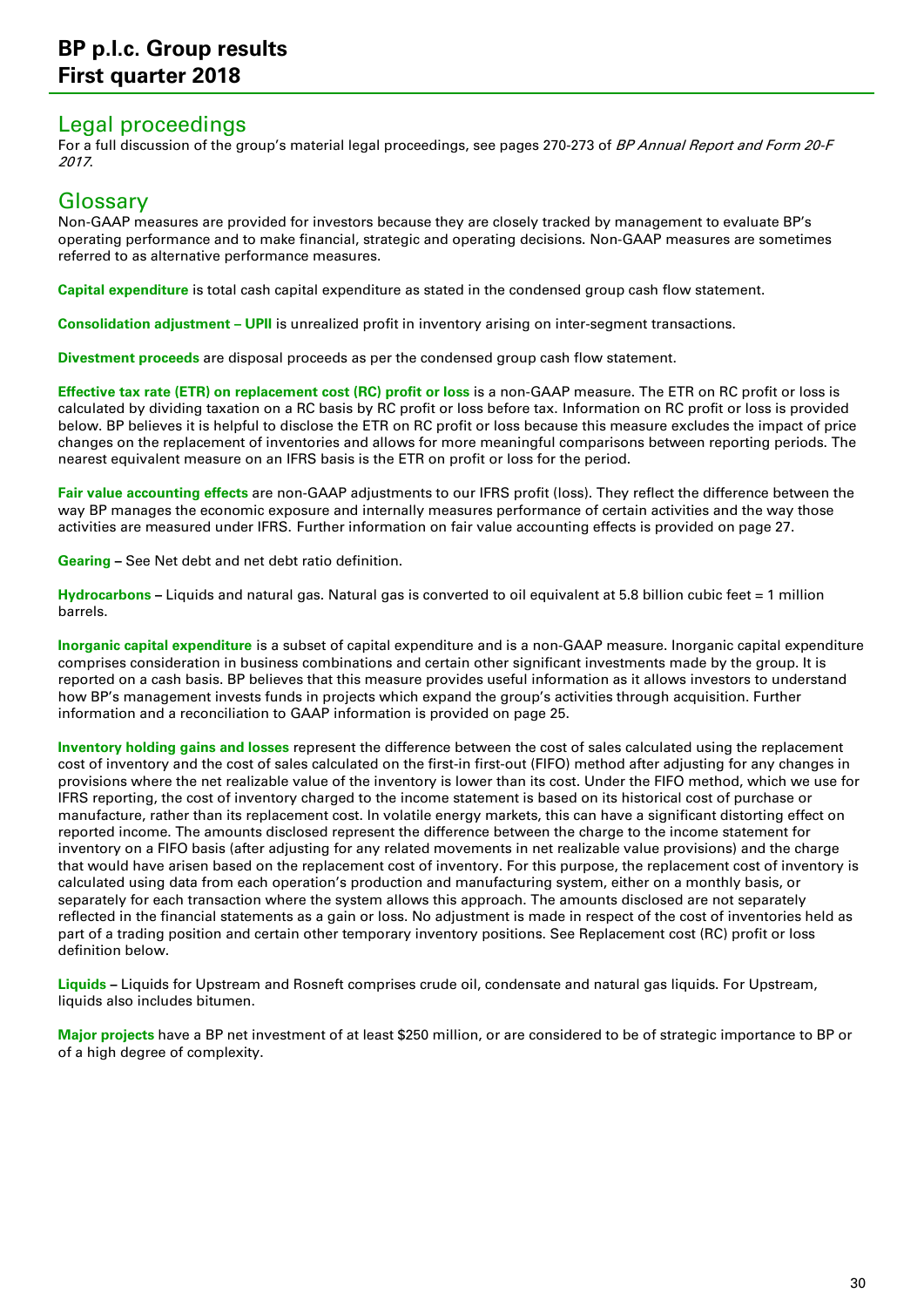## Glossary (continued)

**Net debt and net debt ratio** are non-GAAP measures. Net debt is calculated as gross finance debt, as shown in the balance sheet, plus the fair value of associated derivative financial instruments that are used to hedge foreign currency exchange and interest rate risks relating to finance debt, for which hedge accounting is applied, less cash and cash equivalents. The net debt ratio is defined as the ratio of net debt to the total of net debt plus shareholders' equity. All components of equity are included in the denominator of the calculation. BP believes these measures provide useful information to investors. Net debt enables investors to see the economic effect of gross debt, related hedges and cash and cash equivalents in total. The net debt ratio enables investors to see how significant net debt is relative to equity from shareholders. The derivatives are reported on the balance sheet within the headings 'Derivative financial instruments'. The nearest equivalent GAAP measures on an IFRS basis are gross debt and gross debt ratio. A reconciliation of gross debt to net debt is provided on page 23.

We are unable to present reconciliations of forward-looking information for net debt ratio to gross debt ratio, because without unreasonable efforts, we are unable to forecast accurately certain adjusting items required to present a meaningful comparable GAAP forward-looking financial measure. These items include fair value asset (liability) of hedges related to finance debt and cash and cash equivalents, that are difficult to predict in advance in order to include in a GAAP estimate.

**Net wind generation capacity** is the sum of the rated capacities of the assets/turbines that have entered into commercial operation, including BP's share of equity-accounted entities.

**Non-operating items** are charges and credits included in the financial statements that BP discloses separately because it considers such disclosures to be meaningful and relevant to investors. They are items that management considers not to be part of underlying business operations and are disclosed in order to enable investors better to understand and evaluate the group's reported financial performance. Non-operating items within equity-accounted earnings are reported net of incremental income tax reported by the equity-accounted entity. An analysis of non-operating items by region is shown on pages 7, 9 and 11, and by segment and type is shown on page 26.

**Operating cash flow** is net cash provided by (used in) operating activities as stated in the condensed group cash flow statement. When used in the context of a segment rather than the group, the terms refer to the segment's share thereof.

**Operating cash flow excluding Gulf of Mexico oil spill payments** is a non-GAAP measure. It is calculated by excluding post-tax operating cash flows relating to the Gulf of Mexico oil spill as reported in Note 2 from net cash provided by operating activities as reported in the condensed group cash flow statement. BP believes net cash provided by operating activities excluding amounts related to the Gulf of Mexico oil spill is a useful measure as it allows for more meaningful comparisons between reporting periods. The nearest equivalent measure on an IFRS basis is net cash provided by operating activities. Changes in working capital are calculated by excluding amounts relating to the Gulf of Mexico oil spill from movements in inventories and other current and non-current assets and liabilities as reported in the condensed group cash flow statement. Change in working capital adjusted for inventory holding gains/losses is calculated by also adjusting for inventory holding gains/losses reported in the period and this therefore represents what would have been reported as movements in inventories and other current and non-current assets and liabilities, if the starting point in determining net cash provided by operating activities had been replacement cost profit rather than profit for the period. The nearest equivalent measure on an IFRS basis for this is movements in inventories and other current and non-current assets and liabilities.

**Organic capital expenditure** is a subset of capital expenditure and is a non-GAAP measure. Organic capital expenditure comprises capital expenditure less inorganic capital expenditure. BP believes that this measure provides useful information as it allows investors to understand how BP's management invests funds in developing and maintaining the group's assets. An analysis of organic capital expenditure by segment and region, and a reconciliation to GAAP information is provided on page 25.

We are unable to present reconciliations of forward-looking information for organic capital expenditure to total cash capital expenditure, because without unreasonable efforts, we are unable to forecast accurately the adjusting item, inorganic capital expenditure, that is difficult to predict in advance in order to derive the nearest GAAP estimate.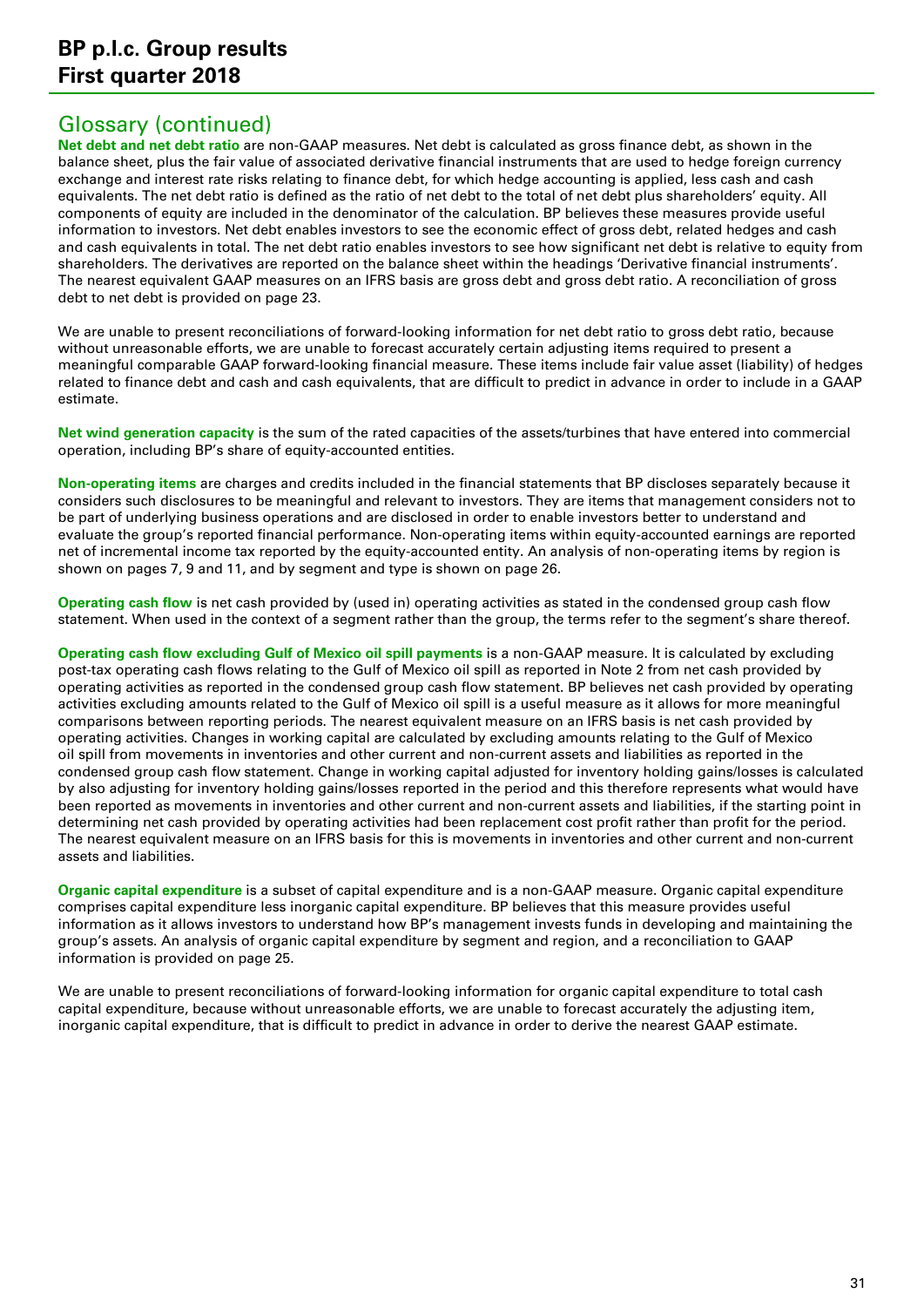## **BP p.l.c. Group results First quarter 2018**

### Glossary (continued)

**Production-sharing agreement (PSA)** is an arrangement through which an oil and gas company bears the risks and costs of exploration, development and production. In return, if exploration is successful, the oil company receives entitlement to variable physical volumes of hydrocarbons, representing recovery of the costs incurred and a stipulated share of the production remaining after such cost recovery.

**Readily marketable inventory (RMI)** is inventory held and price risk-managed by our integrated supply and trading function (IST) which could be sold to generate funds if required. It comprises oil and oil products for which liquid markets are available and excludes inventory which is required to meet operational requirements and other inventory which is not price risk-managed. RMI is reported at fair value. Inventory held by the Downstream fuels business for the purpose of sales and marketing, and all inventories relating to the lubricants and petrochemicals businesses, are not included in RMI.

Paid-up RMI excludes RMI which has not yet been paid for. For inventory that is held in storage, a first-in first-out (FIFO) approach is used to determine whether inventory has been paid for or not. Unpaid RMI is RMI which has not yet been paid for by BP. RMI, RMI at fair value, Paid-up RMI and Unpaid RMI are non-GAAP measures. Further information is provided on page 28.

**Realizations** are the result of dividing revenue generated from hydrocarbon sales, excluding revenue generated from purchases made for resale and royalty volumes, by revenue generating hydrocarbon production volumes. Revenue generating hydrocarbon production reflects the BP share of production as adjusted for any production which does not generate revenue. Adjustments may include losses due to shrinkage, amounts consumed during processing, and contractual or regulatory host committed volumes such as royalties.

**Refining availability** represents Solomon Associates' operational availability, which is defined as the percentage of the year that a unit is available for processing after subtracting the annualized time lost due to turnaround activity and all planned mechanical, process and regulatory downtime.

The **Refining marker margin (RMM)** is the average of regional indicator margins weighted for BP's crude refining capacity in each region. Each regional marker margin is based on product yields and a marker crude oil deemed appropriate for the region. The regional indicator margins may not be representative of the margins achieved by BP in any period because of BP's particular refinery configurations and crude and product slate.

**Replacement cost (RC) profit or loss** reflects the replacement cost of inventories sold in the period and is arrived at by excluding inventory holding gains and losses from profit or loss. RC profit or loss is the measure of profit or loss that is required to be disclosed for each operating segment under IFRS. RC profit or loss for the group is not a recognized GAAP measure. BP believes this measure is useful to illustrate to investors the fact that crude oil and product prices can vary significantly from period to period and that the impact on our reported result under IFRS can be significant. Inventory holding gains and losses vary from period to period due to changes in prices as well as changes in underlying inventory levels. In order for investors to understand the operating performance of the group excluding the impact of price changes on the replacement of inventories, and to make comparisons of operating performance between reporting periods, BP's management believes it is helpful to disclose this measure. The nearest equivalent measure on an IFRS basis is profit or loss attributable to BP shareholders.

**RC profit or loss per share** is a non-GAAP measure. Earnings per share is defined in Note 7. RC profit or loss per share is calculated using the same denominator. The numerator used is RC profit or loss attributable to BP shareholders rather than profit or loss attributable to BP shareholders. BP believes it is helpful to disclose the RC profit or loss per share because this measure excludes the impact of price changes on the replacement of inventories and allows for more meaningful comparisons between reporting periods. The nearest equivalent measure on an IFRS basis is basic earnings per share based on profit or loss for the period attributable to BP shareholders.

**Reported recordable injury frequency** measures the number of reported work-related employee and contractor incidents that result in a fatality or injury per 200,000 hours worked. This represents reported incidents occurring within BP's operational HSSE reporting boundary. That boundary includes BP's own operated facilities and certain other locations or situations.

**Tier 1 process safety events** are losses of primary containment from a process of greatest consequence – causing harm to a member of the workforce, costly damage to equipment or exceeding defined quantities. This represents reported incidents occurring within BP's operational HSSE reporting boundary. That boundary includes BP's own operated facilities and certain other locations or situations.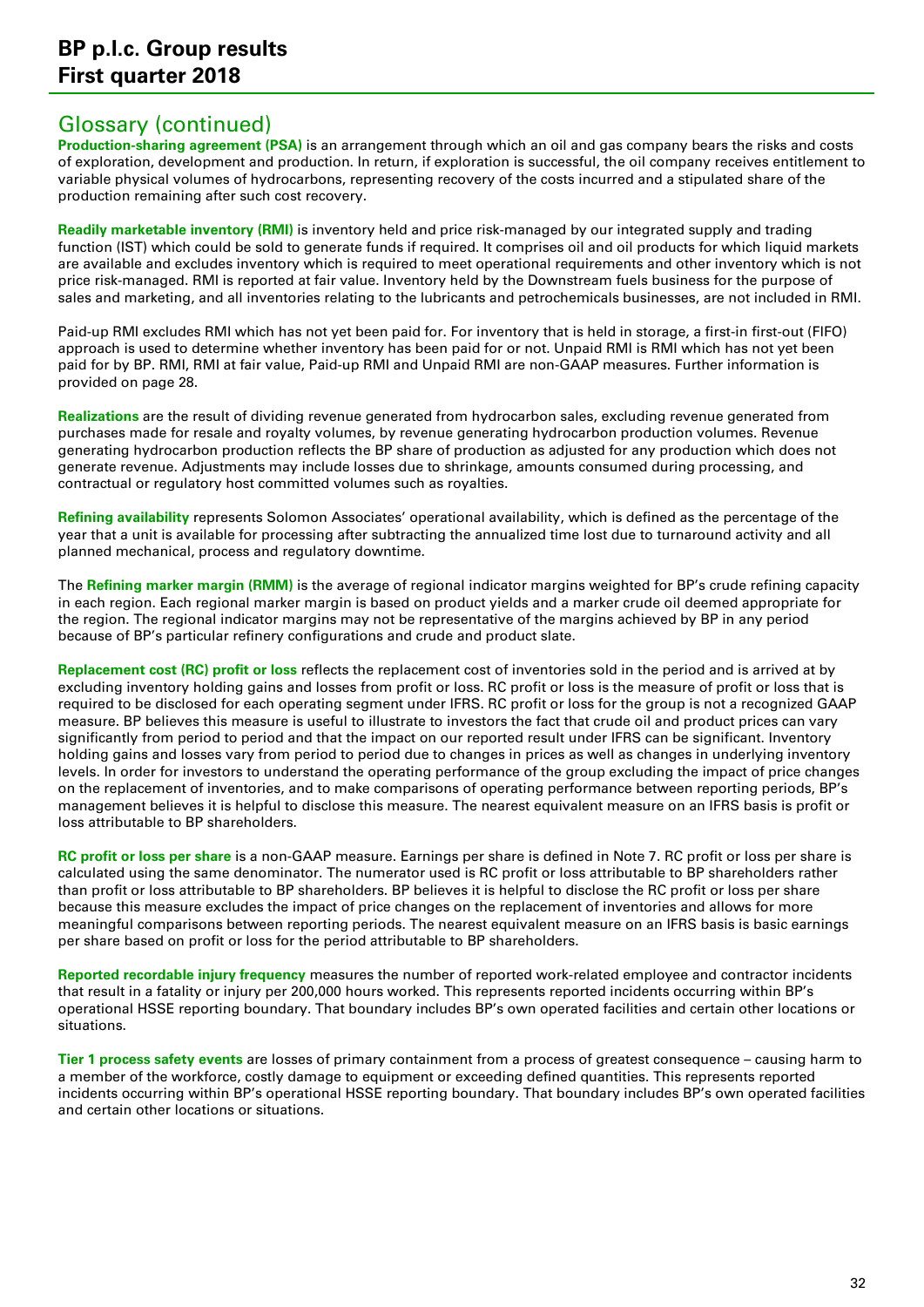## Glossary (continued)

**Underlying effective tax rate (ETR)** is a non-GAAP measure. The underlying ETR is calculated by dividing taxation on an underlying replacement cost (RC) basis by underlying RC profit or loss before tax. Taxation on an underlying RC basis is taxation on a RC basis for the period adjusted for taxation on non-operating items and fair value accounting effects. Information on underlying RC profit or loss is provided below. BP believes it is helpful to disclose the underlying ETR because this measure may help investors to understand and evaluate, in the same manner as management, the underlying trends in BP's operational performance on a comparable basis, period on period. The nearest equivalent measure on an IFRS basis is the ETR on profit or loss for the period.

We are unable to present reconciliations of forward-looking information for underlying ETR to ETR on profit or loss for the period, because without unreasonable efforts, we are unable to forecast accurately certain adjusting items required to present a meaningful comparable GAAP forward-looking financial measure. These items include the taxation on inventory holding gains and losses, non-operating items and fair value accounting effects, that are difficult to predict in advance in order to include in a GAAP estimate.

**Underlying production** is production after adjusting for divestments and entitlement impacts in our production-sharing agreements. 2017 underlying production does not include the Abu Dhabi onshore concession renewal.

**Underlying RC profit or loss** is RC profit or loss after adjusting for non-operating items and fair value accounting effects. Underlying RC profit or loss and adjustments for fair value accounting effects are not recognized GAAP measures. See pages 26 and 27 for additional information on the non-operating items and fair value accounting effects that are used to arrive at underlying RC profit or loss in order to enable a full understanding of the events and their financial impact. BP believes that underlying RC profit or loss is a useful measure for investors because it is a measure closely tracked by management to evaluate BP's operating performance and to make financial, strategic and operating decisions and because it may help investors to understand and evaluate, in the same manner as management, the underlying trends in BP's operational performance on a comparable basis, period on period, by adjusting for the effects of these non-operating items and fair value accounting effects. The nearest equivalent measure on an IFRS basis for the group is profit or loss attributable to BP shareholders. The nearest equivalent measure on an IFRS basis for segments is RC profit or loss before interest and taxation. Underlying profit on page 1 refers to first-quarter underlying RC profit for the group.

**Underlying RC profit or loss per share** is a non-GAAP measure. Earnings per share is defined in Note 7. Underlying RC profit or loss per share is calculated using the same denominator. The numerator used is underlying RC profit or loss attributable to BP shareholders rather than profit or loss attributable to BP shareholders. BP believes it is helpful to disclose the underlying RC profit or loss per share because this measure may help investors to understand and evaluate, in the same manner as management, the underlying trends in BP's operational performance on a comparable basis, period on period. The nearest equivalent measure on an IFRS basis is basic earnings per share based on profit or loss for the period attributable to BP shareholders.

**Upstream operating efficiency** is calculated as production for BP-operated sites, excluding US Lower 48 and adjusted for certain items including entitlement impacts in our production-sharing agreements divided by installed production capacity for BP-operated sites, excluding US Lower 48. Installed production capacity is the agreed rate achievable (measured at the export end of the system) when the installed production system (reservoir, wells, plant and export) is fully optimized and operated at full rate with no planned or unplanned deferrals.

**Upstream plant reliability** (BP-operated) is calculated taking 100% less the ratio of total unplanned plant deferrals divided by installed production capacity. Unplanned plant deferrals are associated with the topside plant and where applicable the subsea equipment (excluding wells and reservoir). Unplanned plant deferrals include breakdowns, which does not include Gulf of Mexico weather related downtime.

**Upstream unit production cost** is calculated as production cost divided by units of production. Production cost does not include ad valorem and severance taxes. Units of production are barrels for liquids and thousands of cubic feet for gas. Amounts disclosed are for BP subsidiaries only and do not include BP's share of equity-accounted entities.

**Wellwork** is activities undertaken on previously completed wells with the primary objective to restore or increase production.